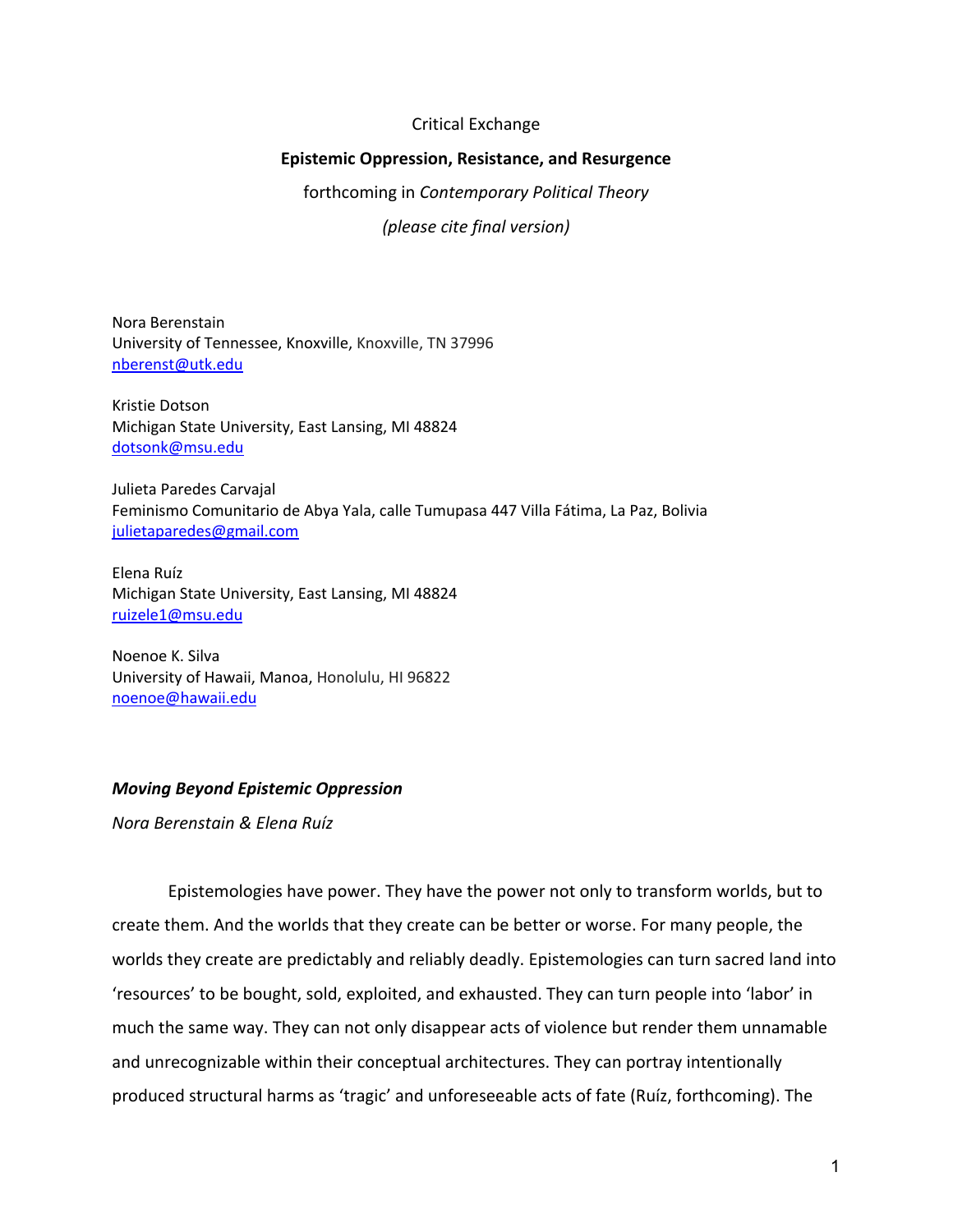can re-vision deliberate genocides as the inevitable and irreversible costs of the march toward 'progress' in the linear hierarchy of civilizations. Colonial epistemologies can remove peoples from their lands and lands from their peoples, and then disappear the acts of violence they perform by suggesting that things couldn't have been any other way. They can reliably promote and produce Black, Brown, and Indigenous death and obscure their role in its production under the guise of procedural fairness. All of this, as Kristie Dotson conceives it, is the work of epistemology as 'bad magic'.

In worlds terraformed by colonial epistemologies and their corresponding generation of normative practices, the production of epistemic oppression is the default. This is not a tragic turn of 'epistemic bad luck' or the chancy result of marginalized social groups 'slipping through the cracks' of an inhospitable public discourse. Dotson (2014, 2018) created the concept of epistemic oppression to theorize the ways that specific populations are suppressed in their power to contribute to shared epistemic resources, adding a new domain of inquiry and explanatory power to the rich tradition of anti-colonial theory on epistemic violence (Spivak, 1988; Mohanty, 1988; Quijano, 2000; Sousa Santos, 2014). Dotson's account of epistemic oppression is both self-consciously Black feminist and fundamentally structural in that it recognizes that the *injustice* of epistemic injustice is not the exception but the rule in colonial epistemologies. The injustice goes all the way down in the systems that produce it – and it does so, for the most part, *by design*.

Settler systems of epistemic and conceptual resources and the relations among them are constructed to preclude certain forms of knowledge. This is not an accident; it is a central goal of colonial violence. Colonization and land dispossession would not be possible without the violent disruption of Indigenous knowledge systems and ongoing organized attempts to disrupt their survival. Embodied ways of knowing, spiritual ways of knowing, land-based ways of knowing – these are all forms of knowledge that are violently foreclosed in the name of settler futurity. Dispossessive practices create and are reinforced by settler knowledge systems that generate epistemic oppression as a matter of course. To separate a people from the land that bore them, that raised them, that cares for them is not only an act of violence – it is an act of violence that cannot be achieved without the tools of epistemic warfare. Colonizers have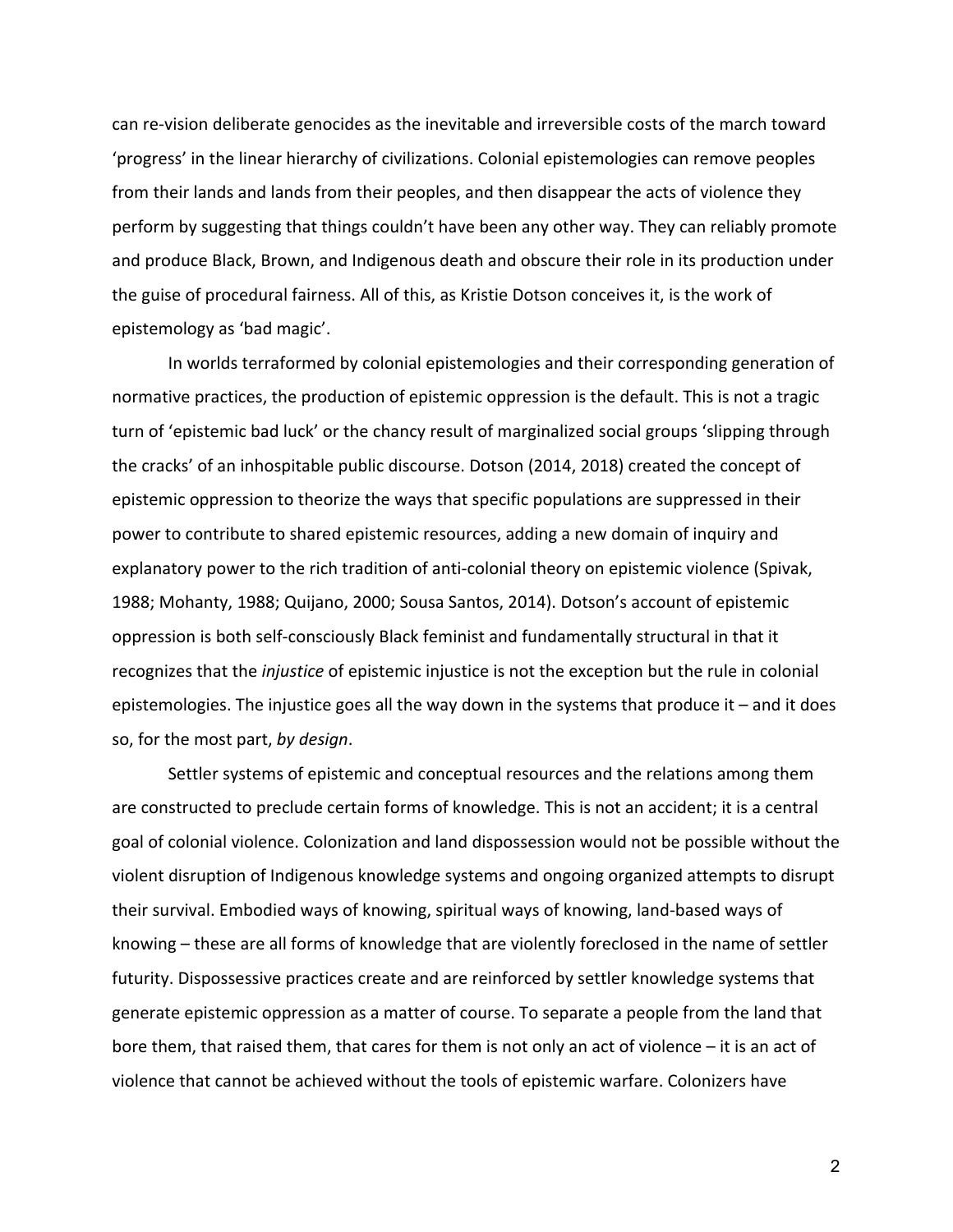fought and continue to fight the war of colonization with a multitude of brutal offensives. While the processes and practices of settler colonialism are as diverse as the lands they have occupied and conquered, a commonality that arises among these variegated techniques of violence is that colonization is, in large part, an epistemic project.

As the work of Silva (2004) and Kauanui (2018) reveals, the range of practices used by the early settler colonizers of Hawai'i illustrates the epistemic character of the tools in the colonial arsenal. Such practices included the suppression of 'ōlelo Hawai'i (the Hawaiian language), the imposition of restrictive Christian heteropatriarchial marriage as the only context for the expression of sexual intimacy, and the forced translation and flattening of rich multifaceted concepts from Hawaiian epistemology such as 'pono' (goodness, justice, balance, harmony) into the Christian theological notion of 'righteousness' by missionary colonizers with a vested interest in divesting Hawaiians of their land – and divesting Hawaiian lands of their people. Linguistic colonization is often narrowly construed so as to exclude epistemic warfare and encroachment. Indigenous peoples have long known that language is not reducible to mere speech acts or propositional structures. Like the land one inhabits, languages are living. They are world-enabling formations that hold sacred relations together or bring them into balance within a larger cosmology. To sever people from their language is a strategy of warfare aimed at producing death. Linguistic colonization is thus not about destroying *words*, it is about destroying *worlds*. It is what Ruíz (2020) calls *hermeneutic violence*—a colonial technique developed to harm and destroy Indigenous systems of meaning and interpretation so they can be forcibly replaced with colonial governance structures.

When Indigenous governance practices are transformed or replaced in this way, it is often by systems that import subordinating binaries of gender and sexuality as a vehicle of colonial heteropatriarchy. When colonization disrupted political structures based on kin relations in some Andean regions, social organization took on rigid parameters by associating individual kin groups with specific ayllus. This meant that those who came from certain lines of ancestors (*lluacuás*) had far greater prestige than those who did not. Colonial adaptations of this particular aspect of Inca social structures had a devastating impact on Inca women of the colonial period. These consequences could not have been produced under the previously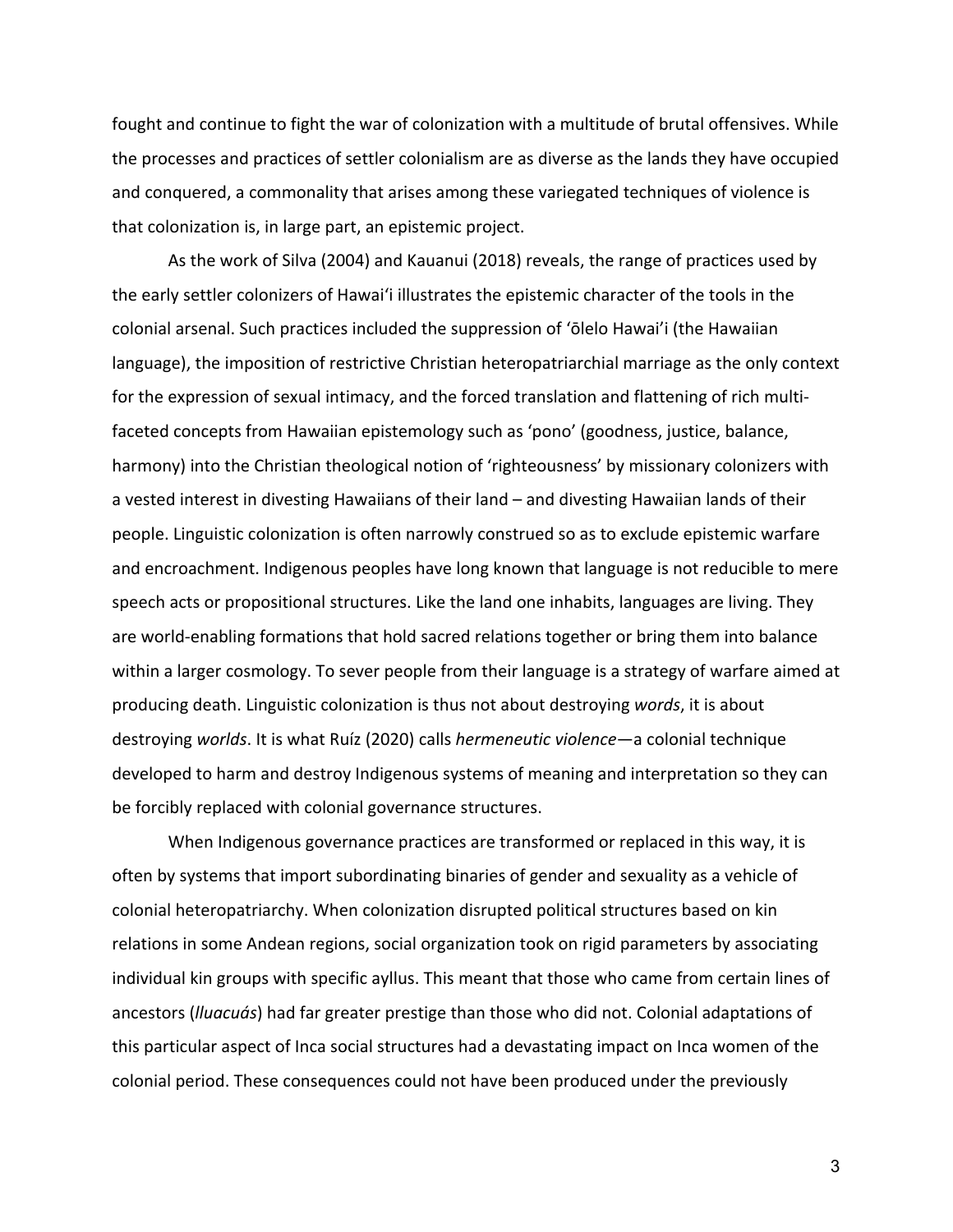existing system of complementarity, parity, and reciprocal dualisms that were devastated by colonial invasion. Modern-day 'machismo' in Latin America is thus not an autochthonous cultural practice but the result of a juncture that introduced deeply harmful conceptions of gender involving hierarchical subordination, adapted existing social practices in harmful ways, and prevented the collective reckoning of organic social processes that could have addressed the consolidation of group hegemony over governance systems.

Western feminisms, which purport to resist colonial heteropatriarchy, often collude with the very systems they claim to fight against. Such feminisms divest from Native women's sovereignty concerns while occupying the region's governance structures with universalized 'gender agendas' that displace alternative and Indigenous forms of governance, such as aylluand caracoles-based democratic political formations. White western feminisms simultaneously uphold and disappear structures of white supremacy and settler capitalism (Grande, 2003; Berenstain, 2020). They do so by re-entrenching the notion of *equality as equivalence*, which can be seamlessly integrated into existing colonial capitalist infrastructures without fundamentally challenging their distribution of power. This allows equal pay for equal work to be heralded as a feminist political goal while ignoring the ways that tools of capitalism such as transnational flows of commerce, technocratic globalized finance, and western NGOs operate in tandem with white supremacist cisheteropatriarchy. Western feminisms cover over Indigenous notions of *equality as parity* that have much longer conceptual histories and that extend diverse sacred designations to Two-Spirit and gender non-conforming people. Such Indigenous notions of equality reflect the non-exclusionary reciprocal dualisms native to Mesoamerica rather than hierarchical dualisms imposed by colonial governance structures.

Julieta Paredes's (Aymara) Communitarian Feminist approach to knowledge is one critical form of epistemic resistance to colonial heteropatriarchy, which rooted in the communal, ancestral, and land-based practices of Abya Yala's Pueblos Originales (Original Peoples). For Paredes, it is self-evident that knowledge creation is both a political practice and a collective enterprise (2009, 2010, 2016, 2020). Communitarian Feminism grounds practices of knowledge in community needs and provides both a direct form of resistance and an alternative to the epistemic tools of colonial warfare that have been imposed on the Indigenous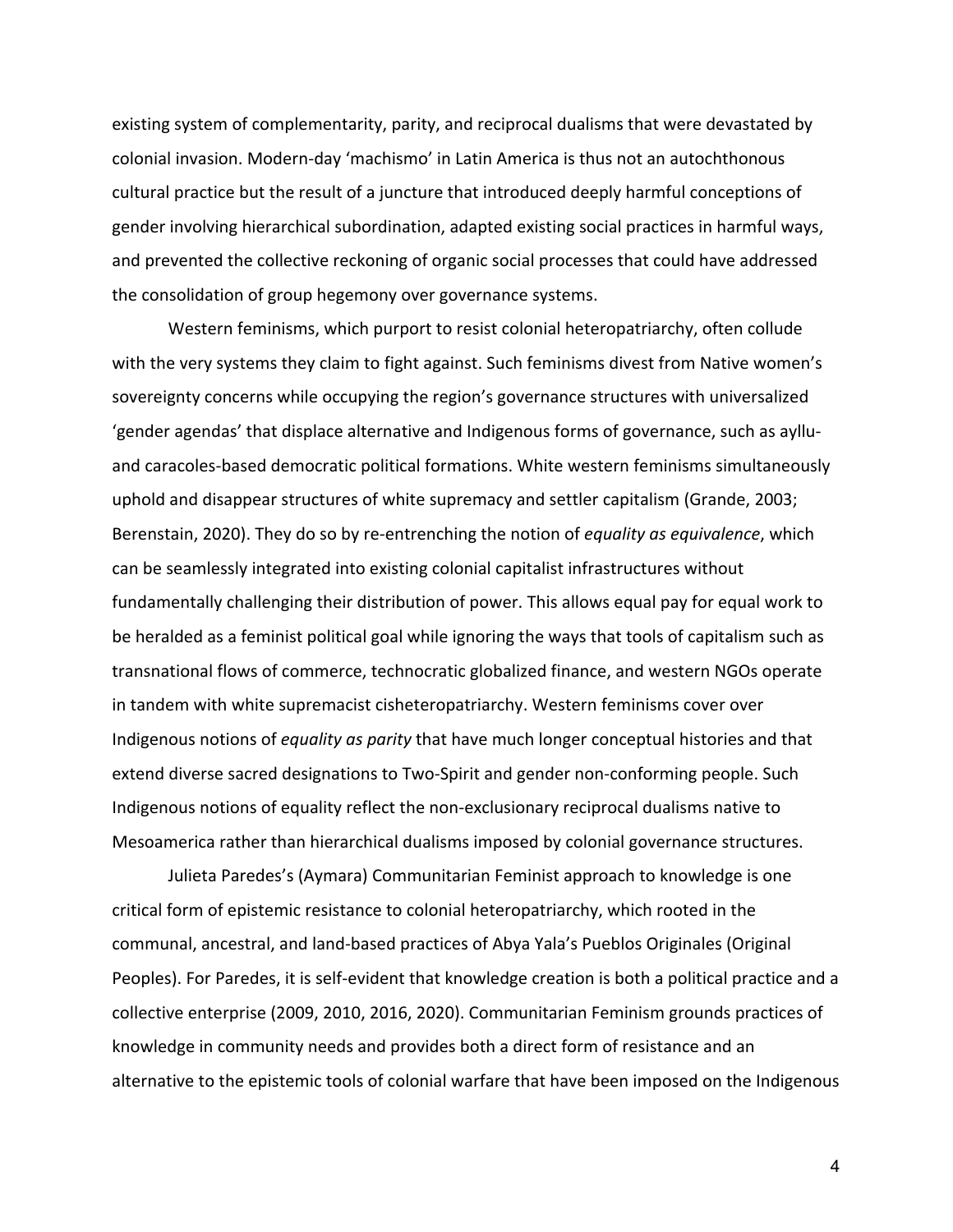peoples of Qullasuyo Marka (now-called Bolivia) and on Native communities across Abya Yala (meaning 'the land in its full maturity' in Kuna) and Turtle Island. Communitarian Feminism, as a practice of collective autonomy, provides a radically different approach to addressing problems created by colonial violence than what is offered by the neoliberal framework of 'individualism'. Communitarian Feminism rejects partisan politics as a pathway to liberation, as revolutions do not come from governments. And it offers broader channels of resistance to the conceptual hegemony of colonial patriarchal oppression than the narrowly constrained approaches of western feminism.

Communitarian Feminism arises out of an epistemic matrix that is very different from that of western feminism—one borne from land-based knowledges, the capacity to hold intergenerational memory alive, and the recovery of healing pathways for maternal ancestors' struggles. Communitarian Feminism derives from procedures of parity that begin with predominantly oral exchanges and develop through a consensus process in which authorship emerges as a charge received via community mandate. Rather than being an idea attributable to a single individual, the conceptual framework of Communitarian Feminism has been worked and reworked like the folds of masa flour. Many hands work the corn from its planting to hulling to grinding, and the tortilla is stamped by the signature texture of the final hand that lays the dough on the comal. Many hands begin the work, one hand finishes. As a collective knowledge process and expression of political sovereignty, Communitarian Feminism identifies embodiment, spatiality, temporality, collective and autonomous organizing, and memory-work as five sectors (campos de acción) of central feminist concern (Paredes, 2010).

It is critical to recognize that he imposition of colonial epistemology does not just devastate and disrupt Indigenous systems of gender; it disrupts practices of *embodiment,* by introducing body part names and severing the reciprocal relation between the land one inhabits and the body through which one dwells. Colonizers damage practices of *memory*, by reducing the world-enabling generative capacities of ancestral memory to an individual's mental acts and imposing christianized regulations on such acts so they can be subjected to standards of 'faithful' remembering. Colonizers also degrade Indigenous conceptual frameworks of *time* and *space*, imposing Gregorian sequential chronologies and Euclidean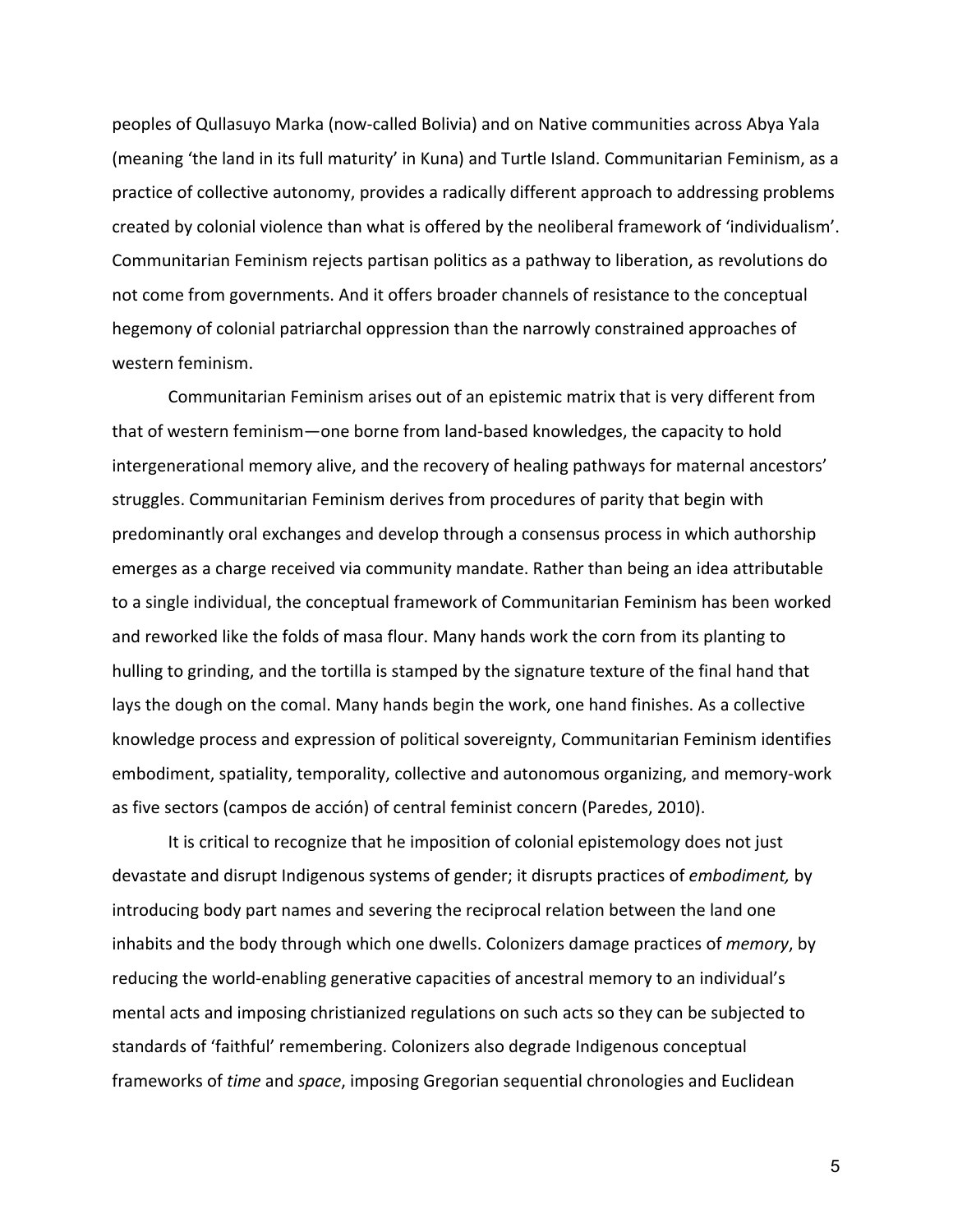notions of divisible space on Indigenous cosmologies. Before 'parcels' of stolen land can be bought and sold, land must be seen as divisible into parts.

The connections between epistemology and governance here are non-negligible. When missionary colonizers stole Hawaiian land and water to set up sugar and pineapple plantations, they ripped out loʻi kalo (irrigated taro fields) and diverted water in an intentional act of famine creation. This allowed Haole colonizers to leverage Kanaka starvation to pressure King Kamehameha III to change the traditional system of land tenure to one of land privatization, resulting in the Māhele (land division) of 1848. Material transformations of this scale require epistemic overhauls. Lee Maracle, Sto:lo elder, poet, and scholar, describes the clash between the governance schema of Coast Salish epistemologies and the coloniality of those invoked by the settler state of Canada to justify displacement, dispossession, and extraction. She writes, 'Humans are no more entitled to privatize parts of the earth's body or militarily occupy and subdue her than they are entitled to privatize parts of another human's body. Yet, to Canada, the earth is a vast space, a space to be bought, sold, inherited, exploited, and damaged at will; a space to be tampered with without regard to earth's own interests or her willingness and ability to sustain us when we violate our agreement with her' (Maracle, 2015, p. 121). This reveals that the teleological function of settler epistemologies is to produce and protect settler structures of land theft and dispossession.

In Dotson's framework, the power of an epistemology to perform 'bad magic' is linked to its automated production of normativity generated by colonial structures of governance. What Dotson deems 'governance-coloniality' it is a central mechanism of colonial epistemic violence aimed at the destruction of Indigenous systems of self-governance. Violently disrupting the relationships of people to land is as much an epistemic project as it is a material one, and these two projects are inherently linked through settler epistemological production of governance-coloniality. Thus, the task of theorizing epistemic oppression is not *only* about epistemic oppression. Epistemic oppression is a story that gives language to a phenomenon in order to get past it, to carry on with the maintaining and reviving the forms of Indigenous and diasporic knowledge that colonialism has worked so tirelessly to corrupt and silence.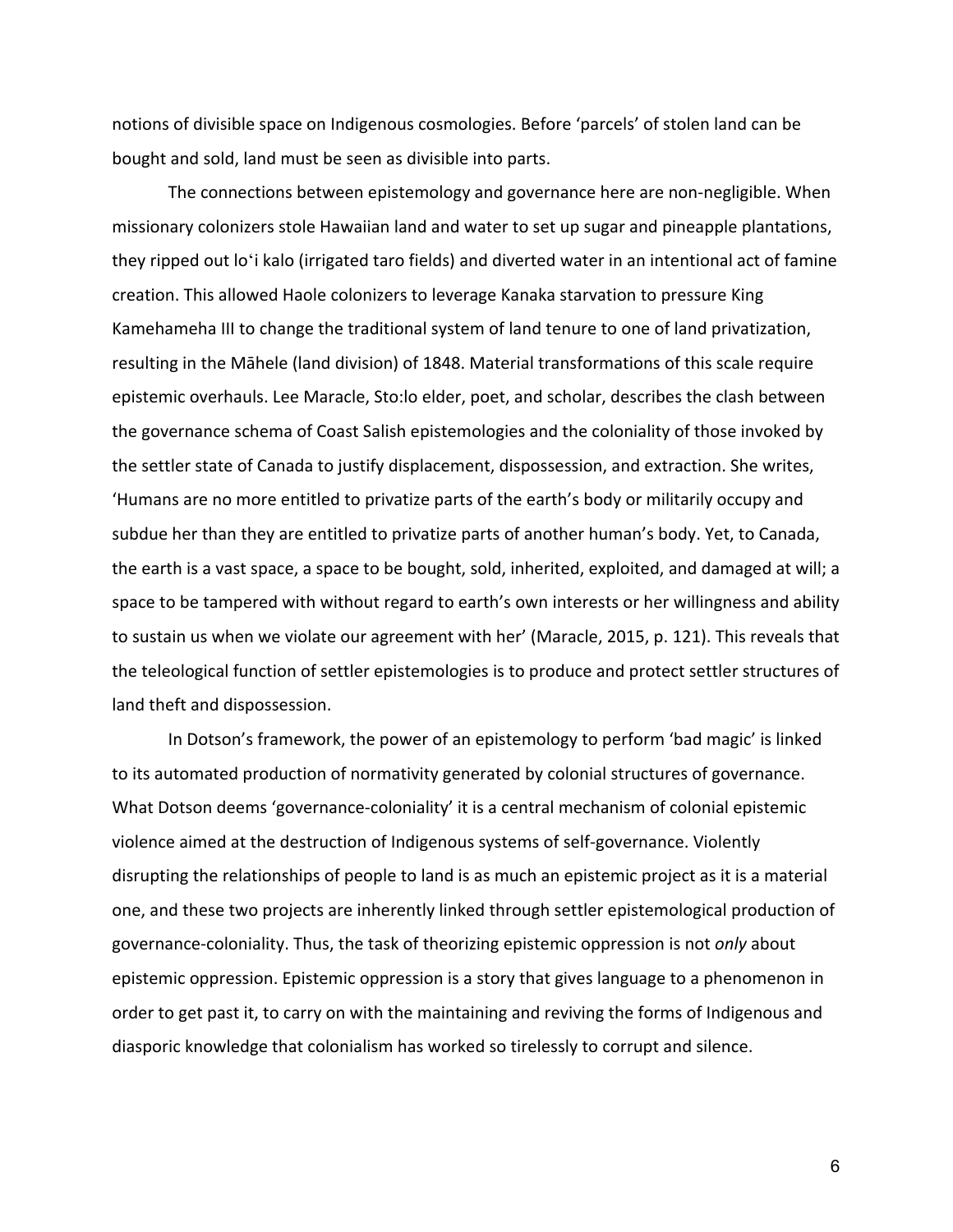The projects generated by living in a world structured by epistemic oppression are numerous and diverse (Spillers 1984; Grande, 2003; Arvin, Tuck, and Morrill, 2013; Simpson, 2017; Dotson, 2018b; Collins, 2019). They are rooted in the disparate realities of what it means to work for and within the communities one serves. Each piece in this critical exchange plays a different role in the process of moving past the epistemic oppression wrought by colonial domination, and yet, they are in convergent conversation with one another. They all recognize that epistemology is an everyday political practice and that different kinds of resistance workers are needed in the process of undoing the damage of colonial epistemology. Each thus offers a part of a larger story—a story of differently located sovereign peoples fighting to preserve and transform their systems of knowledge in a world governed by ongoing processes of colonial devastation.

In our reading of these pieces, Dotson is a frontline defender of Black intellectual work, holding the line against the epistemic encroachment of settler colonialism that seeks to disrupt and dismiss Black intellectual thought as primitive, confused, underdeveloped, and inherently impossible. In this fight, she forges intellectual tools that can be used by a range of people fighting in solidarity against colonial white supremacy and its strategies of epistemic warfare.

Epistemologies, as Dotson (2019) theorizes them, do not solely contain outlines for what can be considered knowledge. They also generate ordered sets of steps for normative practices that are constrained and licensed by what that epistemic system deems knowledge. Colonial epistemologies, however, are adept at obscuring the links between the epistemic customs they support and the normative practices they promote and then covering their tracks by presenting their norms as the only reasonable consequences of rationally determined truths. Because of this, inhabitants of such systems often fail to recognize or comprehend observations made about what their epistemological systems license. This reveals one of the deep ironies of colonial myth-making at the heart of western political thought. No doubt, many philosophers and political theorists find absurd the idea that humans could have some sort of original agreement with the earth and see this merely as narrative mythmaking. These same theorists, however, recognize no irony when they identify their conceptual commitment to the original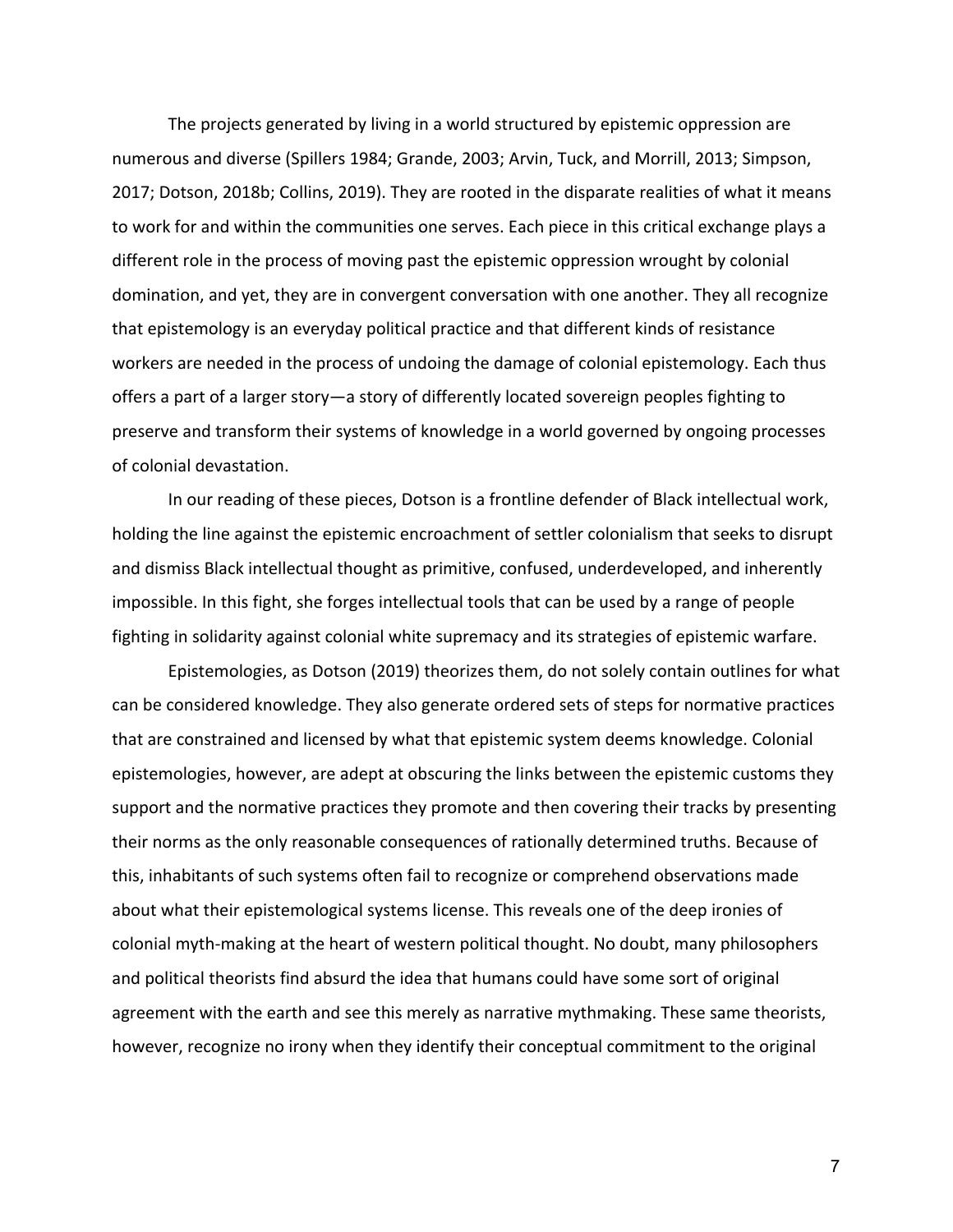agreement of social contract theory as an a priori epistemic claim rather than an instance of colonial mythmaking engaged in conjure magic.

In the face of colonial mythology about governance practices and western civilization, Julieta Paredes's piece does the work of generative refusal forged in community. She holds no patience for what Ruíz (2020) calls the cultural gaslighting project of settler colonialism or its intentional strategies of cultural theft and intellectual erasure that it employs in its effort to claim a monopoly on knowledge. Paredes makes clear that the political resistance struggles of her people and of the many original peoples of Abya Yala are not taking place within the hegemonic Eurocentric timeline that arrogantly defines Europe as modern and positions the territories devastated by European colonialism as pre-modern and lagging behind. Instead, they are rooted in the community-based knowledge and governance practices of their own societies, which have emerged and evolved within the temporal framework of their Native territories. Paredes's rejection maintains expansive space and possibility for her people to continue their collective resistance – to the 'system of planetary dominance' that has been erected in their territories – on their own terms. Her essay appears here translated into English from the Spanish original, available *here*. The necessity of communicating the collective needs and political emergencies of one's communities using colonial languages and methods such as Roman alphabetic literacy foregrounds the structural features of epistemic oppression that Paredes engages and resists in her work. Colonial mediums of knowledge exchange such as academic journals preempt the possibility of adequately expressing and representing nonwestern knowledge processes like those of Communitarian Feminism. Paredes's text represents an offering to engage in intra-hemispheric feminist dialogues that acknowledge land and context as they work to resist the structural nature of colonial machinery.

The collective organizational approach to anti-colonial resistance in Paredes's work provides a bridge to the collective politics that ground Noenoe K. Silva's reclamatory historical project. Such projects are intertwined with projects of epistemic resurgence that move past the settler epistemological project and its valorization of terminal narratives of hermeneutic death for Indigenous peoples. In the face of ongoing settler epistemic violence against Hawaiian knowledge, Kanaka epistemology survives and, in many respects, continues to thrive. This is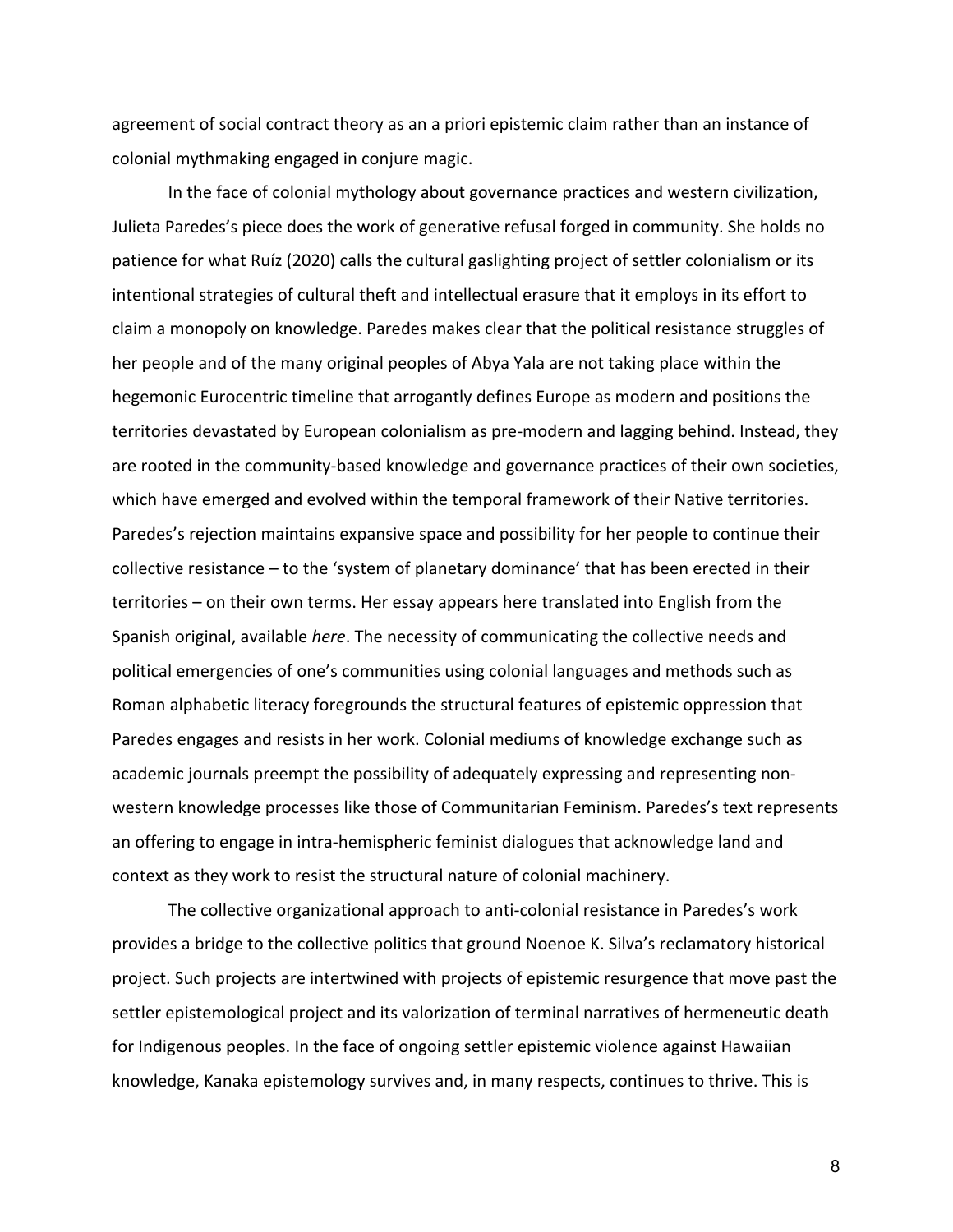due in part to the radical resurgence work of kūpuna (elders, ancestors) and youth alike, teaching and learning by engaging in Hawaiian practices that house knowledge and maintain mutual relationships with people and land such as the practices of Kapu Aloha, aloha 'āina, and mālama 'āina (Aluli-Meyer 2018). It is also thanks to the reflexivity of Hawaiian epistemologies, which allows for Hawaiian knowledge practices to change and adapt to better serve the collective continuance of the lāhui Hawai'i (Hawaiian people/nation).

Noenoe K. Silva demonstrates some of the radical capacities and expansive possibilities of epistemic resurgence by engaging with the long Hawaiian histories of political resistance to colonization and of building and sustaining distinctly Hawaiian systems of knowledge and practices of governance. In 'The Power of the Steel-Tipped Pen,' Silva, quoting Mary Kawena Pukui, writes that 'the knowledge of Hawaiians is extraordinarily vast' (2017). Knowledge reclamation is resistance work, and keeping Hawaiian knowledge alive requires keeping Hawaiian language alive. Silva takes up this legacy in her piece as she asks, 'Who worked to perpetuate our native language in the hostile or at best difficult conditions of the 20<sup>th</sup> century? What efforts did they make?' Silva's Hawaiian resurgence work is a powerful rebuttal of the colonial fantasy of epistemicide as the death of Native epistemologies. She attends to the wisdom of her ancestors' knowledge practices and ways of life, and in doing so, strengthens the genealogical links among the generations of Kanaka Maoli intellectuals that Christian colonizers attempted to sever. Using her knowledge of Hawaiian language, Silva conserves the contributions of those who 'worked tirelessly to keep the kahua (foundation) of indigenous intellectualism and knowledge in place so that future generations could build on it' (2017, p. 212).

As the articles in this exchange make salient, contemporary political theory in the western academic world is dominated by the mundane conceptual landscapes of colonial white supremacy. These landscapes uphold conceptual traditions that reliably produce epistemic oppression under the guise of objectivity, neutrality, and the faithful application of disciplinary knowledge. Alternatives to this framework have existed for much longer than colonialism has, and they provide a pathway to escape from the total domination of our imaginations that colonialism attempts to maintain. These alternatives are here, have always been here, and have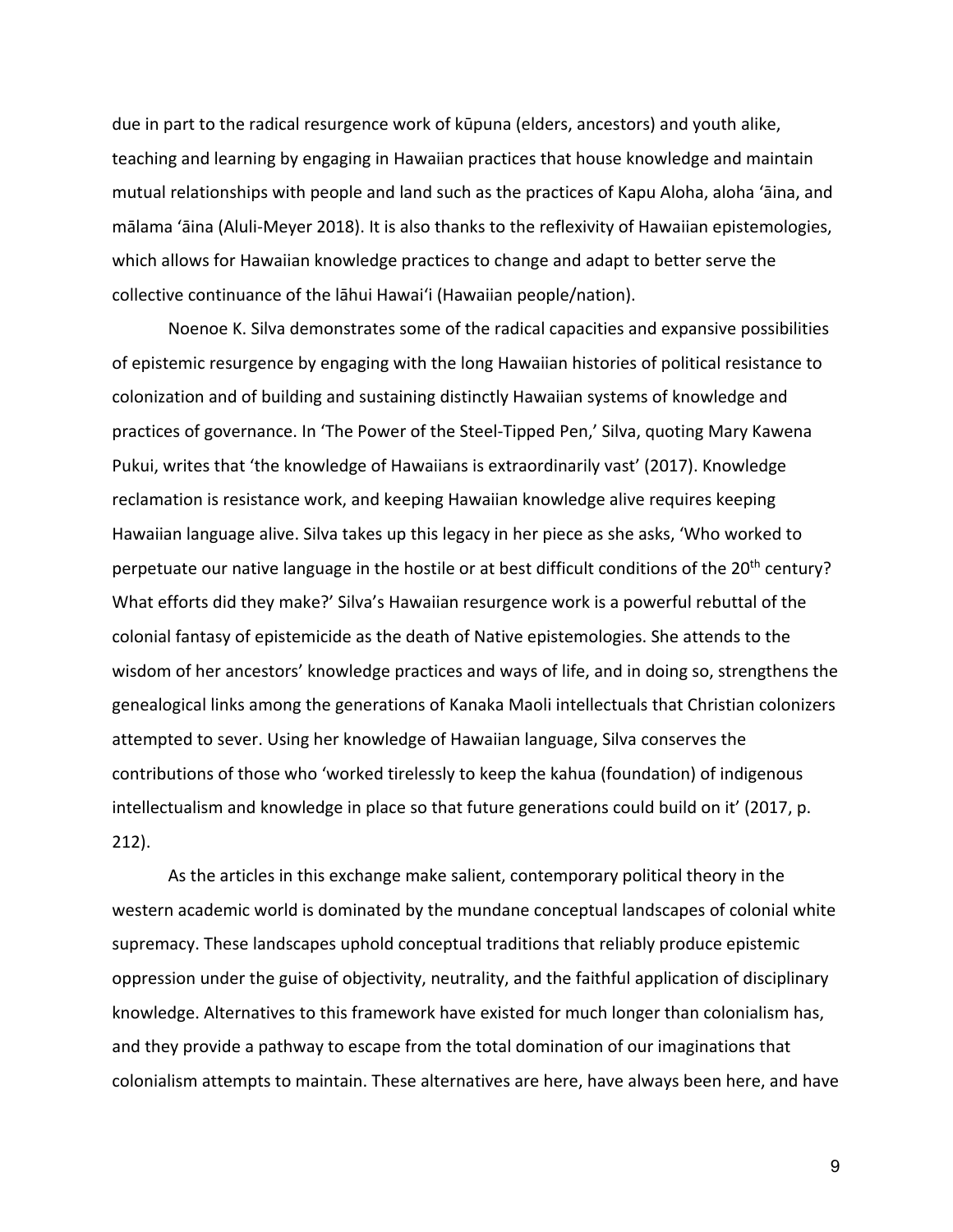been changing, updating, and transforming to adapt to and accommodate the demands of these times.

The question of efforts made under extraordinary circumstances is an important one. Contemporary political theory often relies on western timescales, histories, and reference points to narrate the political events of these times as 'extra' ordinary, even in 'comparative' approaches to global politics. Even 'critical' political reflection in the west is done through languages meant to destroy the ability of many of the world's peoples to govern autonomously. If there is one central blank spot that this exchange reveals, it is that investigating contemporary political crises without consideration of epistemic oppression is an evasion of the reality inhabited by the many peoples who have had to continually remake the world from colonial ashes for generations. They continue to do so in these tumultuous times, when it is so commonly said that 'the unthinkable has happened'—without acknowledgement of the neocolonial structures that make 'the unthinkable' a basic condition of existence for Black, Brown, and Indigenous peoples. This is something that diverse and resistant thinkers have been naming, theorizing, and fighting against *in order to move beyond it* – so that a livable world may be possible for their communities, their people, and their generations to come.

## *Bad Magic*

#### *Kristie Dotson*

Epistemology may be one of the last forms of magic that colonial cultures allow themselves. They don't call it magic, of course. That would disturb some of the tales they tell. For example, acknowledging the magic of epistemology would make words like 'primitive' lose their meaning. If the adjective 'primitive' is determined in part by a penchant to allow myth and mysticism to organize one's world and worldview, then taking epistemology as a form of magic means that human collectives writ large are, bluntly speaking, 'primitive.' Epistemologies are reservoirs of myth, mysticism and ritual that perform their own forms of magic. They conjure. Colonial epistemologies deny the conjure capacities of their own commitments, practices, and rituals, which makes them routinely unreflexive about the effects they produce and the worlds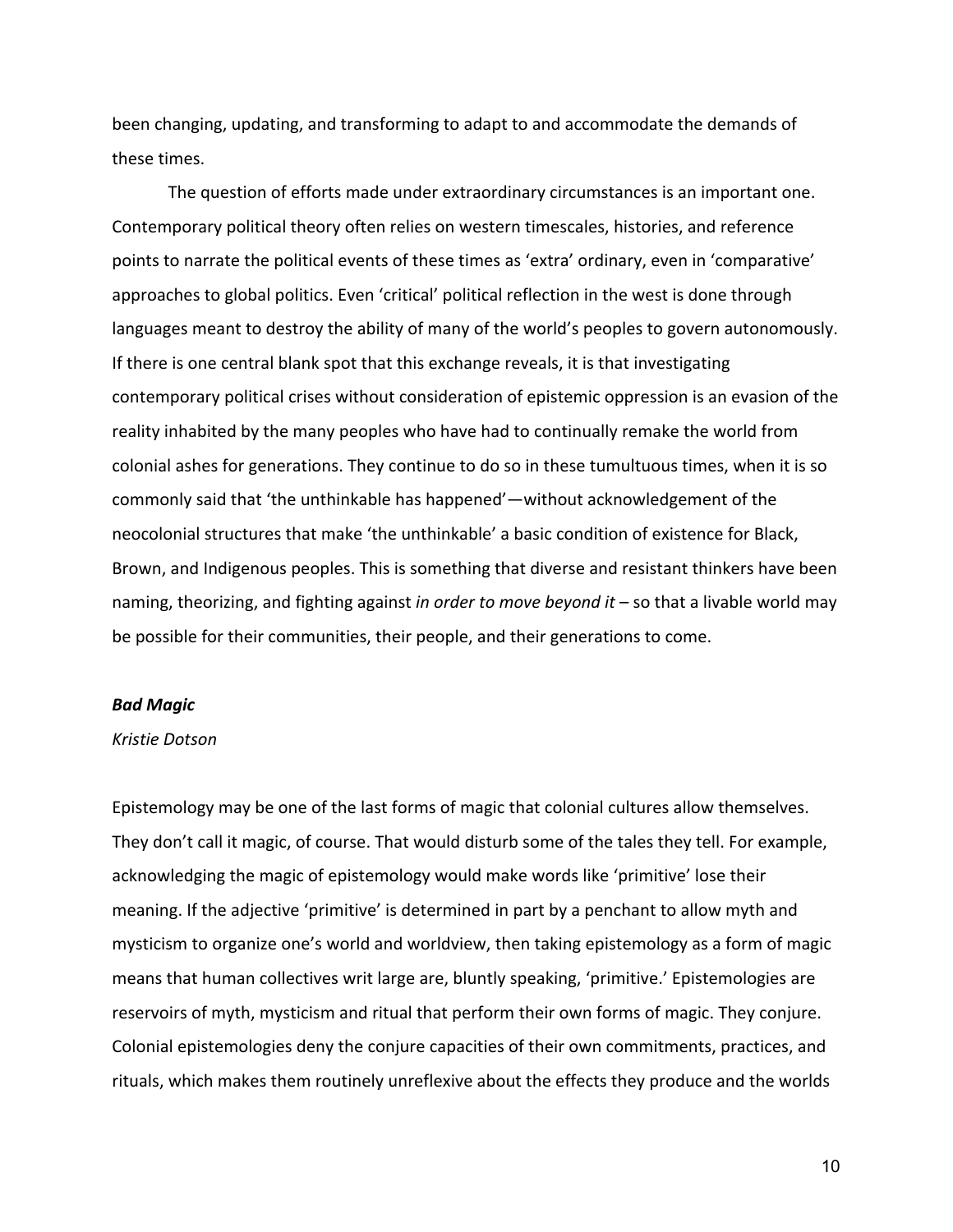they maintain. This would only be an annoying absence of awareness, if such failed reflexivity didn't turn out to be so very destructive.

My claim is simple. *Epistemological systems that fail to promote epistemic reflexivity, e.g. an awareness that one's epistemology has significant limits, generate bad magic.1* Bad magic, here, is another word for epistemic oppression. It is a term my grandmother would be familiar with, even if the definition I am about to offer would leave her blinking and annoyed. Still, by *bad magic,* I mean the cultivation, maintenance and protection of everyday practices that have a modal profile that includes regularly generating reckless and relentless harm. Epistemology can promote bad magic because of its frequent mainline effect on governance schemes. This is my position, and it has been my position for a long while, though it has often gone unrecognized as such. Here I offer a sketch of my position on epistemic oppression recast in different terms, i.e. bad magic.

As an opener, I suppose this is as good an attention grabber as others I might pen. I won't defend most of my claims about colonial epistemologies. Though I could defend them and probably will elsewhere. Rather, I gesture to epistemologies' magics and outline a kind of epistemic reflexivity one needs to have to detect those magics and, perhaps more importantly, their limits. I conclude by highlighting that, in the absence of instilled practices of epistemic reflexivity built into one's epistemological system, bad magic becomes the norm and not the exception.

Epistemologies, and their varying clusters of assumptions, commitments, and aspirations, serve a range of functions for the communities that engage in them. One of their functions is conjuring, or, to use a word more familiar to western academy folks, governance.<sup>2</sup> We can take Kyle Whyte's understanding of governance and knowledge systems here, as I hold a similar position. Epistemologies are 'irreplaceable sources' of guidance, future planning, and

<sup>1</sup> I oscillate in this short piece between 'epistemology,' 'epistemologies,' 'epistemological systems,' and 'epistemological orientations.' In analytic epistemology, there is often a refusal to accept anything like 'epistemologies' due to a monochronic understanding of epistemology as the one they have and anything else as something else. I, however, take as the point of departure that there are many epistemologies. That is to say, there are many epistemological systems that have their own clusters of commitments, core myths, and operating rituals that aim at storying worlds for particular functions.

<sup>&</sup>lt;sup>2</sup> It is important to note that governance is actually a mechanism of conjure magic, on my account. Governance aids in ordering steps, which is a way that conjure magics can be performed. But it is not the only way.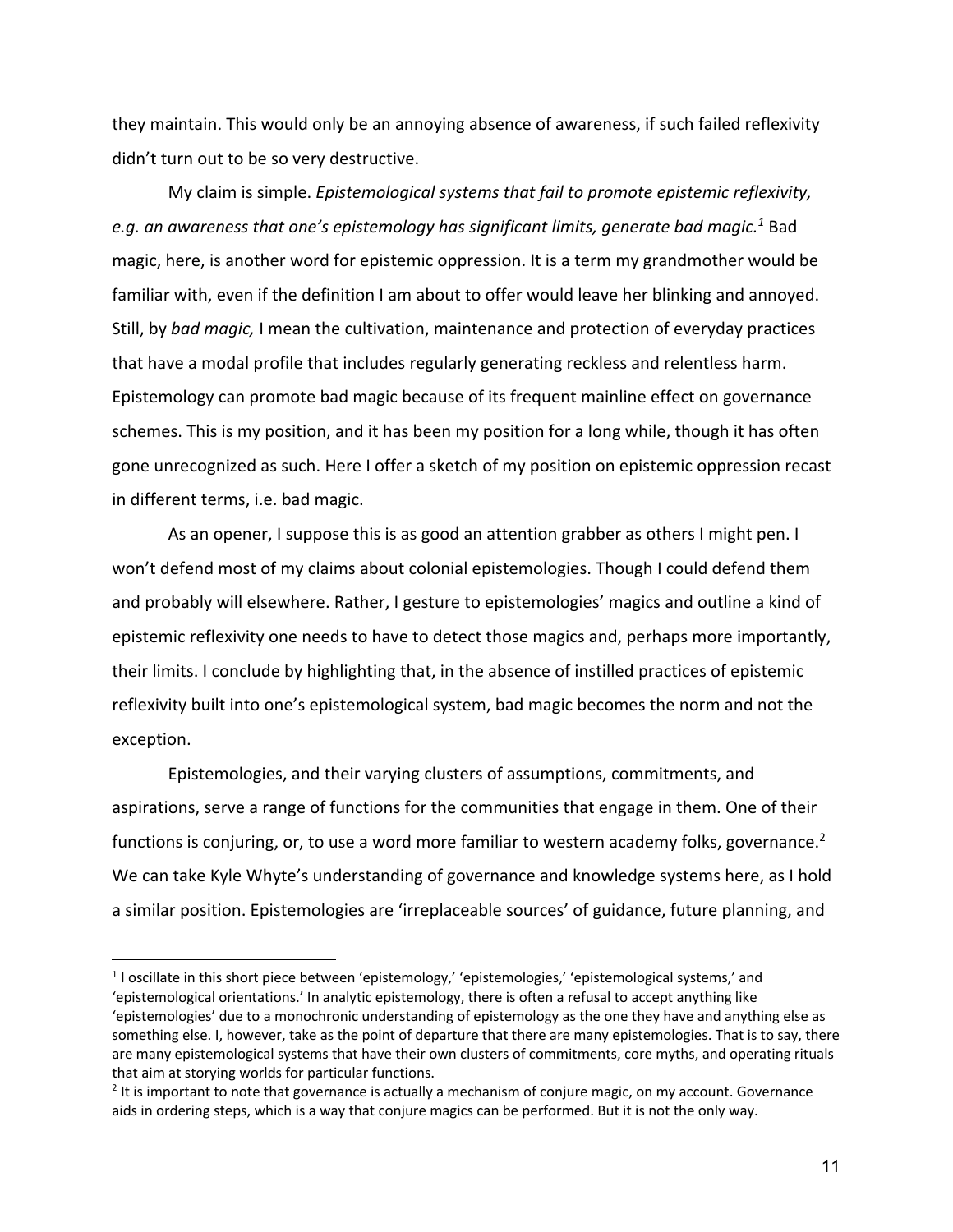collectivization (2018, p. 62). They generate (and are generated by) assumptions, commitments, and goals that orient collectives toward persistence and collective action by aiding in generating 'common sense' and, yes, normativity. I might be tempted to maintain that any 'culture' or significant 'collective' has epistemological orientations that offer the glue for its networks to function towards goals and certain kinds of relations that bind its constituents. But that may be too brash a statement. Instead, I will offer that epistemologies are a manifestation of magic that help collectives toward many expressions and manifestations of collectivity. *Magic*, in this instance, refers to the deliberate organization of events for the sake of selected outcomes. Epistemologies often outline steps for the sake of an expected (and acceptable) range of results. In addition, they are often used to assess steps taken for the ends they achieve. The temporal dimensions of epistemological systems, epistemological orientations and epistemological conduct are neither set nor static. Epistemologies are dynamic. They have always been, and will remain, a form of magic.

Epistemology is often a magic that centers on collective demands and not necessarily on individual exploits. They are magical insofar as they aid in shaping our landscapes, relationships, and projected futures. Epistemologies go a long way toward making things 'just so,' and after making them 'just so,' proclaiming said state of affairs as the way it has always been. Epistemologies defy time, as much as they keep it. Epistemologies bring worlds into existence and then re-tell the persistence of those worlds as 'matters of fact.' Epistemology conjures. And one of the major ways it does this is through the manufacture of governance, e.g. the ordering of steps.

A good portion of readers will nod at this, certain that epistemology, as a form of conjuring, is about as magical as any set of ritual practices with steadfast commitments can be. Such readers will have already been exposed to epistemology's capacity to conjure. But another sizable portion will think that putting epistemology and conjure magic side-by-side is nonsense. For them, epistemology dis-covers knowledge and does not manufacture it. No matter how many times the 'dis-cover' idea has been challenged in the past, this legalistic, juridical understanding of epistemology remains strong in western settler colonial and neo-colonial landscapes. Its strength, on my account, does not only follow from its advocates and acolytes,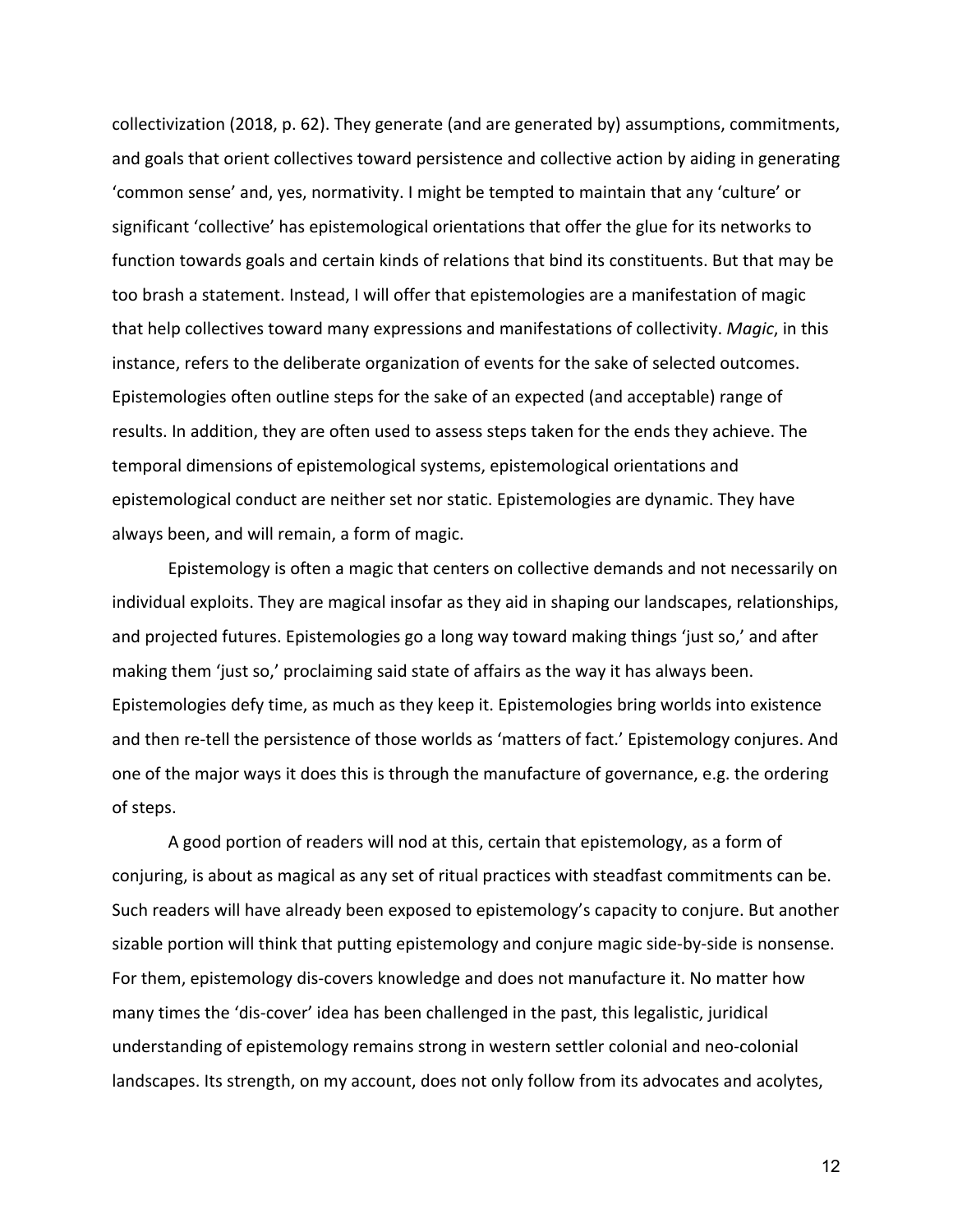but from its governance capacity within systems of relations and aspirations. It should surprise no one that many of the people who have never considered epistemology's magic will also be among those who imagine that 'primitive cultures' exist. And, yes, there is a connection between constructing hierarchies of cultures and maintaining an inability to be epistemically reflexive about one's own forms of conjure magic.

How, pray tell, can someone detect the governance value, as Kyle Whyte might call it, of unfamiliar epistemologies when they don't even realize the governance value of their own epistemology? They just think – and honestly this is starting to get ludicrous in the  $21<sup>st</sup>$  century – that their orientation toward understanding their worlds is 'the way, the truth, and the light.' How can someone with this kind of conceit and hubris ever imagine the governance value of another epistemological system? They can barely detect that their own epistemological systems conjured worlds into being and then claimed those worlds and arrangements as how things have always been. To them that is just 'the way things are' at best, and, at worst, it is 'the way they ought to be.'

In non-reflexive epistemological systems, it is often this normative assessment that is the most troubling. As I argued in 'Conceptualizing Epistemic Oppression,' there is something wrong with an epistemological system that fails to create avenues for detecting its own limits and then normalizes those limits for any mode of world-making. How can someone who has not yet realized that their epistemological system performs conjure magic ever realize that other systems do that as well? How do they do anything but judge other epistemological orientations deficient according to its own swamping sense of normativity? How can someone who fails to realize that epistemologies *do* conjure, *especially their own*, have anything but judgment for the epistemologies that *for their well-functioning* do not hide the conjure-function of epistemology? It's nigh impossible to move someone this mired in their own inherited epistemological system.

What am I expressing? I am saying that an epistemology that does not build into its functioning an acknowledgement of the governance-value of epistemologies themselves, is, at best, incomplete and, at worse, an epistemology that continually invokes hierarchies for the sake of its own function*. It has to protect itself against the detection of one of its primary*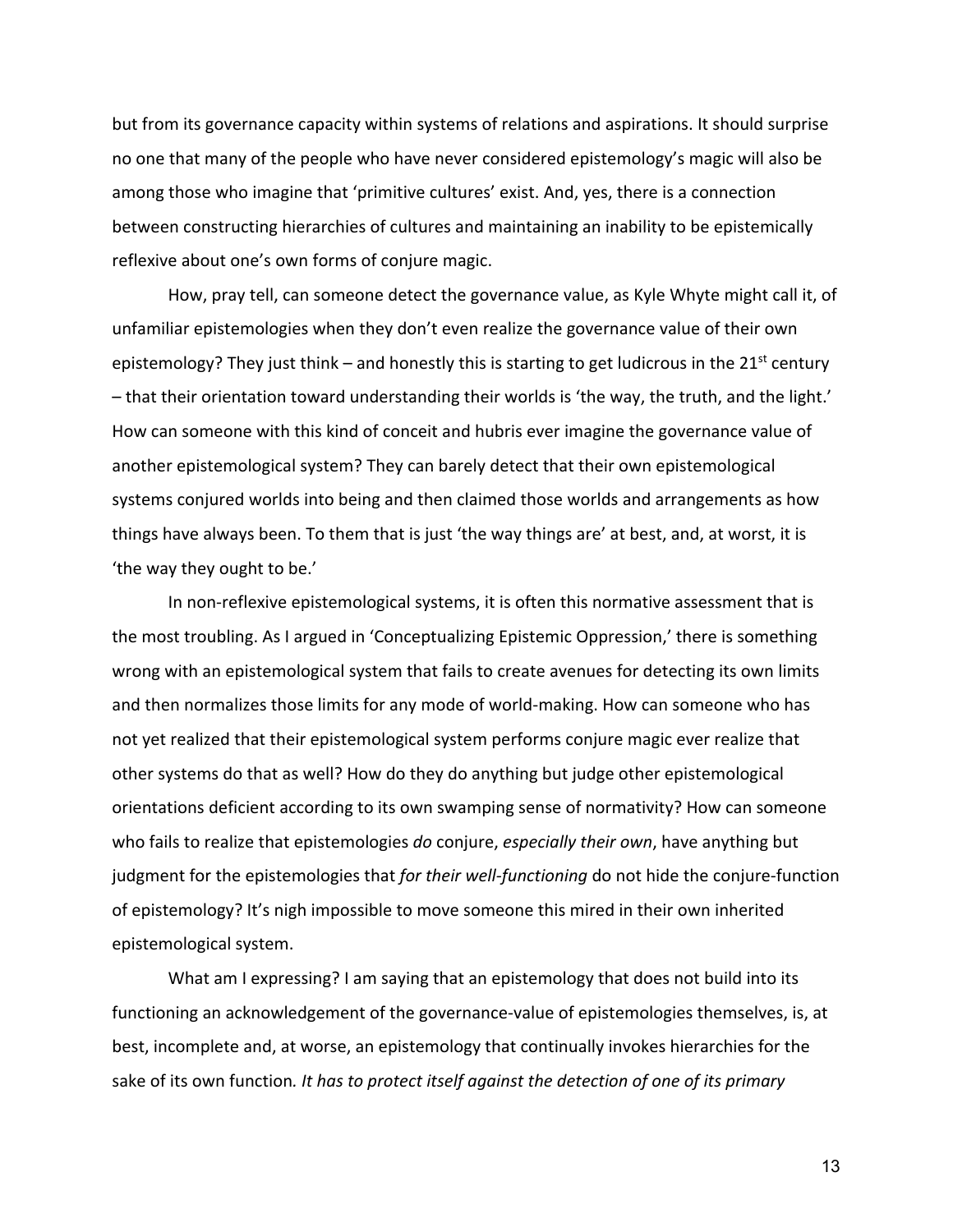*functions, i.e. conjure towards governance.* To call this failure of reflexivity 'dishonest' is to fail to understand the scope of this ill-function. Rather, in my estimation, epistemologies that assure a failure to detect their own conjure magic also hold the problem of failing to appreciate their limits. And there are significant limits with material impacts to every epistemological system. A failure to be epistemically reflexive, e.g. the capacity to detect the conjure-capacity of one's epistemological orientations, also assures a failure to detect when one's epistemological conduct is failing miserably, often because it may be failing on standards and goals not held by the system in question. And those failures will be regular outputs of the system. This is just a brute description. But I have argued for it in varying details in different papers. See, for example, 'Conceptualizing Epistemic Oppression' (Dotson 2014) and 'Accumulating Epistemic Power' (Dotson 2018). Most, if not all, epistemological orientations in the western academy are epistemically unreflexive. Degrees are awarded in it. One might think higher education in western academies (and their neo-colonial echoes) amounts to how to double down on being the 'way, the truth, and the light.' Surely it seems that way to this visitor who haunts its halls.

Colonial epistemologies appear to be unreflexive as a rule and not as an exception. They render all other, quite frankly reflexive epistemologies, deficient. They often deem themselves as the 'one true' epistemology. They also imagine themselves to be saviors for those caught in so-called 'deficient' epistemologies by bringing them into their own. To the practiced interlocutor, it is already apparent how this is a governance scheme. It may be a catalyst for 1) a hierarchical ordering (where those epistemologies most consistent with the unreflexive epistemology are positioned as best, and those inconsistent as worst) and 2) a call for radical consumption. This should be familiar. I have often heard this referred to as 'education' in colonial landscapes. Yet, it is also a governance scheme for a colonial epistemology. As a governance scheme, it is also a way of being in 'public.' A way of understanding the world. A way of being with others. A way of understanding one's purpose among others. The epistemologies that fail to include epistemic reflexivity typify a governance-coloniality. *Governance-coloniality,* in my estimation, refers to the manufacture and maintenance of 'common sense' (or everyday epistemic orientations) for the function of hierarchy and radical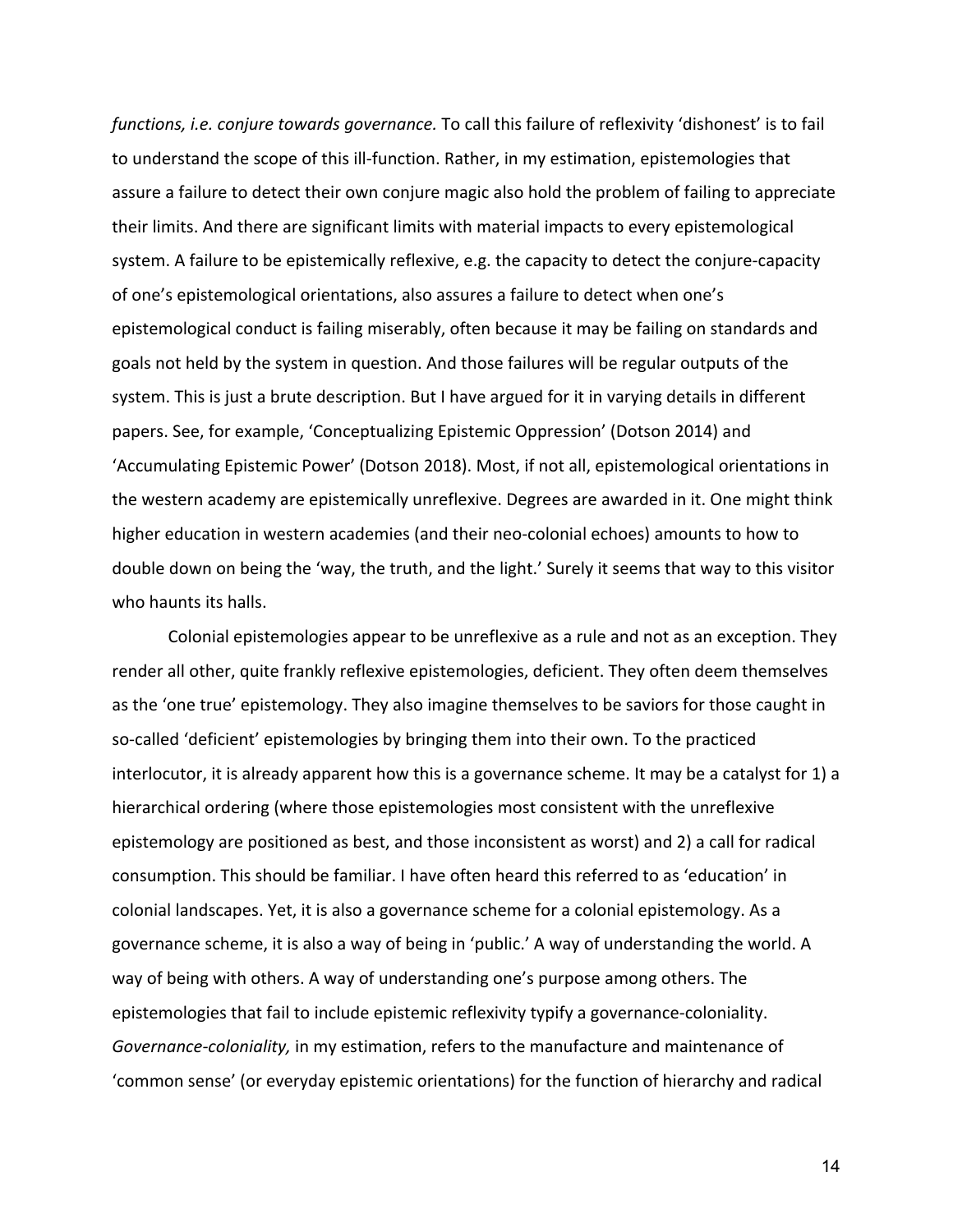consumption.<sup>3</sup> Like any governance scheme built in an epistemology, it operates towards collective goals and normative acts. It outlines outcomes and orders steps. Governancecoloniality, in my estimation, is why unreflexive epistemologies so often generate bad magic.

For some, I imagine this link between epistemology and governance-coloniality looks like yet another unwarranted leap of narrative logic. For others, there is a nod and a moving on. For they have always known this or something very similar. This is a quandary for a musing like this one. Once one detects the governance-schemes, at minimum, or the conjure capacity, at most, of epistemologies – both of which require a kind of epistemic reflexivity – it becomes difficult to imagine hierarchies *generated from within the insularity of particular epistemological governance schemes*. <sup>4</sup> This is not to say hierarchies are impossible. I am, after all, demonstrating one here. I do not appreciate, nor can I see the long-term value in an epistemology shot through with governance-coloniality, which typically entails epistemic unreflexivity. If you're going to do terrible things to other people's worlds to bring them into yours, you need to know you are destroying something precious and not primitive – or, at least, no more primitive than your own myths and rituals. If you are going to be a villain, you need to know you are being a villain. What colonial epistemologies often do is hide the grounds for assessing their own collective actions as villainy – by hiding their practices of conjure and corresponding governance-schemes as 'just the way everyone ought to think and be.'

<sup>&</sup>lt;sup>3</sup> Notice that consumption is different than assimilation. Assimilation might be done on terms where, once acclimated to the 'new' worlds, one might become 'one-with' the, so-called, originary group. There are civic relations in assimilation that have costs and, yes, benefits. Consumption is no guarantee of acceptance and civic relation. In a colonial system, different peoples are often consumed as units for the system in lesser and greater rankings as 'not-originary-stock.' Their steps are ordered. They can be prescribed to play particular roles for theatres of life and death. That is, they may have a place. But they may never actually become 'one-of-the-parentstock' colonials. They are consumed, not necessarily assimilated. For more on this, see bell hooks' 'Eating the Other' (hooks 1992).

<sup>4</sup> This is not a story of cultural relativism for everyday truths. Nor is it a piece that imagines symmetries in knowledge-outputs equates to symmetry of epistemological orientations. Epistemology, as it will be understood here, is more than just whether one churns out propositions that are reliable, reasonable, or even justifiably true. I imagine that some form of relativism will be offered here at the level of epistemological systems. But this is not, nor does it translate to, a relativity about 'truth.' In an inquiry like this one, truth itself is in doubt *in terms of its adjudicating value*. But whether there are 'truths' isn't much in dispute. It may be that beings like humans need air and water to live, for example. But it isn't the case that they necessarily need the concept of 'race' or that there is anything 'natural' about the production of the idea. It may be that within a particular epistemological system it was inevitable, i.e. part of its modal profile one might say. But it isn't that it was inevitable for any similarly structured being within an entirely different epistemological context.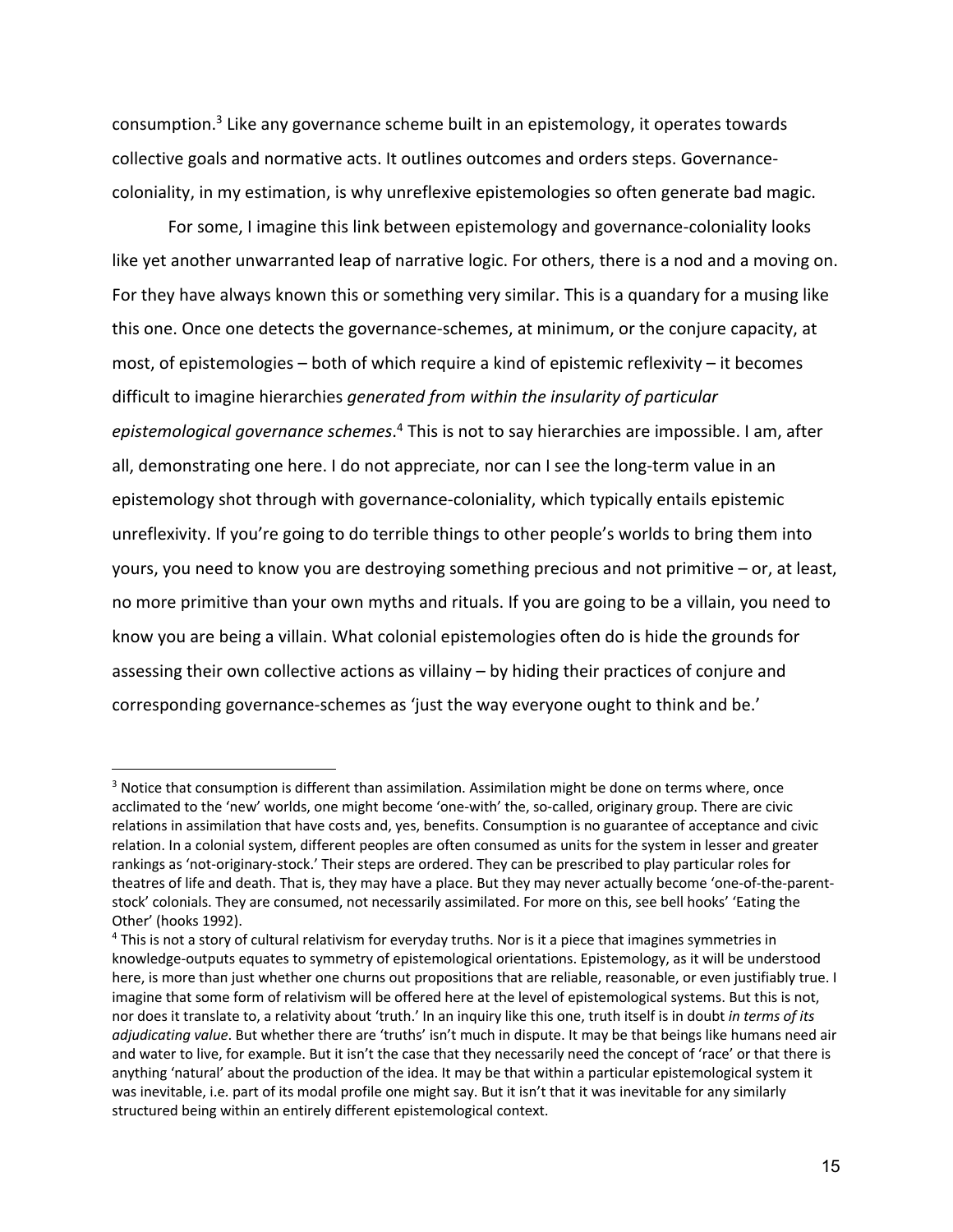Colonial epistemologies and their governance schemes are a plague on this world. But, and I have attempted to highlight this in 'Conceptualizing Epistemic Oppression' and 'Accumulating Epistemic Power,' without epistemic reflexivity one's capacity to detect that they are operating in a problematic fashion is severely compromised. There are limits to every epistemological system. Period. When this has not occurred to one's interlocutor, for example, it becomes singularly difficult to point out that those limits even exist. *One way* to do this is to try to tease out parts of an epistemology's governance scheme to realize *that it is not universally normative.* Try telling someone for whom it has never occurred to them that the way they add up the world isn't really 'the only way' and 'the only truth' and so on. Try. I dare you. Their resistance is not necessarily incomprehensible. After all, whatever they've adopted for understanding the world, it – to some significant degree – 'works for them.' Secular religions are funny that way.

So we have a bit of a catch-22. If one has detected epistemology's governance scheme, which is still not to fully appreciate its conjure magics, then one is most likely also minimally epistemically reflexive. But if one has never detected epistemology's impact on governance, then it is doubtful that one is even *minimally* epistemically reflexive. This kind of 'framing,' literally and figuratively, of the audience for a narrative like this one is generally frowned upon in western academic writing. This is because I essentially said: 'either you detect epistemology's magics or you don't; and if you don't, I doubt you will detect it from a couple of sentences in this text. You're almost hopeless.' Of course, if one reads, 'Conceptualizing Epistemic Oppression,' closely, I have lobbed this message before. And I have encountered nothing since that time to change it – and far more 'evidence' that I might have been onto something.

And though I am not optimistic that some words on a page will help folks who have been raised to be epistemically unreflexive, (e.g. to practice governance-coloniality as a way of living), to detect the magic of epistemologies, I will still try to illustrate one way epistemologies are magical by offering an example of the mystical edges that hold them together and their functions. By *mystical edges*, I mean the parts of an epistemology that require commitment for their functioning and *after* commitment justify themselves as statements of fact and/or necessary conditions. To an 'outsider,' they present themselves as mystical musings, to an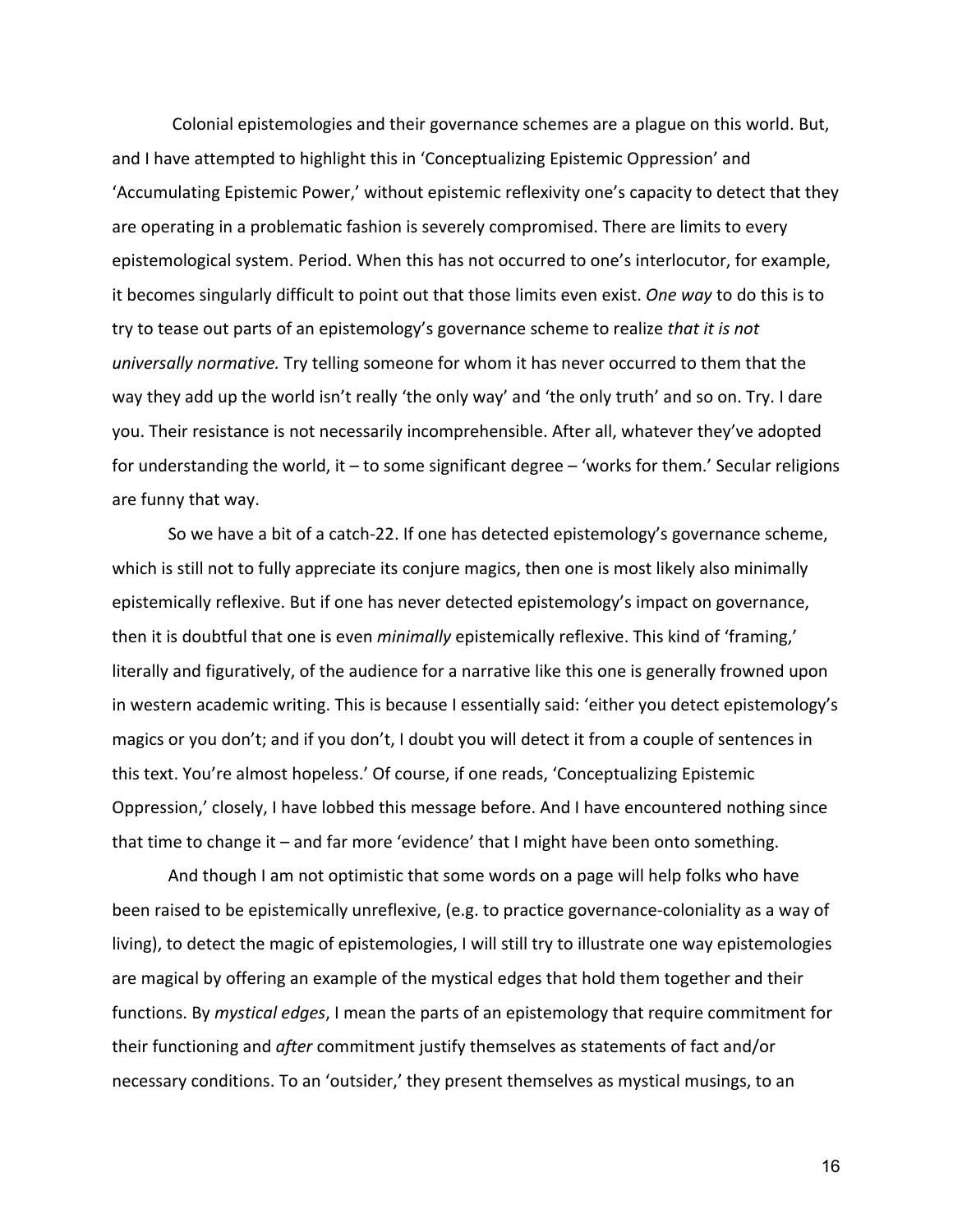'insider' they appear as common sense. There are no epistemologies that do not have mystical edges that look like 'common sense' (to the 'believer'). To say that epistemologies have mystical edges is not also to say that they are unreliable, given to fanaticism (even where one would describe them as fanatical), or utterly incapable of being successful enterprises on their own terms. Rather, it means that part of what makes epistemologies magical is the mysticism they engage in and the ways those mysticisms generate material consequences. Epistemologies have conjure capacity precisely because they play a significant role in the production of common sense that produces collective effort/labor *in the everyday*.

One shouldn't read too deeply into the mystical edges of an epistemology something like the notion of 'malfunction.'<sup>5</sup> If it is an epistemology, then it regularly produces the results it promises and the believers are trained to understand its results as what anyone should expect from an epistemology or, maybe more specifically, from their worlds as such. This usually translates to, 'my system works fine for the values and expectations I have for the system and for the world.' To this degree, an epistemology, if it is an 'epistemology,' always works. And if it works, it should turn up some of the same observations that any other epistemological system would. But it will deviate, sometimes to significant degrees, on what kinds of reference codes and exegeses it promotes and aids in maintaining, and also in terms of the focus and emphasis of its outputs. *Reference codes* refers to understandings and/or units of management generated within an epistemological system. What an epistemological system takes as relevant and salient changes according to the reference codes of the system.

Let's take the role of truth in epistemological orientations most often taught in K-12 education in the US. Usually, because I don't want to say all the time, truth is taught as the most valuable non-epistemic good. The pursuit of 'the' truth is supposed to be everything. We are often told, in more ways than we can count, that rationality is reasoning towards truth

<sup>&</sup>lt;sup>5</sup> Some might recall that I've labeled unreflexive epistemologies, 'ill-functioning'' epistemologies. So, to indicate that they do not necessarily malfunction may seem like a conundrum. It isn't. To express that an epistemology functions for ill or that it fails on its own terms is to indicate two different kinds of assessments. An epistemology that functions for ill does so in a context where other epistemological orientations exist. This is an external critique. The way the epistemology interacts (or prompts interactions) with different epistemologies is at issue. To indicate that an epistemology is malfunctioning is to say it fails with respect to its own goals. This latter assessment is an internal critique.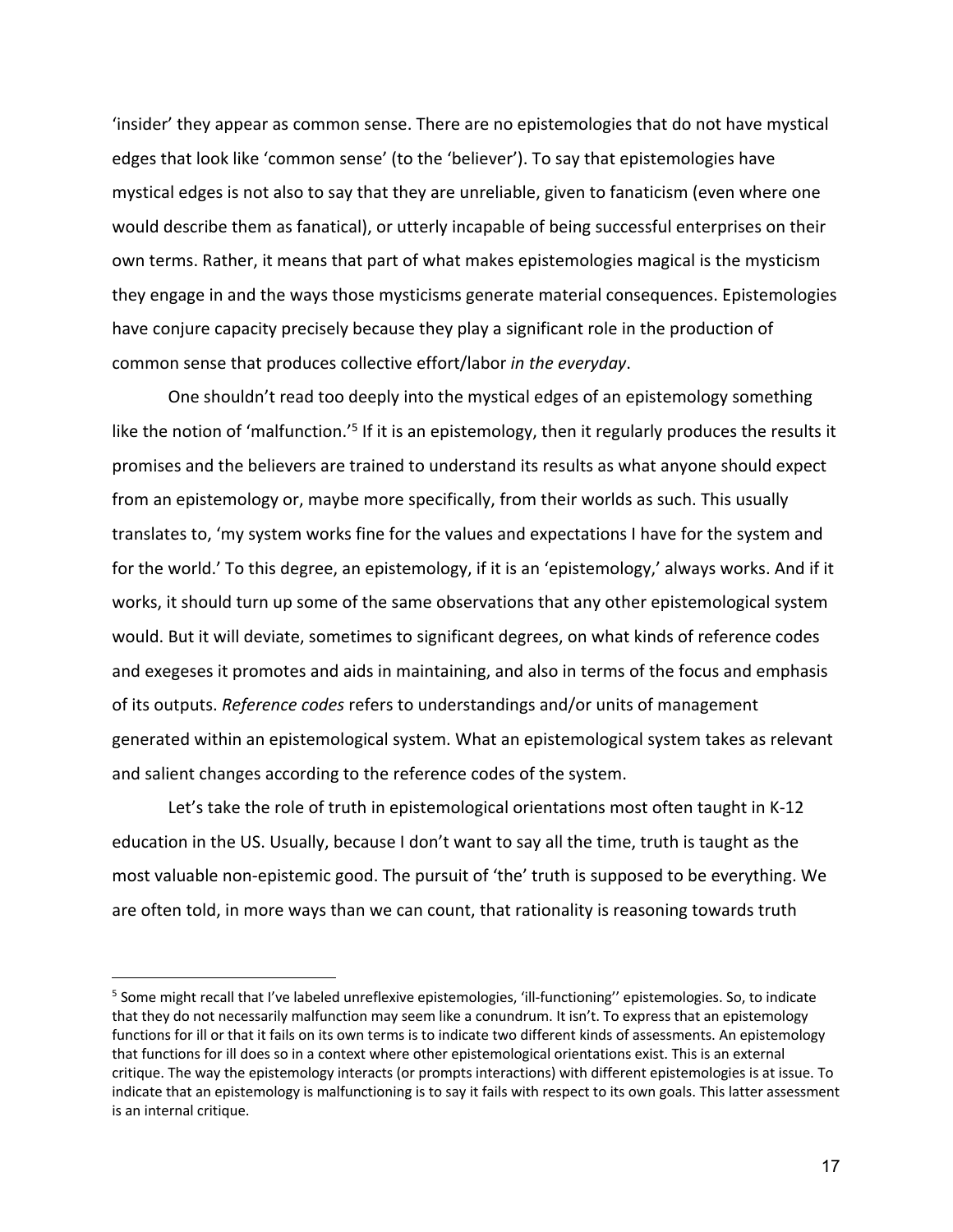along with a host of other mythologies that promote truth as having an adjudicating role that, in my opinion, it rarely serves. I have often wondered why truth has been so key to the epistemological orientations I learned in western education and academic settings. I ask this, not because truth doesn't exist. It surely does. But because there is so much truth, it is hard to see how it could play an adjudicating role within or among epistemological systems. There are so many things about which something like 'truth' would be the appropriate description that, far from 'settling' any matter, truth seems to be less powerful than people imagine. Mythologies about truth as some kind of purifying agent for suspicious belief, investigation, and action undoubtedly contribute to this post-truth era. Some folks figured out, though many always knew, truth simply doesn't play the adjudicating role many assume. And, as such, is a site of manipulation towards collectivity or, more politely stated, a mechanism of governance.<sup>6</sup>

Of course, truth has been under fire for a while. But it has always been vulnerable to manipulation. The adjudicating power of truth *is* often manufactured. Note, I didn't say truth is manufactured (though in a longer paper, I would have no qualms arguing that for certain things people want to call 'true'), though I need not reach that far for the point I am making. Rather, *the adjudicating power* of truth in any given discussion is manufactured. What truth matters? Which parts are salient and why? This is not given by the brute existence of truth. This is often given by governance. And, from governance, the ordered steps and ranges of expected outcomes of one's everyday conduct, i.e. magic.

Tackling a difficult issue around the ways state custodial actors justify their violence and murder of Black people in the US, in 'Accumulating Epistemic Power,' I highlight what truth *doesn't give us.* Not because it doesn't exist, but because it does not help to solve conundrums around relevance, salience, and significance that are never far from any claim we believe is exerting pressure on narratives about 'the way things are.' And as the rebellions rage in a post-COVID-19 US to end state-sanctioned violence against Black peoples, we can watch different truths begin to prevail while also detecting an encroaching entrenchment in epistemological systems that governed (and still govern) towards violence writ large. And it is the violence,

 $6$  To say that manipulation is a mechanism of governance is not to say that all mechanisms of governance are manipulation. However, manipulation is available, no matter how toxic, for generating expressions of collectivity.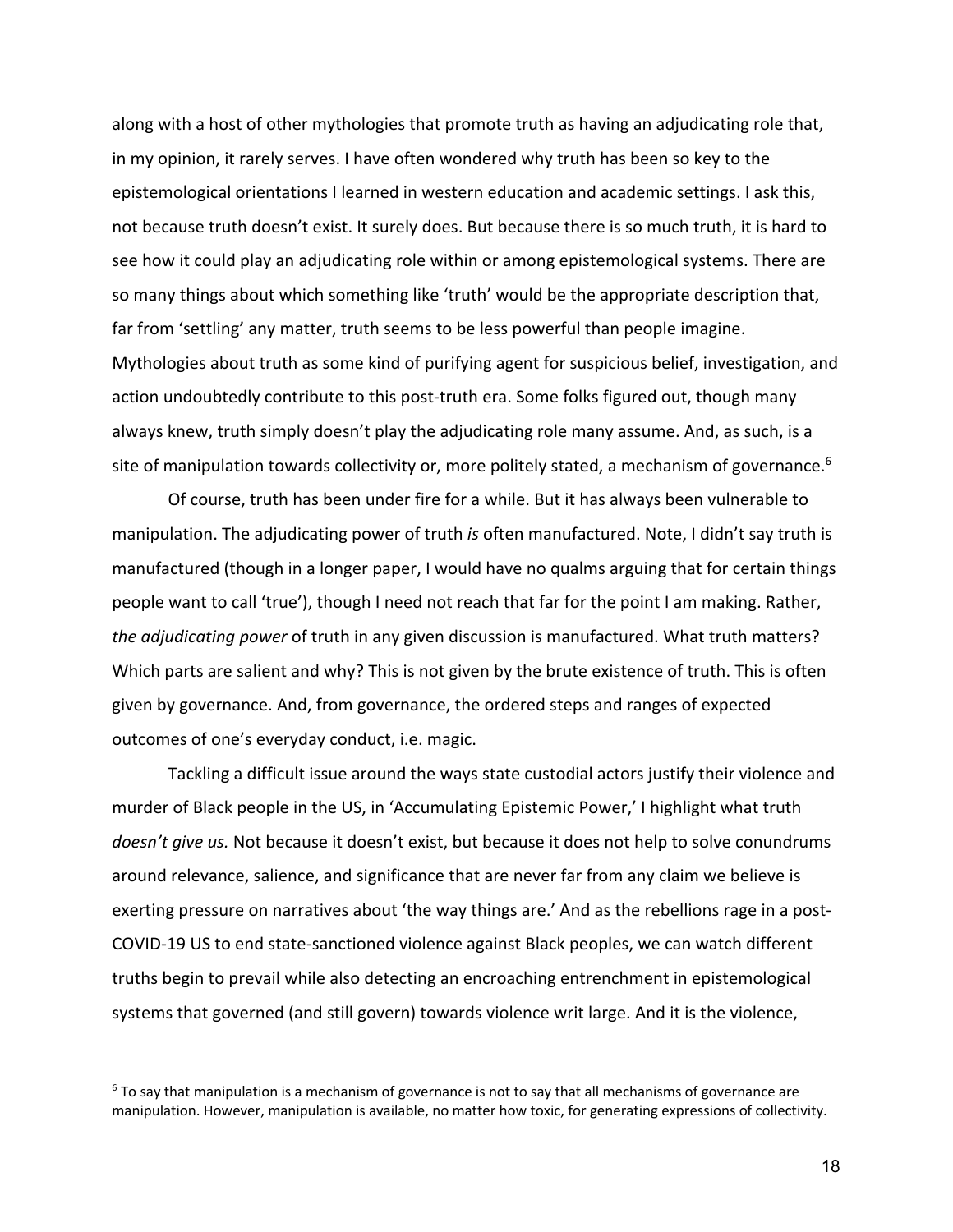which to the unreflexive just looks like the 'everyday' or the normative products of a wellfunctioning 'common sense,' that has so deeply disturbed me in my life and has preoccupied my work.

There is something categorically colonial about an epistemology that has yet to figure out that truth rarely trumps relevance in a dispute – and that relevance is rarely generated by brute truths. To call it unreflexive is, to be honest, kind. There are more harrowing adjectives one can use. To be clear, individuals raised within colonial epistemologies can figure this out – look at Nietzsche or Foucault – without the *epistemological system itself* ever incorporating this understanding as part of its governance schemes. Whatever epistemic reflexivity is, that thing that allows for the routine awareness that epistemological systems have limits and that those limits are not just about what we think, but are also about what we attempt to govern (ourselves and others) towards, it is not a virtue of actors. Actors can break away from the system and the system will carry on. Rather, for epistemological orientations to routinely produce epistemically reflexive actors and awareness, it must be a feature of operative systems. And for epistemological orientations to systematically produce epistemically *un*reflexive actors is to predictably generate reckless and relentless harms that will be treated as both normative and inevitable. The baseline for 'progress' under a colonial epistemology will be (and has been) a haunting consumption (often unto death) of Black and Brown and Indigenous peoples as normal and inevitable. Such violence, because that is indeed what we are talking about, what generates, authorizes, and licenses near infinite registers of violence, are the material effects of governance-coloniality.<sup>7</sup> They are not one-off individualized phenomena; they are systematically conjured forms of bad magic.

#### *The Danger of Thinking and Dreaming*

*Julieta Paredes Carvajal*

 $<sup>7</sup>$  For an extended example of what I can only gesture to here, see Jennifer Nez Denetdale's 'Return to 'The</sup> Uprising at Beautiful Mountain in 1913.' Denetdale's account tracks operative epistemological orientations, governance-coloniality and violence, i.e. bad magic, in a particular historical event in US settler colonial history.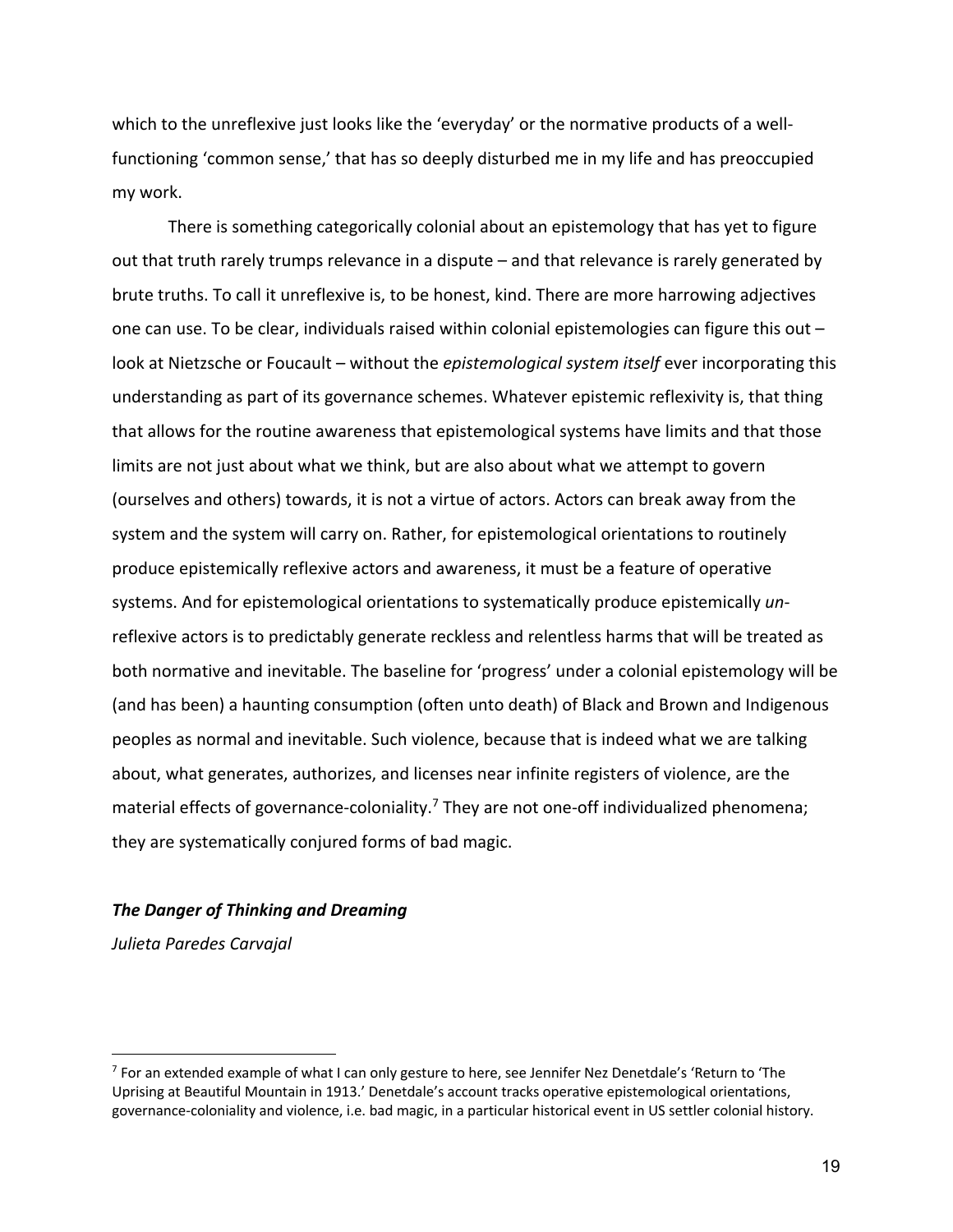What is knowing and what defines whether something is classified as knowledge? We start from this question in order to talk about our Native communities and the systematic denial of the knowledges constructed and produced from our people's ways of conceiving life, which is in community, between humanity and mother and sister nature, with our spirituality as the energetic presence that gives us strength. I write in the plural because my thinking is an organic part of Abya Yala's<sup>8</sup> Communitarian Feminism — an organization and social movement that, with my contributions and those of my sisters, has made an important epistemic break: decolonizing feminism. This is a proposal that calls for dialogue to repair and heal the world. But, contrary to what is hoped for, once again as Native women we continue to be subjected to violence, persecution, and defamation, just as our maternal ancestors were. The 'good' Native woman will be the subdued and colonized Native woman.

From our situated reflection in Abya Yala today, we understand that the definition of knowledge is formulated by acknowledging and positioning oneself before the prevailing power relations in the continent's territories and the planet. We affirm, then, that knowledge is fundamentally a political act, a positioning in the face of the historic powers set up in the territories, erecting a system of planetary dominance that for us – Communitarian Feminists – we term the current dominating system of Patriarchy, which is:

the system of all oppressions, all exploitations, all the violence and discrimination that exists over all humanity (women, men, and nonbinary peoples) and nature. It is a system that is historically constructed, built on the bodies (...) of women (Paredes J, 2014, p. 76).

The construction of knowledge has been a space for power struggles: knowledge has been controlled and manipulated by elites and has served to create a social imaginary of what knowledge is. The body of knowledge: male. The color of knowledge: white. The territories of knowledge: western europe. The place of knowledge: the academy. Everything and everyone that is outside of these whimsied parameters has historically fought to be recognized *as* knowledge and as knowing subjects.

<sup>&</sup>lt;sup>8</sup> Abya Yala means 'land in its full maturity' in the Kuna language; it is the name that we give to native communities (pueblos originarios) in our continent, ill-named 'America'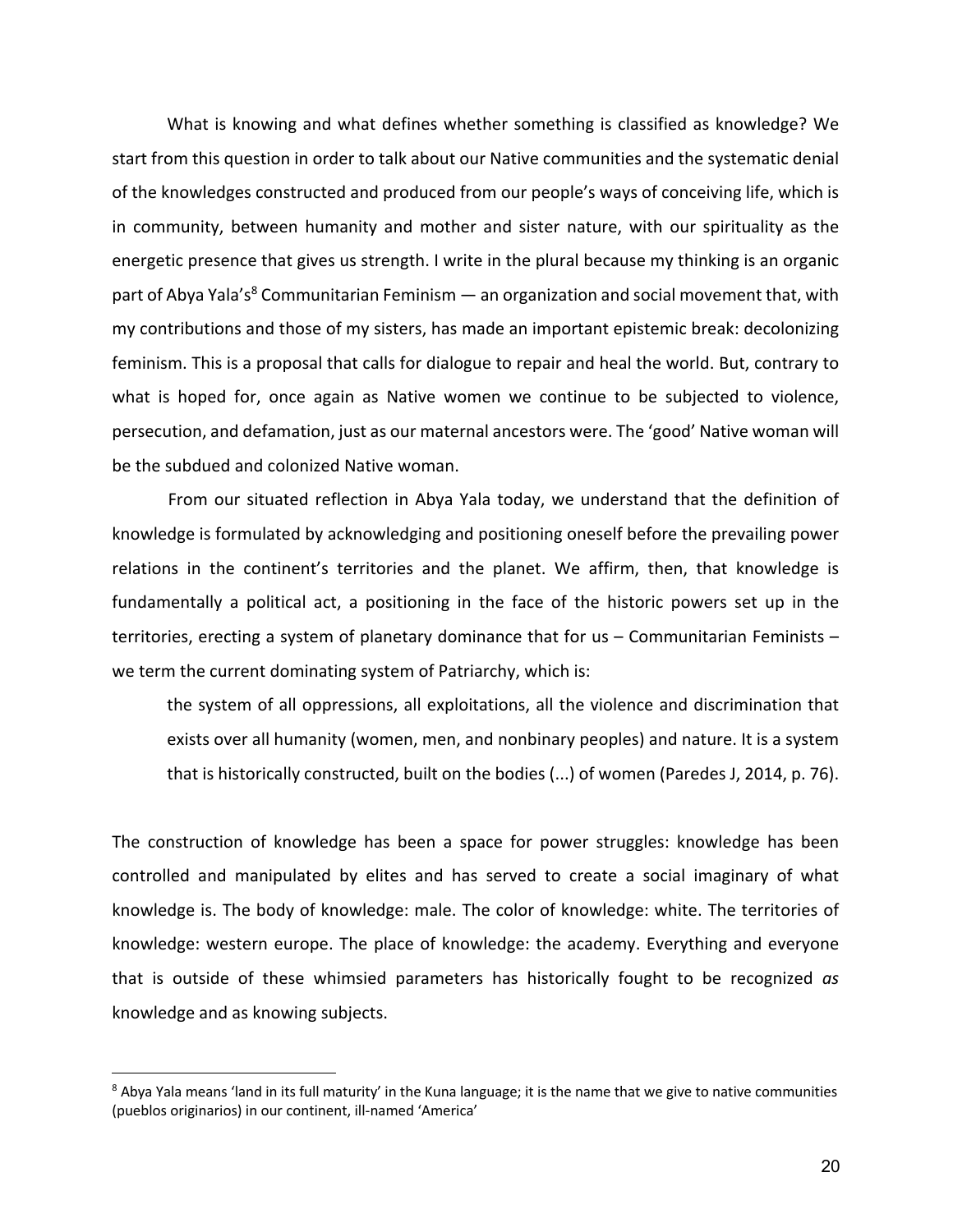Politically, there are many disputed paths regarding the production of knowledge. For Communitarian Feminists, we contend that our knowledge process is always a collective enterprise – the community's needs, insights, and struggles propel our creativity, our curiosity, and the desire to serve. The process begins with the moment of organization, asking Pachamama-Ñanderu and our ancestors to guide our path. Then comes writing, creating, recreating so that we may afterwards communicate the insights we gathered collectively. These stages can involve personal responsibility and initiative, but, the moment the knowledge is going to be communicated and put into practice and action, it becomes communal again, with the permission of Pachamama-Ñanderu and our ancestors. Therefore, the construction of knowledge involves circular processes rooted in a given territory and in finite bodies (Women, Men, nonbinary people) taking into account the historical moments in which we live.

Our ancestors fought and resisted colonization. They defended themselves as they sought, developed, and proposed alternatives, coming up with ways of living together without killing one another. But the racist colonizers were – and are – skilled at using deception, betrayal, and manipulation; the heinous attack on our bodies and our lands had arrived. We, the original peoples, survived a systematic extermination, carried out with bullets, with torture, with targeted infections to our bodies, with modes of entrapment and coerced suicides. Moema Viezzer and Marcelo Grondin (2018) give an account of all this in their book: they speak of at least 70 million of Abya Yala's Native inhabitants murdered. It is the greatest genocide of humanity!

Understanding the need to survive, resist, and live on  $-$  advancing a world where we are respected in the completeness of our being, in the fullness of our lives (not as ornaments to the dominant euro-western forms of life) – is the path forward, the mandate that we receive from our ancestors. Along that path we come up against power relations that condition the construction of knowledge to the needs of the dominant groups, which today impose a reductive account of 'reason' in their stronghold over the concept of human intelligence. Racistbourgeois rationalism and pragmatism still dominate. The oppressive knowledge used to legitimate their processes, methods, instruments and verifications purport to convince us that there exists a political neutrality and objectivity that is synonymous with truth and reality.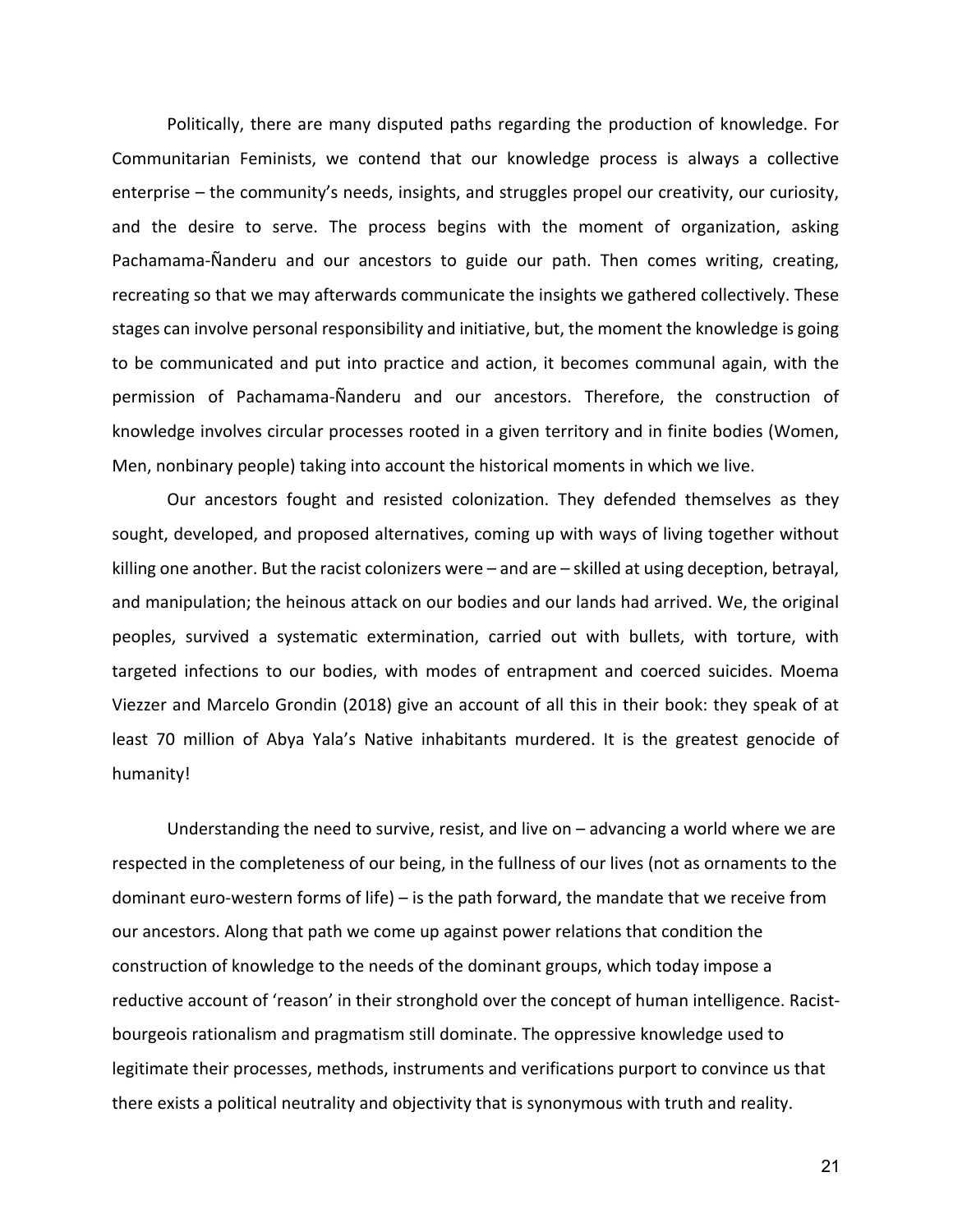Bolivia (Qullasuyo Marka) has produced an important political moment (2006-2019) for the construction of knowledge, a moment led by a process of reclamation and creation of our epistemologies, or Native ways of knowing. The knowledge that emerged from this period also served to design public policies. It was well-aimed – the attempt to make decolonization and depatriarcalization the fundamental bases of the government's public policies on social change. This marked an unprecedented and important achievement in the history of over 500 years of resistance struggles.

We think it is necessary to bring awareness to the context, the space, the time, the conditions of daily and political life in which Communitarian Feminism arises as a women's social organization and as an ethical and aesthetic political movement with proposals for decolonization and depatriarchalization, from our memory and the ancestral paths set forth by Abya Yala's Native communities. We are part of the many contributions Bolivia has made to the process of change, a process violently interrupted by a coup d'état and the establishment of a cynically racist authoritarian regime, which, as a characteristic feature, uses the Bible to justify its actions.

## **The Memory of Our Peoples**

The creation of nation-states was useful to powerful elites, as were education and universities. But democracy, the media, religions, and cultural policies have also served their functions. For Native men and women, the colonial invasion of our bodies and lands meant the extermination of a great part of our cultures, the predation of mother earth and the appropriation of the spaces of daily life. School, media, religions and Churches serve permanently to remind us what is considered politically 'correct', what is 'normal', what is 'intelligent'. Drilled into our heads and hearts is the alleged 'impossibility' of living without accumulation or private property, the uselessness of dreaming with a communitarian ethos of *Vivir Bien* (Suma Qhamaña). Meanwhile, our lives as Indigenous women and men continue to persist otherwise, insisting that this way of life (Suma Qhamaña) is what our villages, communities, clans and Indigenous social organizations – with all their stumbles – fight to defend. We do not wish to fall prey to romanticism and mythology about the concept of 'the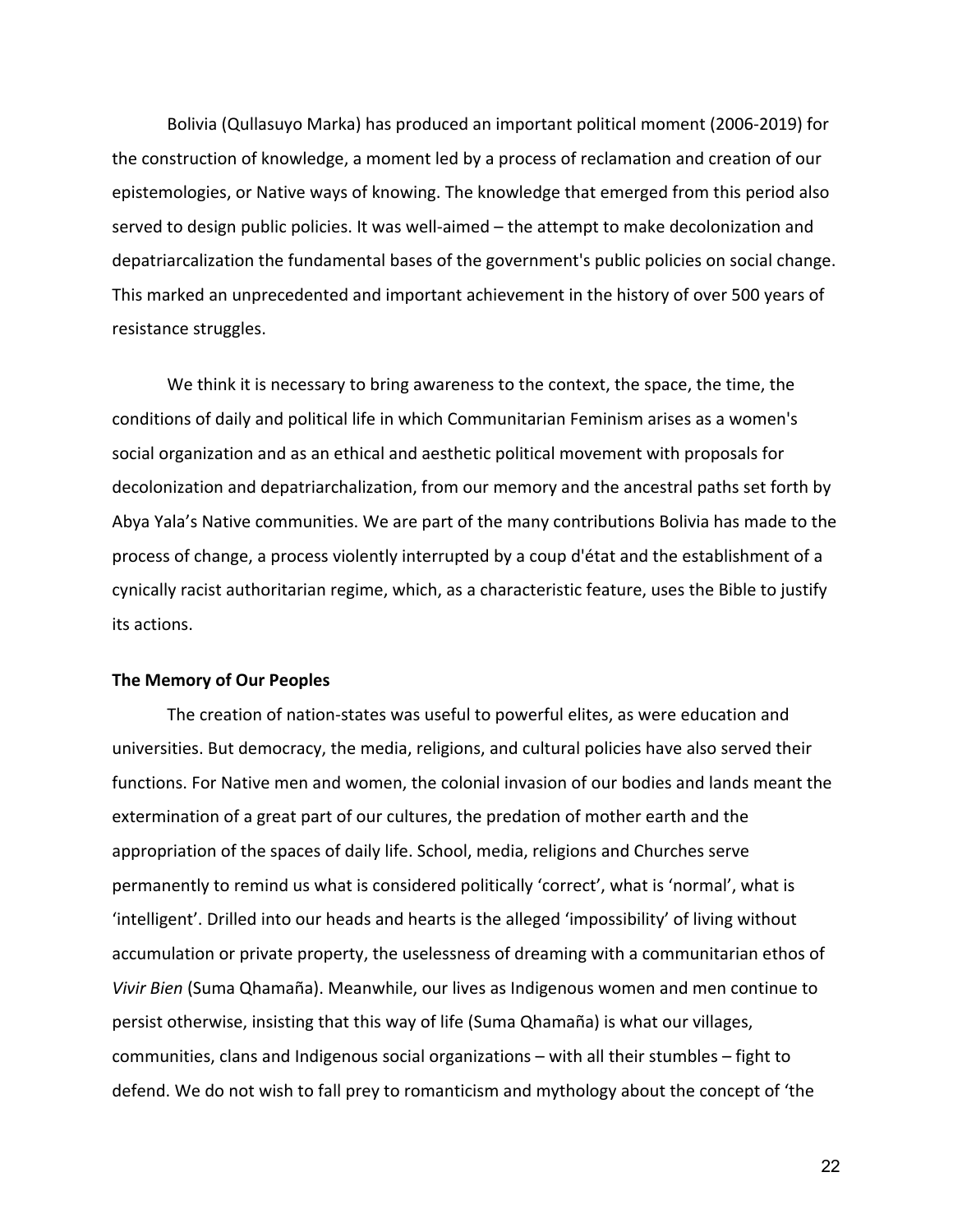indigenous,' yet we believe that inherent in our struggles there lays, here and now, a vision for the future of humanity.

#### **The Neocolonial Feminist**

Eurocentric and eurocentered academic feminists try to decode what Communitarian Feminism is: some do not even understand it yet they write about us without our consent, surveilling us without consent, and then citing us. They allow themselves to colonially 'define' what is and who are Communitarian Feminists (Gargallo 2012). Gargallo, moreover, in a typical abuse of power, speaks of communitarian feminisms by diluting our existence and the memory of our collective processes. Communitarian Feminism is processive and is itself rooted in the emplaced historical process that produced it. Such abuses of power, through their many assumptions, work to dilute this context, profiting from the opportunism of some women so as to avoid situating the importance of the path forged by the feminism of dignity and autonomy of the 1990s in Bolivia. Paradoxically, the work was distinguished with an honorable mention in Venenzuela's *Premio Libertador al Pensamiento Crítico* in 2013.

Then, appearing alongside 'S,' there are the decolonial feminists who spend their lives studying decoloniality as an object to dissect. They were also distressed, given that they assert that in Abya Yala gender relations did not exist. Instead, we speak of an 'entronque patriarcal' – that is to say, we assert the existence of an ancestral patriarchy. Communitarian Feminism does not belong to the field of decoloniality: we decolonize as a political act and we cite our collective practices that then transform into theoretical approaches. It's interesting to see how today, without minimal critical reflection, they amplify 'S' and they call themselves decolonial. (Espinoza Miñoso 2014).

Feminists also use persecution and political harassment against our organization and social movement of Communitarian Feminism, employing old weapons of fascism and Nazism, such as slander and defamation, to try and manufacture a single truth out of many lies on social media. The intention is to create doubt and discredit our contributions, as no one will want to read or listen to a criminal. Today in these networks, 'fake news' functions as a virtual stand-in for stonings and bonfires, and to establish a new kind of inquisition, which, paradoxically, is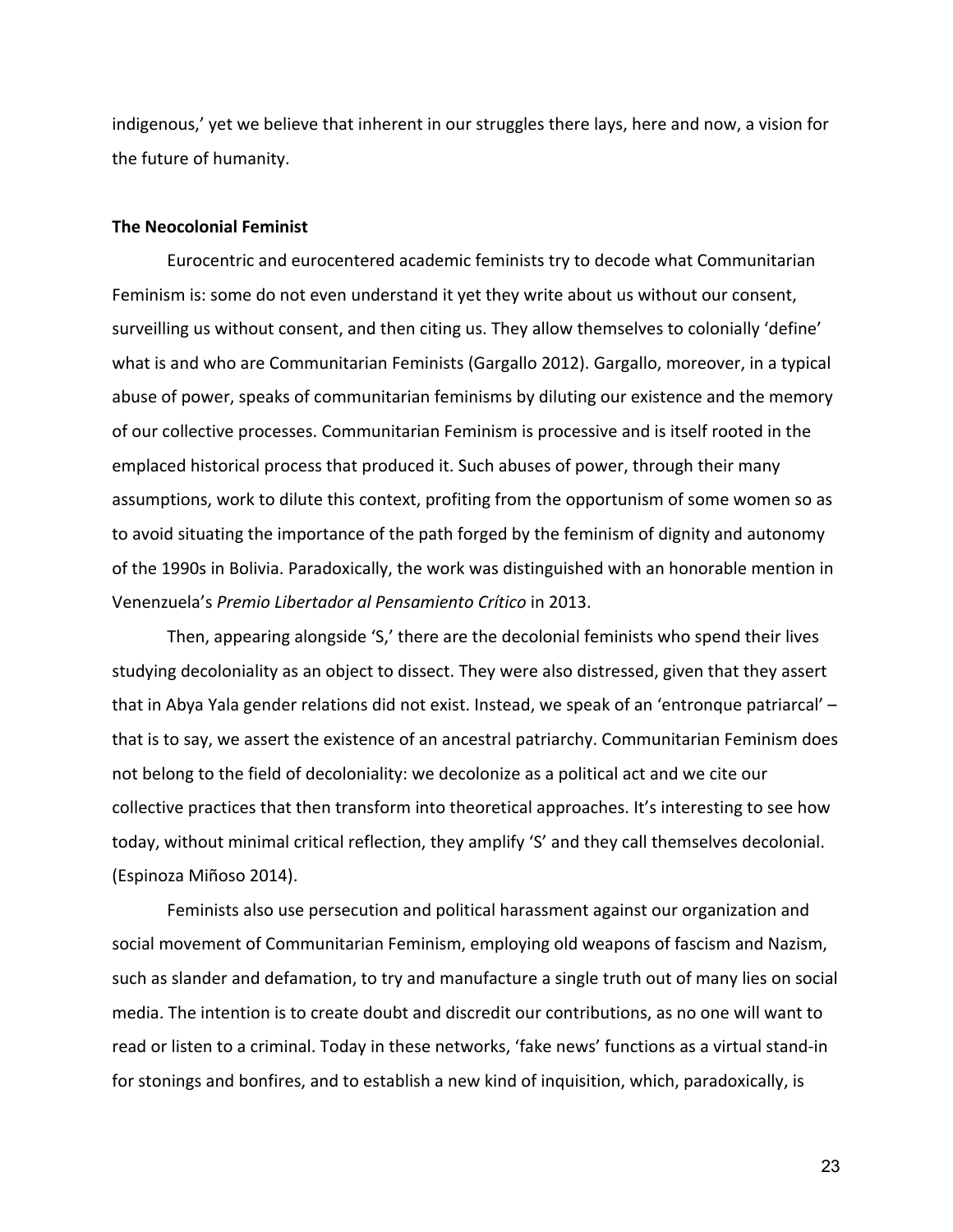carried out today by feminists who are against the Communitarian Feminism of Abya Yala. They steal our concepts and want our corpses to redistribute the conceptual wealth amongst each other, to sow the fields we planted with ideas, theoretical approaches, knowledges and dreams. The scale of the attacks affirms the revolutionary character of our existence – we are not functional to the system. All our theoretical, political and ethical discussions take place on our respective lands and in community, not in a virtual field where envy and competitiveness hide behind a racist-colonial fascism. But let us instead continue to talk about our contributions, so that they may come to understand why, given the reactions they provoked from us, our contributions were still made without malice or the intent to disrespect anyone, but in the steadfastness of resistance and the call to heal the world.

#### **Decolonizing Time and Space**

In the task of affirming our Native ways of our knowing, we need to take up the concept of 'decolonizing time' (Paredes J. 2016, p. 47), which foremost contends that, from the colonial perspective, eurocentric thought declares that any idea, organization, or human activity in Abya Yala – also called America (North America, Central America, South America) – is backward or underdeveloped. Any idea, organization, or activity produced in Abya Yala, they believe, was already thought of by Europe. This forms the explanatory basis for claiming that any action or invention in Abya Yala is immediately explainable as part of Europe's own history. Or in the worst cases, the ideas, discoveries, and contributions that are the heritage of our peoples are plagiarized, made invisible, and patented by usurpers. Such is the case of quinoa, a preferred food globally, which US agronomists Duane Johnson and Sara Ward abusively patented for the Hoechst company, with patent number 5,304,718. The patent was processed using false information, such as the claim that in 1989 quinoa seed was 'found' in the wild in the State of Colorado. (Movimientos.org, s, f.).

It is western Europe's anguish to have never come to terms with what happened to them when Columbus, by pure chance, reaches these lands and encounters another world on the same planet, another world coexisting and living in parallel time. They never understood, the Europeans, that they are not the only ones in the world. Within this colonialist and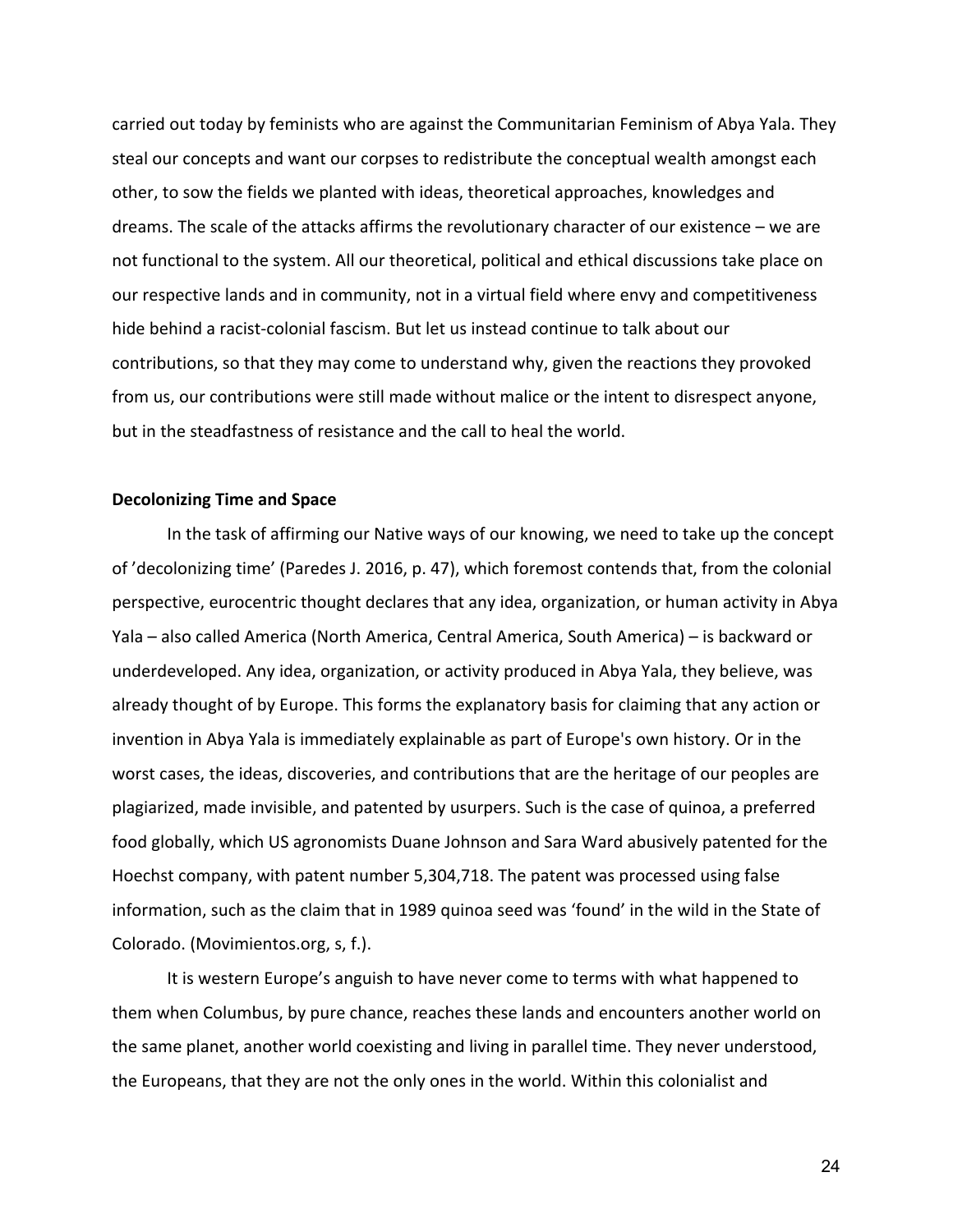colonizing thought is the assumption that different societies are all modeled after Europe. It assumes, for example, that all patriarchates, such as the one we bear, which happened on our lands, would be a branch of European patriarchy – an underdeveloped and backward patriarchy compared with that of Europe. Against this, we assert the need to decolonize time and we put forth the idea of a decolonized contemporaneity. When we want to link Abya Yala (America) and Europe, we understand them as parallel timescales, as synchronous existences parallel to each other. (J. Walls 2020)

We can better explain this notion: Abya Yala and Europe were mutually unaware of each other's existence. But despite this reality, equally and in every way, both existed at the same time on the planet. So even if one was ignorant of the existence of the other and vice versa, Abya Yala and Europe both existed. They existed in a coeval mutual ignorance, one that, to understand what the notions time, the world, and planet earth are, we need to decolonize – a starting point is our conceptions of knowledge, perceptions, feelings and desires. We can locate these goals in the decolonizing approach to the *concept of contemporaneity*, which runs far from what today passes as an understanding of 'contemporanousness' via Europe's conceptual arrogance, which understands it through hegemonic and dominant euro-western constructions of time and space.

At the same time that we situate the violent act of colonization, we must also analyze that these impositions were 'accepted' by the opportunism and complicity of Indigenous women and men. We have to assume the responsibilities that we have in the construction of our world so as to illustrate and account for ways to liberate ourselves.

The decolonization of the notion of time is necessary to understand that our time and our lives were not built on the European model. Community Feminists are neither European disciples, nor can our lives be subsumed by the linear understanding of European time. Our origin is not in the French revolution, but in far older struggles. Even less will we allow our history to be situated as part of Europe's past, under concepts such as *primitive*, *wild*, *backward*, to define our peoples. And so, Europe self-defines as 'the contemporary,' that is, as the vanguard of time on planet earth, situated in a present hegemonically dominated by Euro-westerners.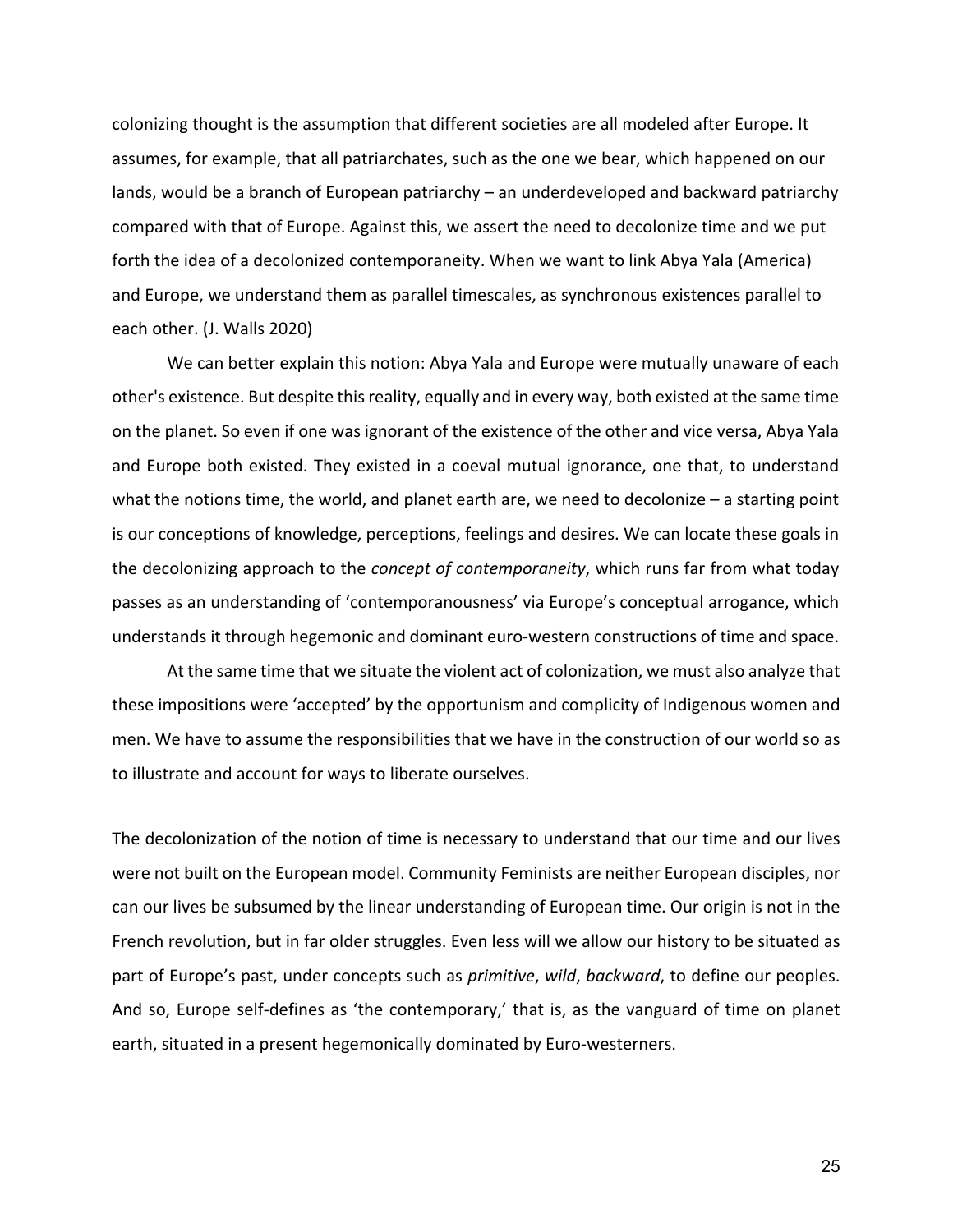

#### **'Figure 1: Parallelism and contemporaneous time' 'Figure 2: Europe tried to eat our time'**

Fig. 1: Paredes J. Fig. 2: Paredes J.

#### **Our Own Paths of Liberation**

We have already established that our temporalities are not the same, that one is the time of Europe and the other is the time of our Native territories and our peoples, and that we coexist in parallel. In our lands, there have been distinct ways of life, of social organization and, of course, struggles. Although it may be difficult to acknowledge, there was also an ancestral patriarchy with its own characteristics.

When speaking of ancestral patriarchy, euro-western feminists, the daughters of colonial thinking, take pleasure in saying that they already knew that, because what they termed 'patriarchy' they consider universal. They presume that all patriarchates mirror the European model of patriarchy. What they are actually saying is that they believe that, by naming the patriarchy in Europe, they would have already discovered all the forms of oppression towards women on the planet, and consequently, also the forms of their liberation.

The masters (*patrones*) of life in Qullasuyo – today called Bolivia – do not split from Europe, and we are not talking about backward societies either. In order to begin to understand the *entronque patriarcal* we must clarify that these patriarchates – the ancestral one of the Tawantinsuyo and the colonial one of Europe – had nothing to do with each other until 1492. From then on, they will complement, articulate, and interlace with one another for the greater misfortune of the women of our territories in Abya Yala. While we are not going to deepen in this article the valuable contribution of the concept *entronque patriarcal* – that marks the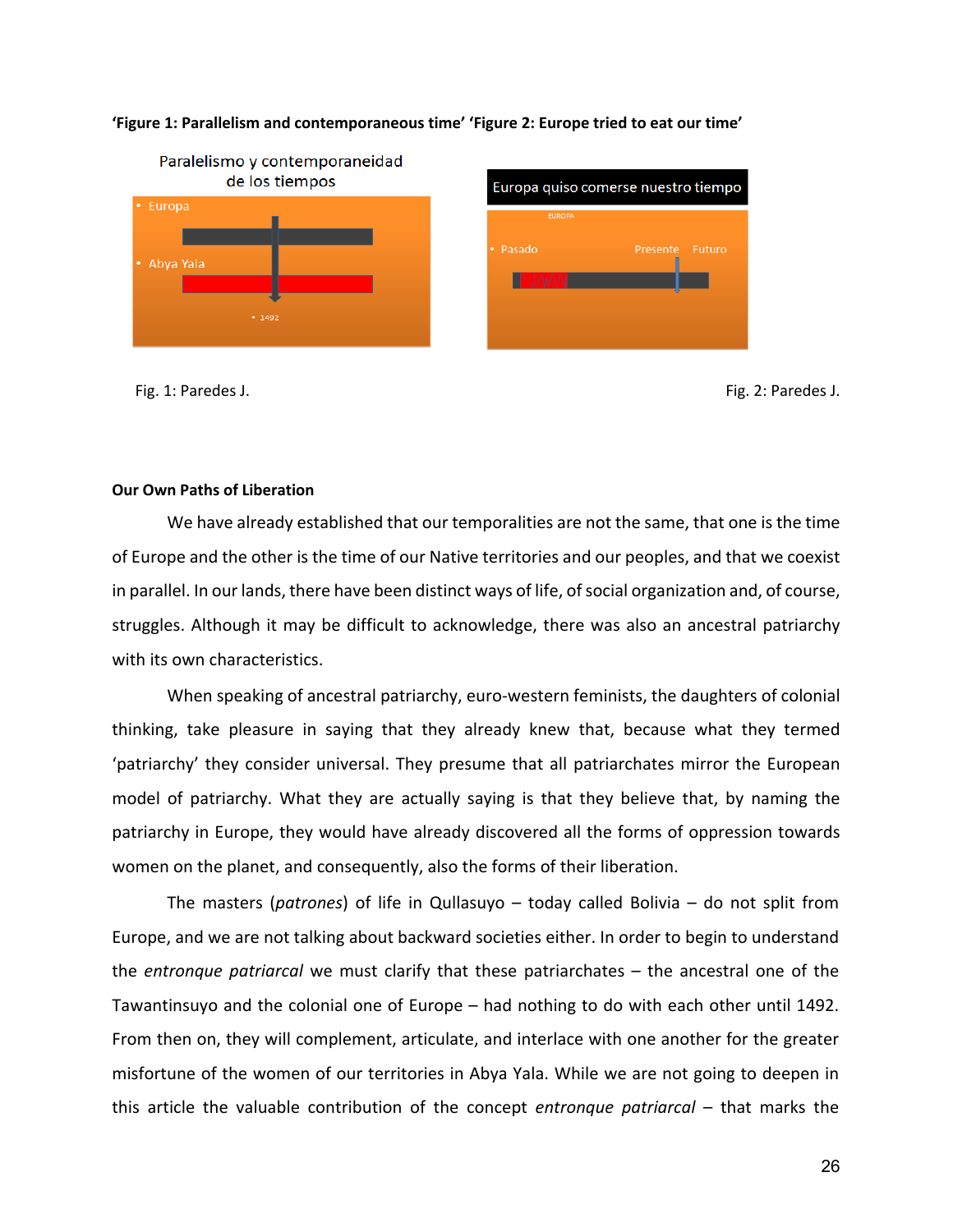epistemic break with the theoretical construction of feminisms – the treatment of this topic is available in my book, *para descolonizar el feminismo* (2020).

#### **Feminisms and Communitarian Feminism**

As women in indigenous communities and indigenous organizations, we face discrimination, violence, and preconceptions from whites and those who self-proclaim to be white. But this is not the only violence that we face. It is even more important and fundamental to us to analyze the internal relationships living in our social organizations. These attitudes are not only of those who do not recognize themselves as Indigenous, but also of our own Indigenous brothers and territorial authorities. And it is not only men who engage in the practice of devaluing and disqualifying women – other women also participate.

This devaluation of women and their existence is daily and historical. Explicit and implicit disqualification of women's political contributions and actions is a practice. This macho practice is amplified when women are also leaders and authorities in different areas of knowledge.

Feminism in general has come a long way, as a body of thought that denounces the oppressions women face. However, this feminism was born from the triumph of the French revolution, and it is the approach bourgeois women use to win civic rights that put them on equal footing with bourgeois men. That is their origin; some feminisms can question the classist character of other feminisms, but all these western feminisms are eurocentric and eurocentered.

It is important to make visible the epistemic strategy of Communitarian Feminism that does not dispute terms as sounds, but does dispute the meaning of concepts such as sound. Feminism for Community Feminism is: 'The fight of any woman in any part of the world at any time in history, is against a patriarchy that oppresses her or tries to oppress her.' Paredes J. 2014, p. 65.

This definition locates struggles as land-based and embodied, far from dominant, centralized euro-westernism, but at the same time that it presents a political place for dialogue between feminisms that recognize themselves in these shared sounds – feminisms that want to question the Eurocentric and classist colonial character of bourgeois feminism. So that a dialogue may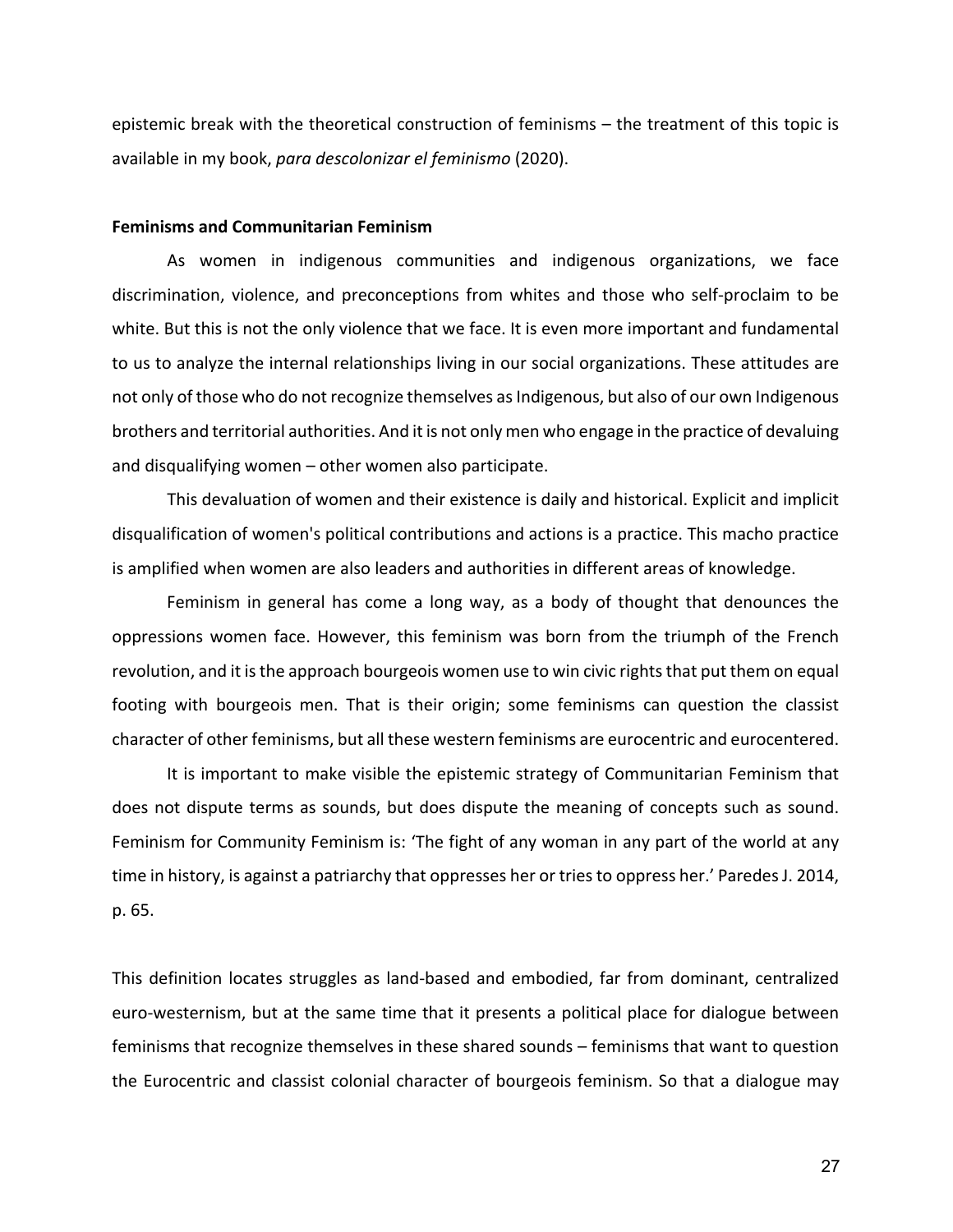begin. The second part of the concept of feminism that we have proposed, then, defines feminism as a position before patriarchy. Nowadays feminisms are a great word salad, they use as synonyms words like patriarchy, machismo, gender relations. This is a very serious conceptual error!

For Communitarian Feminism, patriarchy 'is the system of all oppressions, all exploitations, all violence and discrimination that lives, all humanity (women, men and nonbinary people) and nature, historically built, on the bodies of women'. (Paredes J. 2014, p. 77).

The notions advanced by Communitarian Feminism's concept of patriarchy are useful since it makes it possible to understand the aspects of the power relations that make up the history of our Native communities. We want to emphasize that Communitarian Feminism's definition of patriarchy allows us to locate other oppressions and not only the oppression that men exert towards women.

- Patriarchy is the system that incorporates other systems such as capitalism, colonialism, and neoliberalism.
- Patriarchy also exploits and dominates nature.
- Patriarchy not only accounts for the subordination and domination of women but also that of men and nonbinary persons, but it is historically constructed through women's bodies.
- In patriarchy there are also other relations of domination and oppression such as Woman-woman, Man-man, Man-woman and Woman-man.
- Patriarchy is a system of domination; machismo are behaviors and ways of thinking that consider women to be inferior to men.
- The Patriarchy has created instruments and institutions that serve to control and reinforce its domain over time.

## **Machismo**

Machismo, unlike Patriarchy, are behaviors and ways of thinking. Machistas are men and machistas are also women, but men benefit from the machismo of women. Machismo, understood as a collection of behaviors and ways of thinking, can be changed individually or in small groups. But to change the patriarchal system, we have to do it as peoples, as organizations, and as social movements. These differentiated articulations of Patriarchy and machismo allow us have political clarity, help us fight against machismo in our communities, clans and villages, and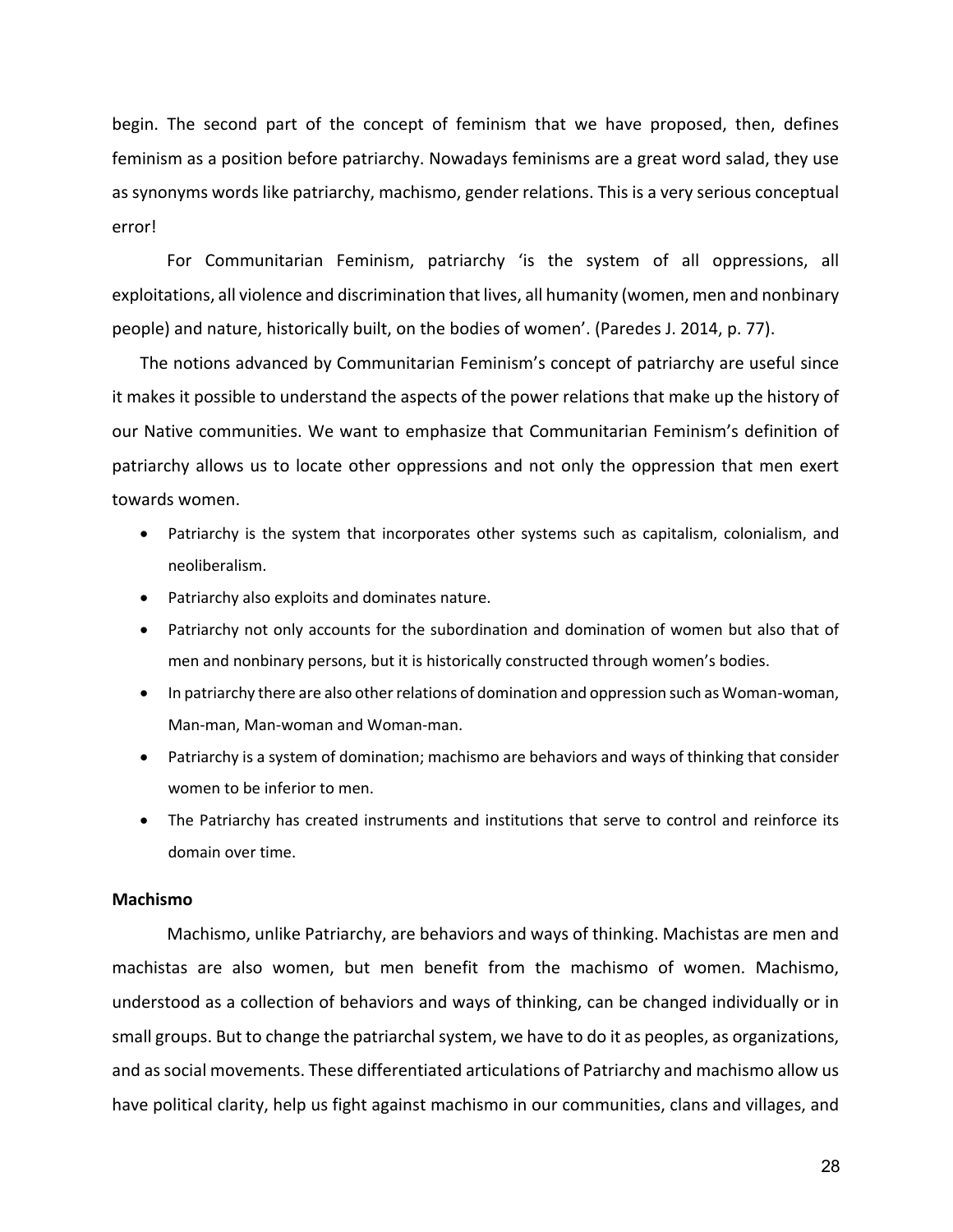allow us to have confidence and unity between women and men in the struggles against the patriarchal system of domination – struggles that we want to engage in as women without having to suffer femicide, violence, and discrimination by our male brothers.

#### **Genero**

Another important category in the feminist analysis of the Patriarchate is the concept of gender. Gender, in Communitarian Feminism, can be conceived as the correctional facilities that are built to cage sexed bodies. The feminine gender is for women and for men, the masculine gender. But although the masculine gender is a prison for men, it is a prison that is worth more than the female prison of gender that corresponds to women.

It is essential to differentiate gender from body. Today, both in academic practice and in political practice, there is a great confusion between body and gender as categories. Therein lies one of the conceptual confusions of feminism in general as well as of feminism in our territories. I want to assert that it is upon the material basis of the body that gender is built. If this is true, then we have to affirm that gender is in no way a substitute for the body; women are women and not feminine gender. (Paredes, 2020,1)

Never before has deep reflection on planet earth, Mother and sister Nature, on humanity and the world created by humanity, been more essential. It is an opportunity to understand that as the patriarchal system of dominance and power relations target our lives, they attack us all. The paths of our liberation have to be woven as a communal fabric, far from envy, competitiveness, and opportunism. That is what we, as Communitarian Feminists, propose. However, we cannot build such a world without recognizing the inherited power relations with which we must contend and the relations in which we are complicit. Epistemic violence is part of the racist colonial arrogance and the arrogance of the bourgeois class, which build and maintain the new class of ignorants in the 21st century.

Personally, as a member of the organic fabric of Abya Yala's Communitarian Feminism, I write to communicate and document, because our knowledge-rich orality was made invisible and devoured by the Euro-western graphic domain. I write in the graphics and languages of the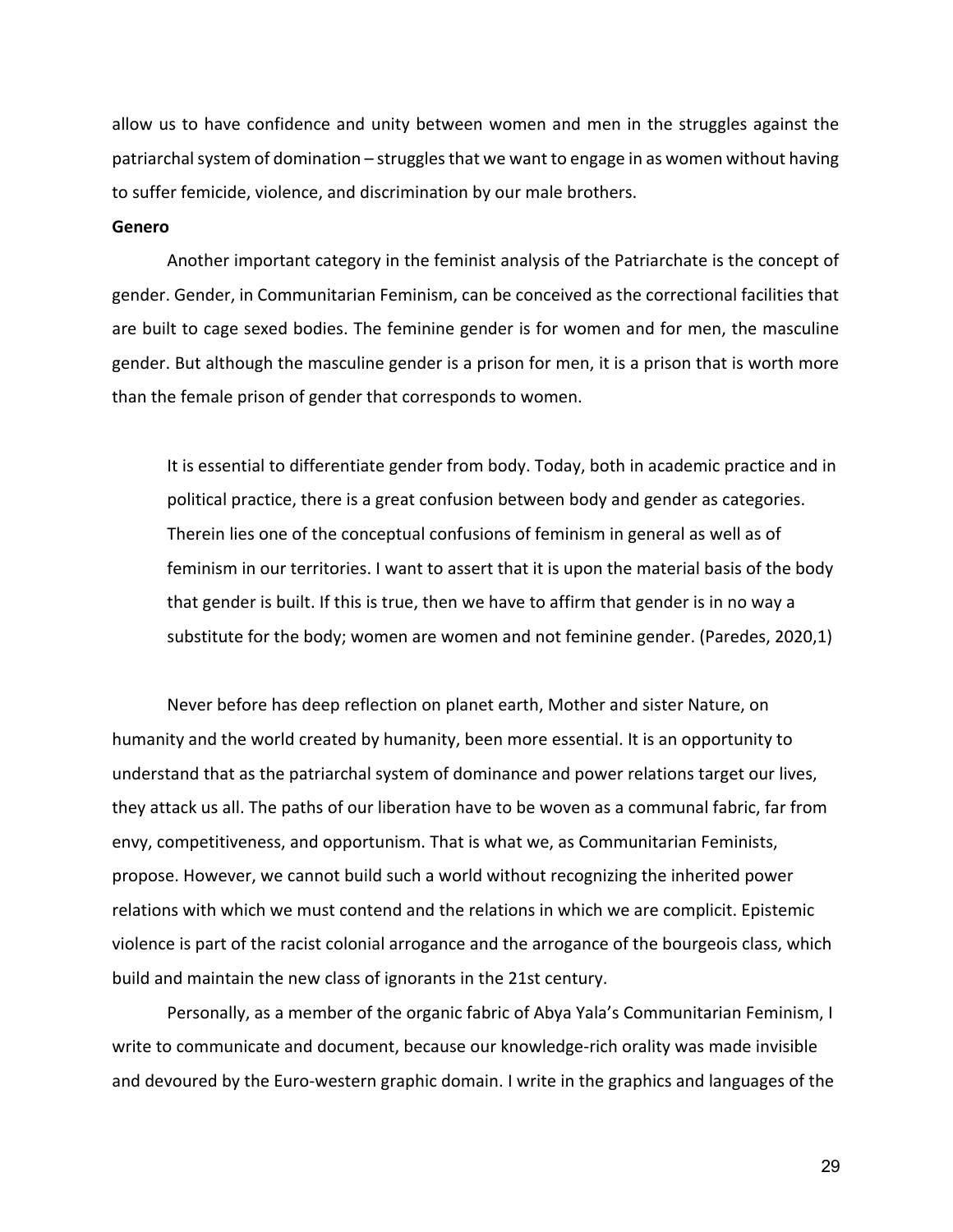colonizer, so that other 'Gargallos' do not come here to grope our people's bodies, struggles, and knowledge. To leave a written testament of our Native ways of knowing, our struggles, and our joys as women of Abya Yala's Original Peoples.

*¡Que sea en Buena hora Jallala Pachamama!*

# *Nā Hulu Kupuna ʻŌlelo Hawaiʻi o Ke Kaua Honua II/ Our World War II Elders Committed to Our Native Language Noenoe K. Silva*

The twentieth century saw the decline and near disappearance of the Hawaiian language. Many of the steps in this process have been analyzed, especially the ban on teaching in the language that was enshrined in the Organic Act of 1900, which followed the illegitimate annexation of 1898 (e.g., Lucas, 2000, 8–9). Our islands were then swamped with settlers from the US and the military, with their racist and settler colonial projects of erasure and replacement.

We are blessed with huge and multiple archives of writing in ʻōlelo Hawaiʻi, in the forms of newspapers (80 to 100 from 1834 to 1948), books, journals, letters, government documents, laws, wills, international treaties, and so forth. Most histories of our ʻāina aloha (beloved land) have been written without consulting this immense archive. All of them are thus lacking in truthfulness and accuracy. Because of the replacement of ʻōlelo Hawaiʻi with English, the majority of Kanaka ʻŌiwi cannot read the works of our ancestors in order to understand our own history. The violence done was to separate us from the thought worlds of our own families, impair our ability to know that we have an intellectual history, and deprive us of trust in our ancestral epistemologies. In addition, one may say that an extreme form of colonial epistemic oppression (see Dotson, above) has ensued, as our ancestors' philosophies are not studied or deemed of value outside of Hawaiian studies.

The purpose of this essay is not, however, to further analyze the damage done by this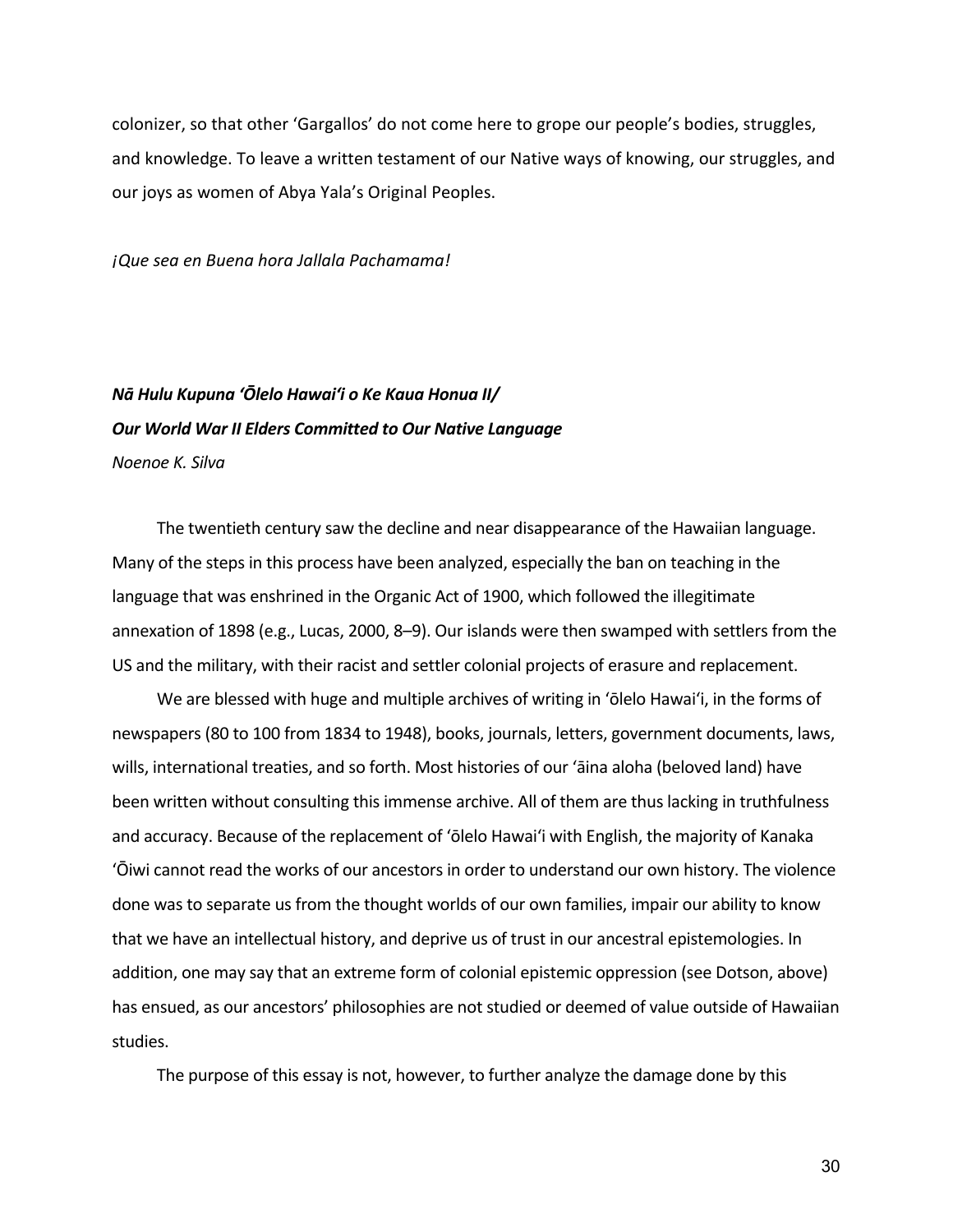epistemic violence and oppression primarily. Rather, this, as almost all of my previous and future work, is aimed at repairing the damage by writing our Native history based on sources written by our kūpuna (ancestors) in their own language, 'ōlelo Hawai'i. Therefore, my question for the project at hand is: Who worked to perpetuate our native language in the hostile or at best difficult conditions of the twentieth century? What efforts did they make? This is an important chapter in rewriting our history because some of us may have a sense that our recent ancestors did not do enough to perpetuate our language, which is now considered critically endangered. In fact, many Kānaka did their very best to teach, to write, and to publish in 'ōlelo Hawai'i in this period. Because of the language shift, most Kanaka do not know this.

Previously, I observed that our ancestors of the nineteenth and early twentieth century were committed to writing and publishing the knowledge and wisdom of their ancestors for the benefit of the youth of their day, and for generations afterwards. They anticipated the need of Kanaka Hawaiʻi of the future to understand their ancestors' ideas, insights, choices, and ways of life. I term this attitude 'moʻokūʻauhau (genealogical) consciousness,' because of how they (and many of us today) see ourselves as members of long genealogies (Silva 2017). Groundbreaking Kanaka historian Lilikalā Kame'eleihiwa writes, 'Genealogies are perceived by Hawaiians as an unbroken chain that links those alive today to the primeval life forces—to the mana (spiritual power) that first emerged with the beginning of the world. Genealogies anchor Hawaiians to our place in the universe and give us the comforting illusion of continued existence' (1992, pp. 19–20). Beyond that, however, the writers discussed here made extraordinary efforts to record mo'olelo (history and literature) and all the other aspects of Kanaka life for the benefit of future generations.

This essay concentrates on WWII. I began my research on WWII because of my ongoing interest in Mary Kawena Pukui, the premier scholar of ʻōlelo Hawaiʻi in the twentieth century. Beginning in 1936, she spent her adult life working at the Bishop Museum on the language, music, dance, history, and social conditions of Kanaka. After the Pearl Harbor bombing in December 1941, life in the islands changed drastically for everyone. According to one account of the time:

The beaches are strewn with … barbed wire. Guns, machine gun nests, and anti-aircraft positions are everywhere. … Trenches mutilate school grounds and the open spaces such as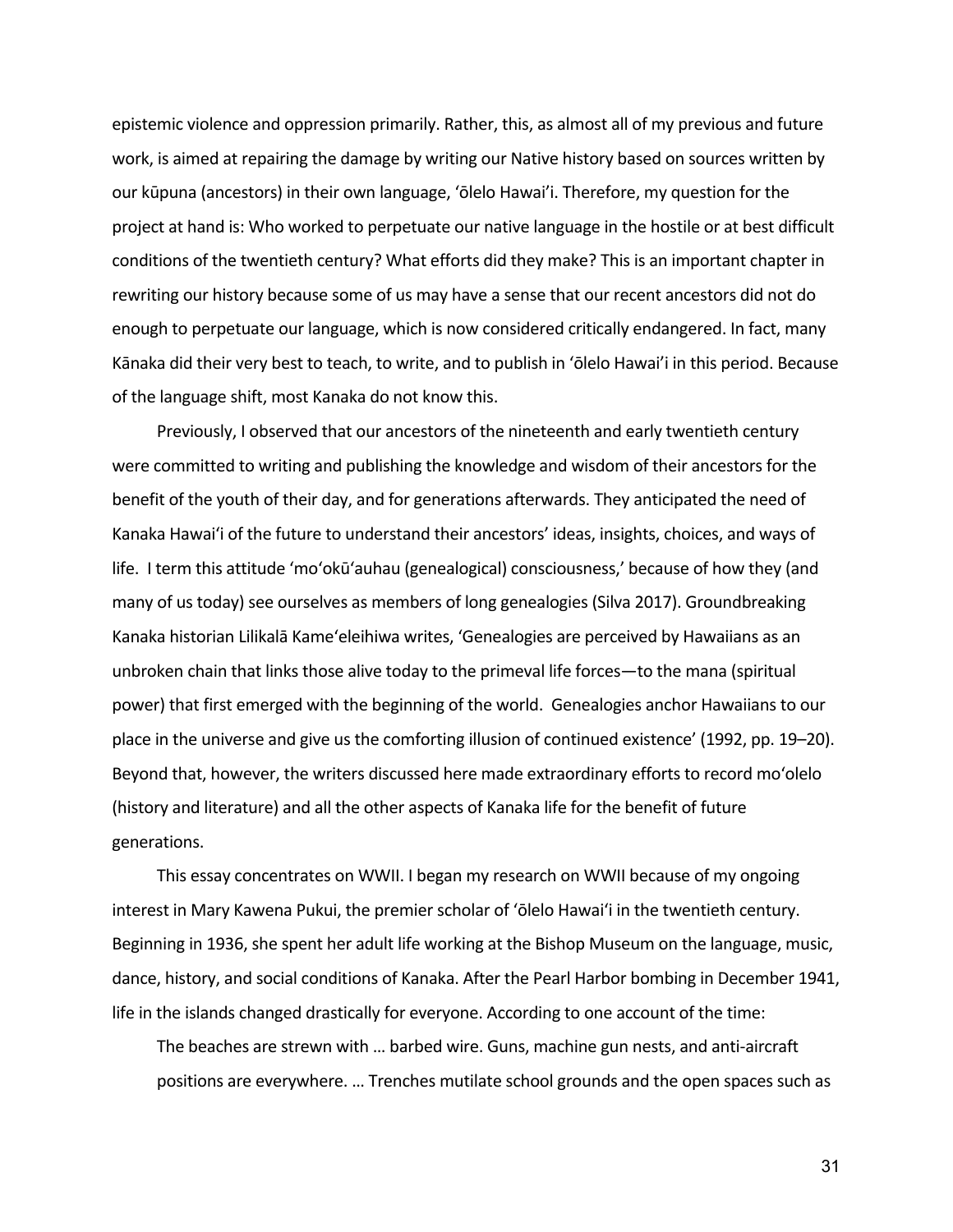parks. (Dye, 2000, p. 73)

Martial law, curfews, and dusk-to-dawn blackouts were instituted immediately after the bombing, and kept in place for over two years. The US military governed the islands and took over the courts, and all civil liberties were suspended (Scheiber and Scheiber, 2016).

Almost everyone, including many school children and teenagers, was recruited to work for the military and Pukui was no exception. She left her Hawaiian language work at the Museum and went to Pearl Harbor to assist in the production and dyeing of camouflage fabric and nets, which lei makers had been hired to do (Fawcett, 2017).

Although Pukui had to leave the work she loved at the museum, she still made a scholarly contribution: she wrote 'Ke Awa Lau o Puʻuloa: the Many-harbored Sea of Puʻuloa,' which was published in the *Annual Report of the Hawaiian Historical Society* for 1943. Puʻuloa is our name for the area called Pearl Harbor. She introduced this memoir as legends told to her by her uncle who lived at Puʻuloa and with whose family she vacationed regularly as a child. In it she tells the story of the shark guardian of Puʻuloa, Kaʻahupāhau, and the great affection the people who lived there had for the sharks. She includes her uncle's memory that men used to ride the sharks like horses, and the same uncle's cursing at a visitor who was preparing to shoot sharks with a rifle. She also appended to this memoir her own translation and notes on two short sections of a serial from a Hawaiian language newspaper of 1899, called 'Nā Wahi Pana o 'Ewa,' or 'Noted Places in 'Ewa.' In this way, Pukui continued her work in the Native language, culture, and history.

Besides Kawena Pukui, who else was keeping our language and culture alive? One Hawaiian language newspaper, *Ka Hoku o Hawaii,* was still publishing, bringing news and light entertainment to those who were monolingual or bilingual in Hawaiian. From this point on, I describe what was in that paper, concentrating on its contributions to perpetuating the language, and recording the names of its editors and important writers.

*Hoku o Hawaii* was the last Hawaiian-language paper published as a daily or weekly. All of the others had gone out of business as the numbers of people able to read Hawaiian kept shrinking. *Hoku* was the second-longest running paper, after *Nupepa Kuokoa.* It was established in 1906 in Hilo. W. K. Kino and Chas. H. Swain were the first two editors. In 1908 Stephen Langhern Desha, Sr. took over as the longest running editor, serving until 1932. He was also the pastor of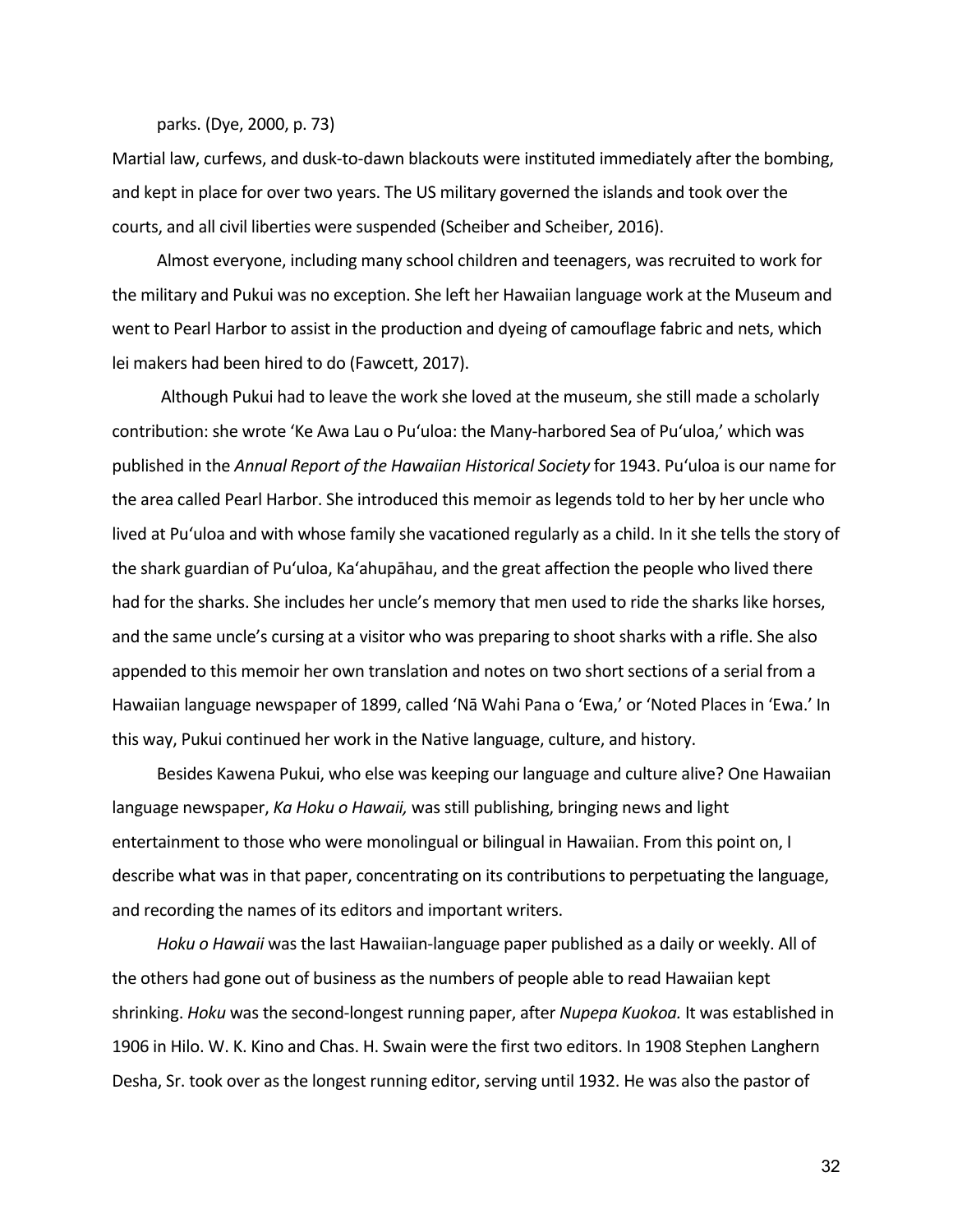Haili Church in Hilo and served a term as senator in the Territorial legislature. When Desha retired, his son, Stephen L. Desha, Jr. took over for most of the following year, followed by Bernard H. Kelekolio for one month, and James Puuohau in 1936 and 1937. In 1938, Solomon Anakalea became the editor-in-chief, serving until the end in 1948. Even after Desha died in 1934, his family remained very involved in the paper; Edwin M. Desha, his nephew, had various positions as did his son-in-law, Harry K. Brown; and Evelyn Kahikina Pea Desha, his daughter-in-law, wrote a longrunning column.

*Hoku o Hawaii* carried on the important literary and political traditions of Hawaiian papers: it published many serialized epics, including the Pele and Hiʻiaka epic. The last long serial concluded in March 1941 with 'Moolelo no Aukelenuiaiku,' which had been reprinted from the Fornander collection.

By the 1940s *Hoku*'s subscriptions were dwindling due to fewer people having the ability to read in Hawaiian. One of the mainstays of its income was publication of laws and other official notices of the territorial and county governments. Jochanan Aronowicz, a graduate student in Hawaiian language, has researched the law requiring publication of all laws in Hawaiian. He found that many attempts had been made to revoke this law via bills in the territorial legislature. One of them finally passed in 1943. The contracts to publish the laws apparently included publishing government notices, and I was somewhat alarmed to note that most of these are ads for sales of government lands. However, *Hoku* argued that there was a substantial number of people who read only Hawaiian and this was the only way for them to get the full text of laws. It also allowed those interested to read and compare the English and Hawaiian versions, and learn legal language in Hawaiian.

In December 1941, when martial law was instituted, all news media was suspended with few exceptions granted by the military government. Desha argued and won the right to keep publishing *Hoku o Hawaii*, and they resumed publication in February 1942.

The paper struggled and alternated between 2 pages and 4 pages per issue. The editor and board of the paper understood the survival of the paper to be intertwined with the survival of the language itself. *Hoku* published fourteen editorials about the life of the language between March 1941 and April 1944.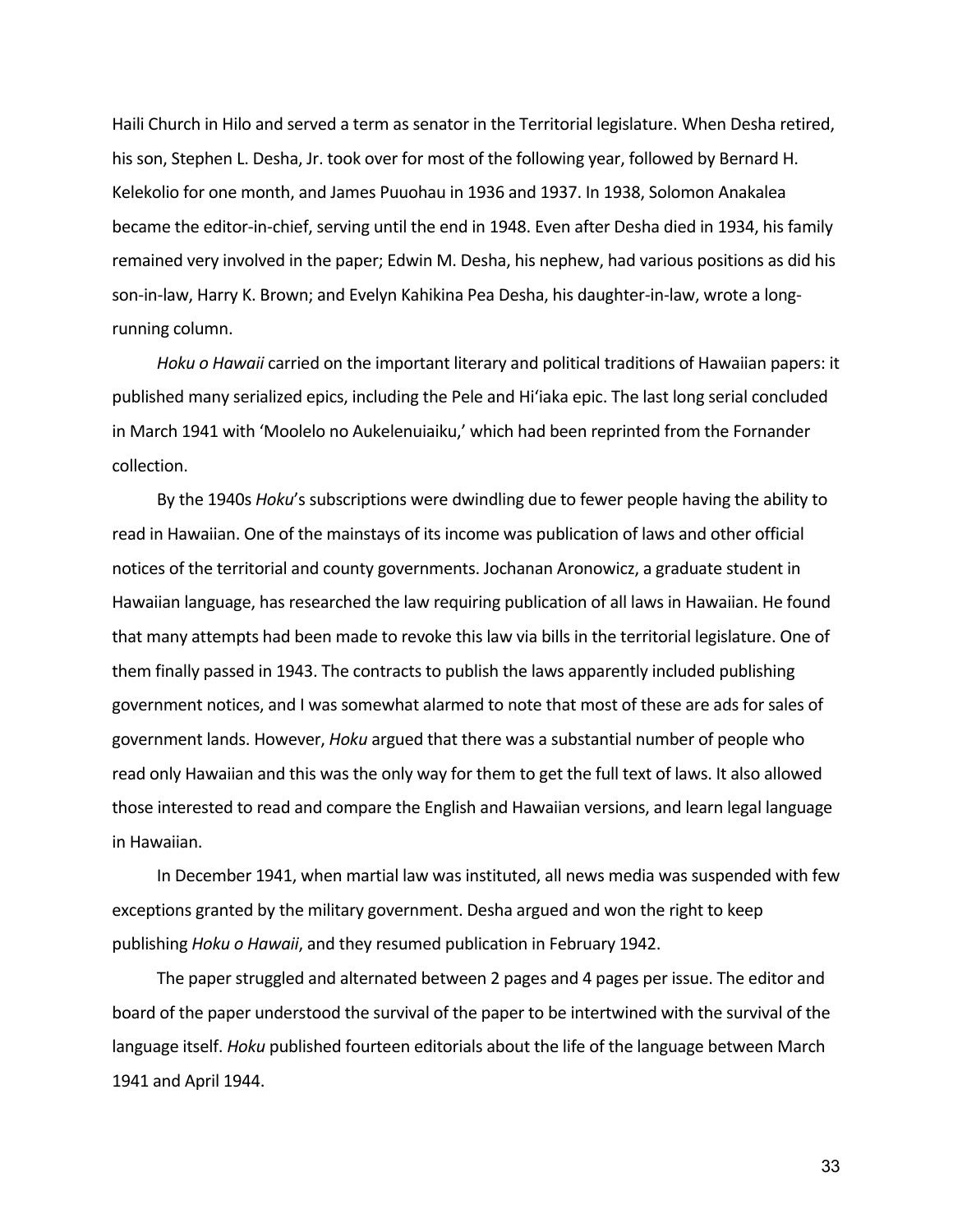In April 1941 Anakalea wrote that the paper was working hard to keep going, and gave these reasons:

No ko makou aloha no i na Hawaii kahiko a pela no me ka minamina ana i ka nalohia aku o [ka] kakou olelo makuahine, oia no ko makou kumu e haawi pau nei i ko makou manawa no ka hoopuka ana i keia nupepa. Aole he kumu e ae. Aole me ka uku nunui makou e hooikaika pauaho ole nei. (Na Makahiki O Ka Hoomanawanui Ana, 1941)

Anakalea is explaining here that it is love for the older Hawaiians and worry over the possible disappearance of the mother language that keeps the newspaper people giving their all for the paper. They certainly were not getting paid a lot.<sup>9</sup>

Several of those editorials were about efforts to teach the language, including a bill in the legislature introduced by Thomas Pedro, Jr. that would increase the amount of time that Hawaiian was being taught in the public schools. One of Anakalea's arguments for supporting the bill was that people were singing mele (songs in Hawaiian) with incorrect pronunciation. He wrote, 'i ka wa e lohe ai ka poe ike a makaukau e eha ana ko lakou pepeiao,' or when people who know the language hear this, it hurts their ears. He praises Henry Judd, professor of Hawaiian language at UH Mānoa; an attorney named Joseph P. Akau, who started adult classes in Hilo; J. P. Cockett on Maui, who had a class of twenty; and George Mossman. Anakalea urges support for these efforts.

Foreshadowing our Hawaiian language immersion schools, Anakalea stressed in several editorials that teaching children is of the utmost importance if we want our language to survive. For example,

… aole o kakou hooikaika e a'o i ka kakou mau keiki i ka kakou olelo ponoi, aole no hoi i ke a'o ana i ka heluhelu a me ka hoomaopopo ana i ke kaona o na olelo Hawaii a i ko kakou wa e nalo aku ai e ku lohaloha ana ka kakou mau pua aku a pela me ka lakou mau pua aku, e hele loa ana i ke oki loa, aole he ike i ka kakou olelo makuahine. E ku ana lakou i ka hoaa a me ka hoka i ka wa e ninau ia mai ai lakou i na mea e pili ana i ka olelo Hawaii, a e hooili mai ana na keiki a kakou i na ahewa ana maluna o na makua, no ke ao ole aku ia lakou (Heaha Ke Kumu O Ka Hoa-a Ame Ka Hoka? 1942)

<sup>9</sup> Rather than translating, I am using the method called rigorous paraphrasing developed by Jamaica Heolimeleikalani Osorio (2018).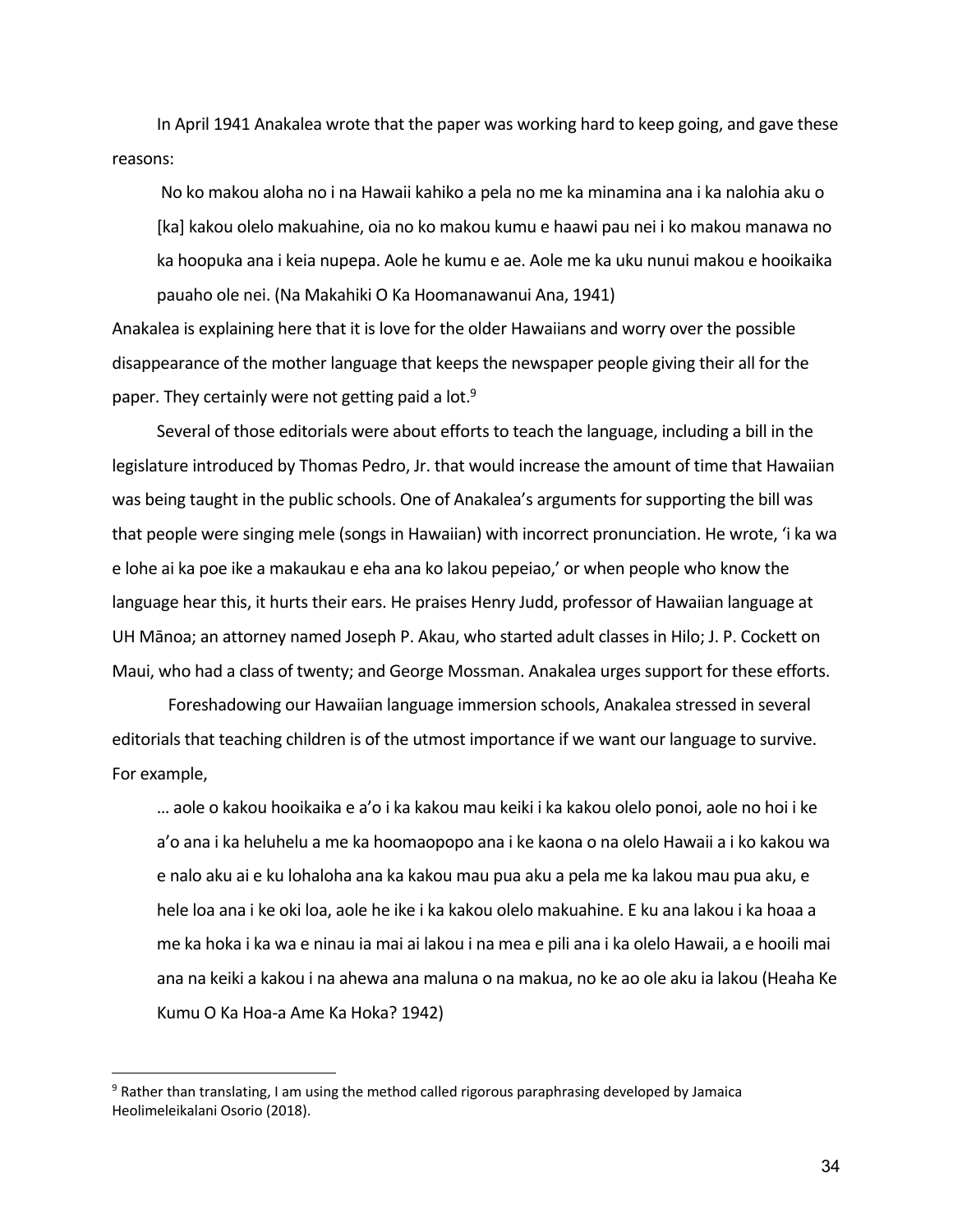. . .

Anakalea argues here that parents are not making strenuous enough efforts to teach their children their own language, to read and understand kaona (the multiple layers of meaning characteristic of Hawaiian). The children thus stand mute and deprived when spoken to or asked about their native language. Two years later, he urges:

He mea keia na kakou e noonoo ai me ke akahele loa, a e a'o i na keiki a kakou i ka olelo makuahine, mai kali hoi a hala ka manawa kupono, alaila mihi ma hope aku. 'I luna no ka ua, waele e ke pulu.' Oiai i ka wa opiopio no o ke keiki, a'o aku i ka olelo Hawaiʻi, a i nui ae ia, ua makaukau a walewaha ka kaua olelo. No laila, e hoomaka no i keia manawa, aole he hoopaneenee hou ana aku. (Eia Hou No Ia Mea Kauoha Nupepa, 1944).

He writes here that 'we,' inclusive of his readers, need to teach the language to their children right now or else they will regret it later. He uses an old Hawaiian proverb, 'Thatch the house while the rain is still up in the clouds,' i.e., before the rainy season starts, to illustrate his point.

In addition to these editorials, *Hoku o Hawaii* contributed to the life of the language through publication of original writing. They published several columns written by women in different parts of the islands. They were:

- Evelyn Kahikina Pea Desha in Hilo
- Hattie Linohaupuaokekoʻolau Saffery Reinhardt, from Hāmākua and Kohala
- Alice Kanoekaapunionalani Banham from Maui
- Abbie Palea from Kauaʻi
- Ruby Apiki Bright from Molokai
- Charlotte Bohling from Kailua-Kona

The first column I'll discuss is called 'Koʻu La,' and later 'Ko Maua La,' written by Evelyn Kahikina Pea Desha, who took the pen name of Kaimalino. Anakalea (presumably) introduces her first column (Kaimalino, 1943), noting that it is the desire of a Hawaiian mother of the younger generation to become more skilled in writing in Hawaiian that motivates her to write the column. It is a record of the daily life of their large extended family and network of friends and church associates. Evelyn Desha and her husband Rev. Stephen Desha Jr. traveled around the island quite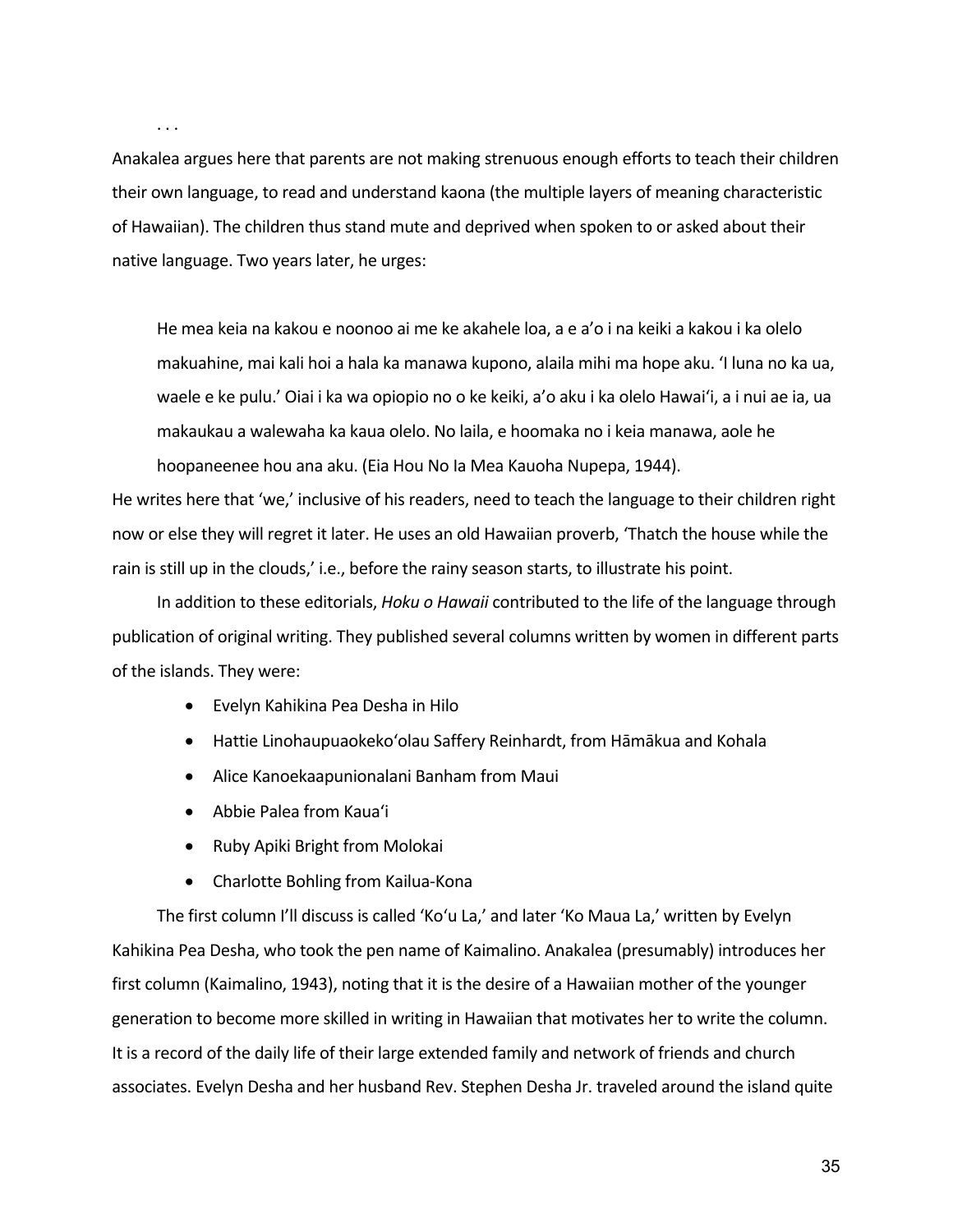a bit so that he could conduct church services, weddings, and funerals.

Hattie Linohaupuaokekoʻolau Saffery Reinhardt wrote very frequently. She was politically active and ran for Representative in the Territorial Legislature in 1944. In one of her outstanding columns, she writes that she reads a lot, and really treasures the old nūpepa.

He nui na mea naauao ma loko, na olelo noeau a na makua kahiko, na moolelo kahiko o Hawaii nei maloko o na nupepa. I ka heluhelu hou ana no ia lakou, he hauoli kou uhane i ka wa e ua ana o waho, aole e hiki i na hana e hana ia ma waho, e huli no au i loko o lakou, o ia hoi na nupepa a heluhelu i na moolelo kahiko, a loaa hou no iau kekahi mau manao naauao. (Reinhardt, 1942a).

In the old papers she finds wisdom, wise sayings of the older parents, and moʻolelo (historyliterature) of Hawaiʻi . She says people should save their copies of *Hoku o Hawaii* so that they can go back and read treasures like these. We are indebted to her and all the other Kānaka who saved their newspapers so that we now share in their treasures.

In another column Reinhardt reported with much regret that the plantations were cutting down very old 'ulu (breadfruit) trees. At the time, the government had ordered people to plant food gardens in place of their lawns, and the plantations had taken advantage of this to cut these food-giving trees down in order to plant more sugarcane. She mourns the loss of the trees that had actually been filling the bellies of the plantation workers for some generations. (Reinhardt, 1942b).

The last writer I want to report on here is George K. Kane, Sr., who called his column 'Na Iliili Hanau,' which is also how he refers to himself. 'Na Iliili Hanau,' refers to pebbles that are born from larger rocks that come from an area in Kaʻū, where Kane was born. Yes, in Hawaiian ontoepistemology, some rocks can give birth. His self-naming is an act of aloha 'āina, in which the 'āina (land) and everything of it are our relatives. Kane himself is one of the pebbles that the land, a larger rock, gave birth to. Kane had been publishing his work on and off since at the least the 1910s in *Nupepa Kuokoa* and *Ke Alakai o Hawaii.* In the pages of *Hoku O Hawaii*, he is the last person to write historical accounts in Hawaiian until people started writing again in the 1980s, maybe later. In April 1942, he wrote about the Hawaiian counting system, giving the special words for 4, 40, 4,000 and so on. He explains that his father was a fisherman and this was system used to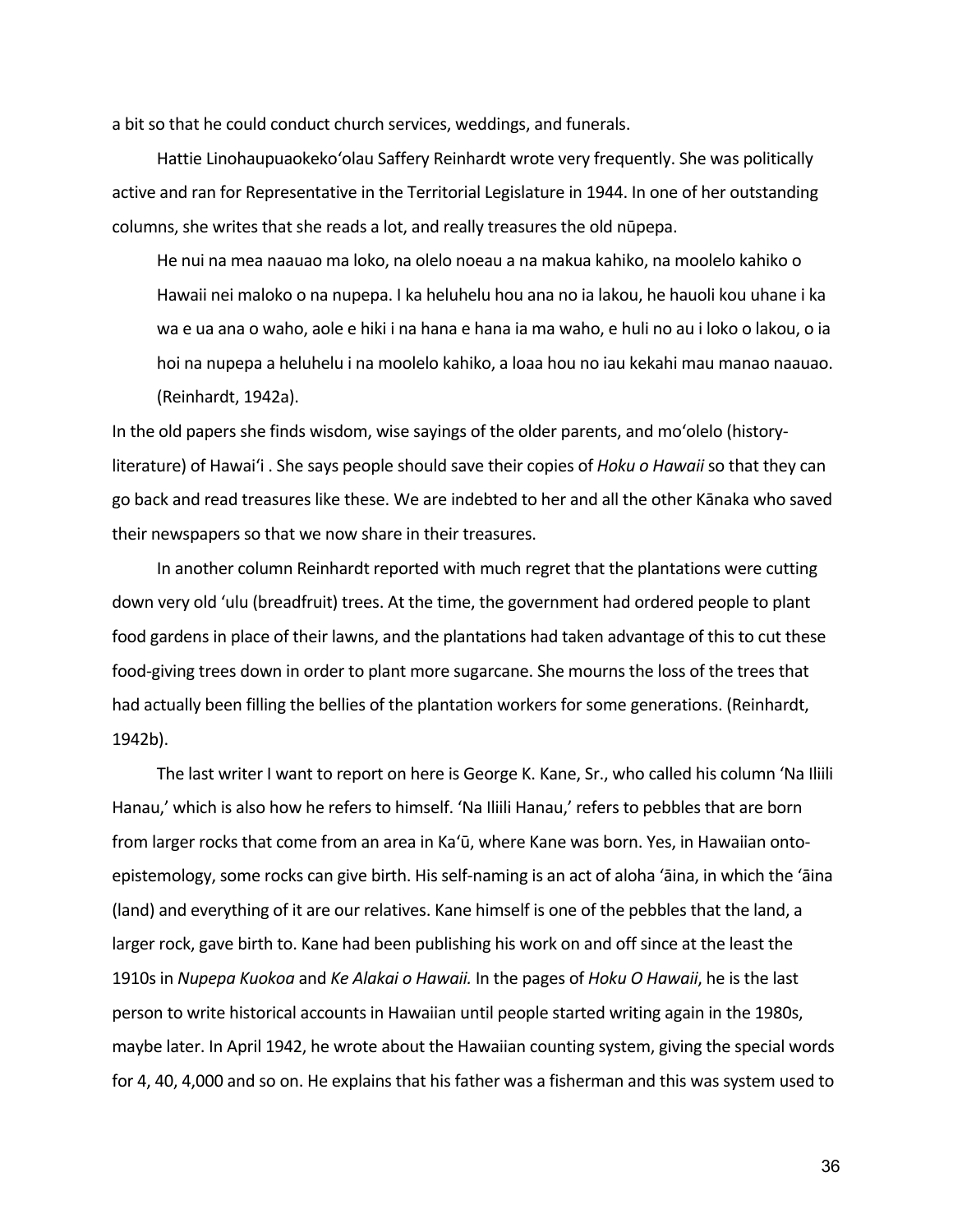count fish. In the style of his nūpepa-writing ancestors, he adds: 'A i na he ike hou ae kekahi mawaho o ka mea i loaa i na iliili hanau o ka aina no ka helu Hawaii o kaua oluolu me ka mahalo pu, hoike a'e i ke akea no na pua a kakou, mai huna a nalowale loa aku' (Na Iliili Hanau, 1942). He asks here that if others have further information on the counting system for them to publish that knowledge for the benefit of their descendants, so that it does not disappear forever. This is an example of the commitment to preserving and perpetuating ancestral knowledge for foreseen descendants that is moʻokūʻauhau consciousness. We can observe this practice from the earliest to this last of nūpepa 'ōlelo Hawaiʻi. In the nineteenth century, our kūpuna were observing knowledge die with knowledge holders as a result of epidemics and land dispossession. Here in the mid-twentieth century, our ancestors were watching it disappear as a casualty of settler colonialism.

All of these writers and the editors of *Hoku O Hawaii* worked very hard to keep our language alive and lively, even in the era of nā ao hākumakuma or dark clouds, as Solomon Anakalea often put it. They urged and cajoled people to learn and teach Hawaiian and to support the paper; they provided vocabulary of Hawaiian every week; and they produced original writing every week. Meanwhile Mary Kawena Pukui was writing on her own time, after working at Pearl Harbor every day. I think all of these hulu kupuna 'ōlelo Hawaiʻi deserve recognition, as well as our respect and gratitude.

## **References**

Arvin, M., E. Tuck, and A. Morrill. 2013. Decolonizing feminism: Challenging

connections between settler colonialism and heteropatriarchy. *Feminist Formations* 25 (1): 8-34. Berenstain, N. (2020). White Feminist Gaslighting. *Hypatia* 35 (4):733-58.

Collins, P. H. (2019). *Intersectionality as Critical Social Theory*. Duke University Press.

Denetdale, J. N. (2017). Return to 'The Uprising at Beautiful Mountain in 1913':

Marriage and Sexuality in the Making of the Modern Navajo Nation, in Joanne Barker (ed). *Critically Sovereign: Indigenous Gender, Sexuality, and Feminist Studies,* 69-97*.* Duke University Press.

Dotson, K. (2018). Accumulating Epistemic Power. *Philosophical Topics* 46 (1):129-154.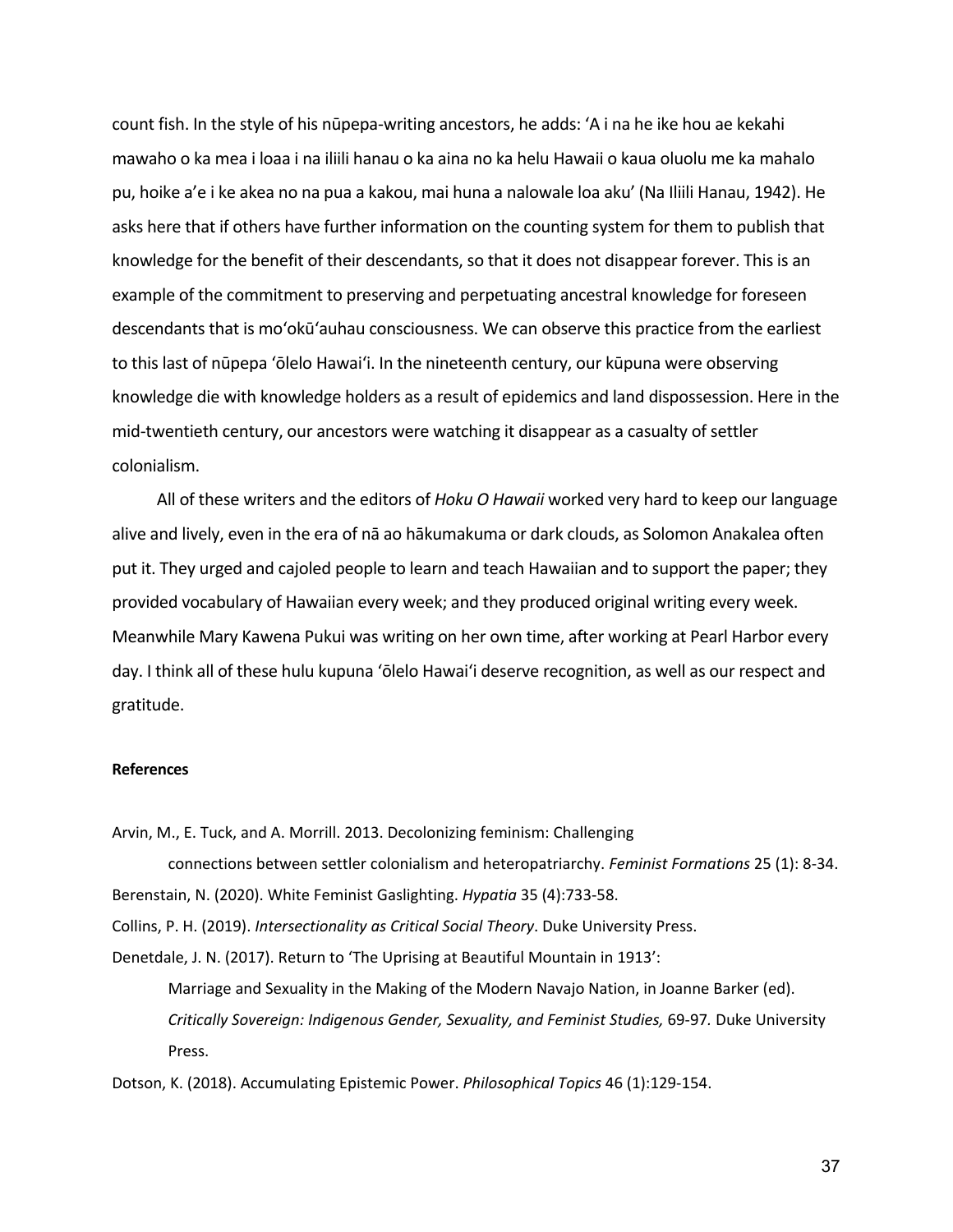Dotson, K. (2018b). On the Way to Decolonization in a Settler Colony: Re-introducing Black Feminist Identity Politics. *AlterNative: An International Journal of Indigenous Peoples* 14 (3):190-199.

Dotson, K. (2019). Tales from An Apostate. *Philosophical Issues* 29 (1):69-83.

Dotson, K. (2014). Conceptualizing Epistemic Oppression. *Social Epistemology* 28 (2):115- 138.

Dye, B. (2000) *Hawai*ʻ*i Chronicles III: World War Two in Hawai*ʻ*i.* Honolulu: University of Hawaiʻi Press.

Eia Hou No Ia Mea Kauoha Nupepa. (1944) *Ka Hoku o Hawaii* (April 5): 2.

- Espinoza Miñoso Y., Gomez D., Ochoa K. (2014) 'Feminismo, epistemologias y apuestas descoloniales en Abya Yala', Editorial Universidad del Cauca, Colombia.
- Fawcett, D. (2017) How Hawaii's Lei Sellers Helped The War Effort. *Honolulu Civil Beat* (April 18, 2017). http://www.civilbeat.org/2017/04/denby-fawcett-how-hawaiis-lei-sellers-joined-the-war-effort/
- Gargallo, F. C. (2012) *Feminismos desde Abya Yala: Ideas y proposiciones de las mujeres de 607 pueblos en nuestra América*, Ciudad de Mexico: Editorial Corte y Confección.
- Grande, S. 2003. Whitestream feminism and the colonialist project: A review of contemporary feminist pedagogy and praxis. *Educational Theory* 53(3): 329-346.
- Grondin M. & Viezzer M., 'Maior genocídio da historia da humanidade', Grafica & Editora, Toledo-Parana, 2018.
- Heaha Ke Kumu O Ka Hoa-a Ame Ka Hoka? (1942) *Ka Hoku o Hawaii* (June 24): 2.
- hooks, b. (1992) Eating the Other: Desire and resistance.' In *Black Looks: Race and Representation*, 21–39. Boston: South End Press.
- Kaimalino. (1943) Ko'u La. *Ka Hoku o Hawaii* (March 24): 1.
- Kauanui, J. K. (2018) *Paradoxes of Hawaiian Sovereignty: Land, Sex, and the Colonial Politics of State Nationalism*. Duke University Press.

Maracle, L. (2015). *Memory Serves: Oratories*. NeWest Press.

- Meyer, M.A. 2008. Indigenous and Authentic: Native Hawaiian Epistemology and the Triangulation of Meaning. In *Handbook of Critical and Indigenous Methodologies*. Edited by Linda Smith, Norman Denzin, and Yvonna Lincoln. London: Sage Publication, 217-232.
- Mohanty, Chandra. 1988. Under western eyes: feminist scholarship and colonial discourses.

*Feminist Review* 30: 61-88.

Movimientos. org https://movimientos.org/es/cloc/show\_text.php3%3Fkey%3D533

- Na Iliili Hanau. (1942) Na Iliili Hanau. *Ka Hoku o Hawaii* (April 14): 3.
- Na Makahiki O Ka Hoomanawanui Ana. (1941) *Ka Hoku o Hawaii* (April 30): 2.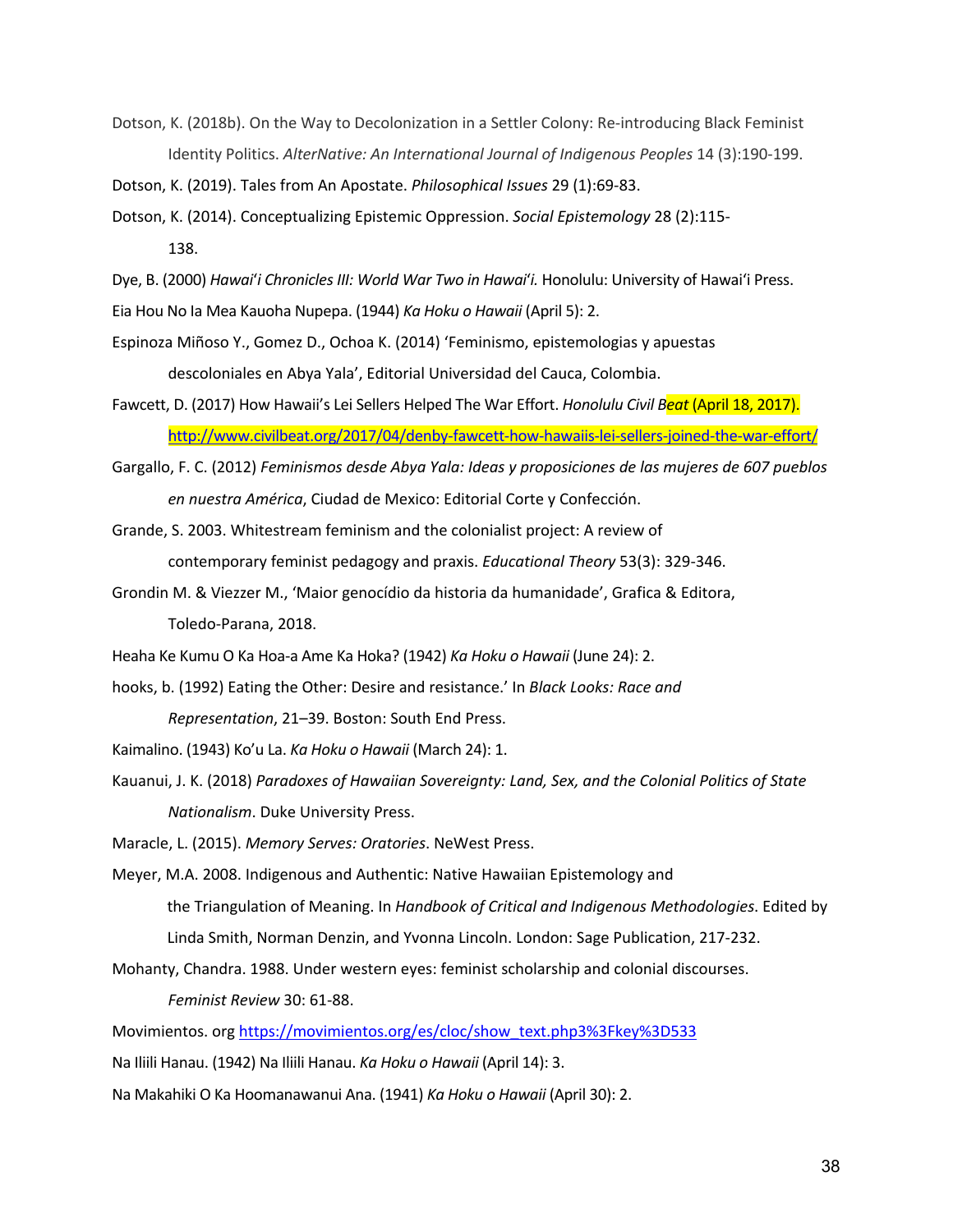- Osorio, J. H. (2018) (Re)membering ʻUpena of Intimacies: A Kanaka Maoli Mo'olelo Beyond Queer Theory. PhD dissertation, University of Hawaiʻi.
- Paredes, J. (2009). *Hilando Fino, desde el Feminismo comunitario.* La Paz, Bolivia. Mujeres Creando Comunidad.
- Paredes, J. (2010). Hilando fino desde el feminismo indígena comunitario. *Espinosa Miñoso, Y (Comp), Aproximaciones críticas a las prácticas teórico-políticas del feminismo latinoamericano*, 117-120.
- Paredes, J. (2014). *El tejido de la Rebeldía,.* La Paz, Bolivia. Mujeres Creando Comunidad
- Paredes, J. (2016). *El desafio de la despatriarcalizacion.* La Paz, Bolivia. FECAY (Feminismo Comunitario Abya Yala).
- Paredes, J. (2020). *'Para descolonizar el feminismo'.* La Paz, Bolivia. FECAY (Feminismo Comunitario Abya Yala)
- Pukui, M. K. (1943). Ke Awa Lau o Pu'uloa: the Many-harbored Sea of Pu'uloa. *Annual Report of the Hawaiian Historical Society* 52: 56–66.
- Quijano, A. (2000). Coloniality of power, Eurocentrism, and Latin America. *Nepantla: Views from South,* 1 (3):533–80.
- Reinhardt, H. (1942a) Meahou O Na Kohala Ame Hamakua. *Ka Hoku o Hawaii* (February 25):1.
- Reinhardt, H. (1942b) Meahou O Na Kohala Ame Hamakua. *Ka Hoku o Hawaii* (March 11): 1.
- Ruíz, E. (2020). Cultural Gaslighting. *Hypatia* 5 (4):687-713.
- Ruíz, E. (forthcoming). Structural Trauma. *Meridians.*
- Scheiber, H. N. and J. L. Scheiber. (2016) *Bayonets in Paradise: Martial Law in Hawaiʻi during World War II.* Honolulu: University of Hawaiʻi Press.
- Silva, N. K. (2004) *Aloha Betrayed: Native Hawaiian Resistance to American Colonialism*. Duke University Press.
- Silva, N. K. (2017). *The Power of the Steel-Tipped Pen*. Duke University Press.
- Simpson, L. B. (2017). *As We Have Always Done*: *Indigenous Freedom through Radical Resistance*. University of Minnesota Press.
- de Sousa Santos, B. (2014). Epistemologies of the South: Justice Against Epistemicide. Routledge.
- Spillers, H. (1984). Interstices: a small drama of words, in Carole S. Vance (ed).

*Pleasure and danger: exploring female sexuality* 73-100. Boston: Routledge.

Spivak, G. (1988). Can the Subaltern Speak? 1988. In *Marxism and the interpretation of culture,* ed. C. Nelson and L. Grossberg. Urbana: University of Illinois Press.